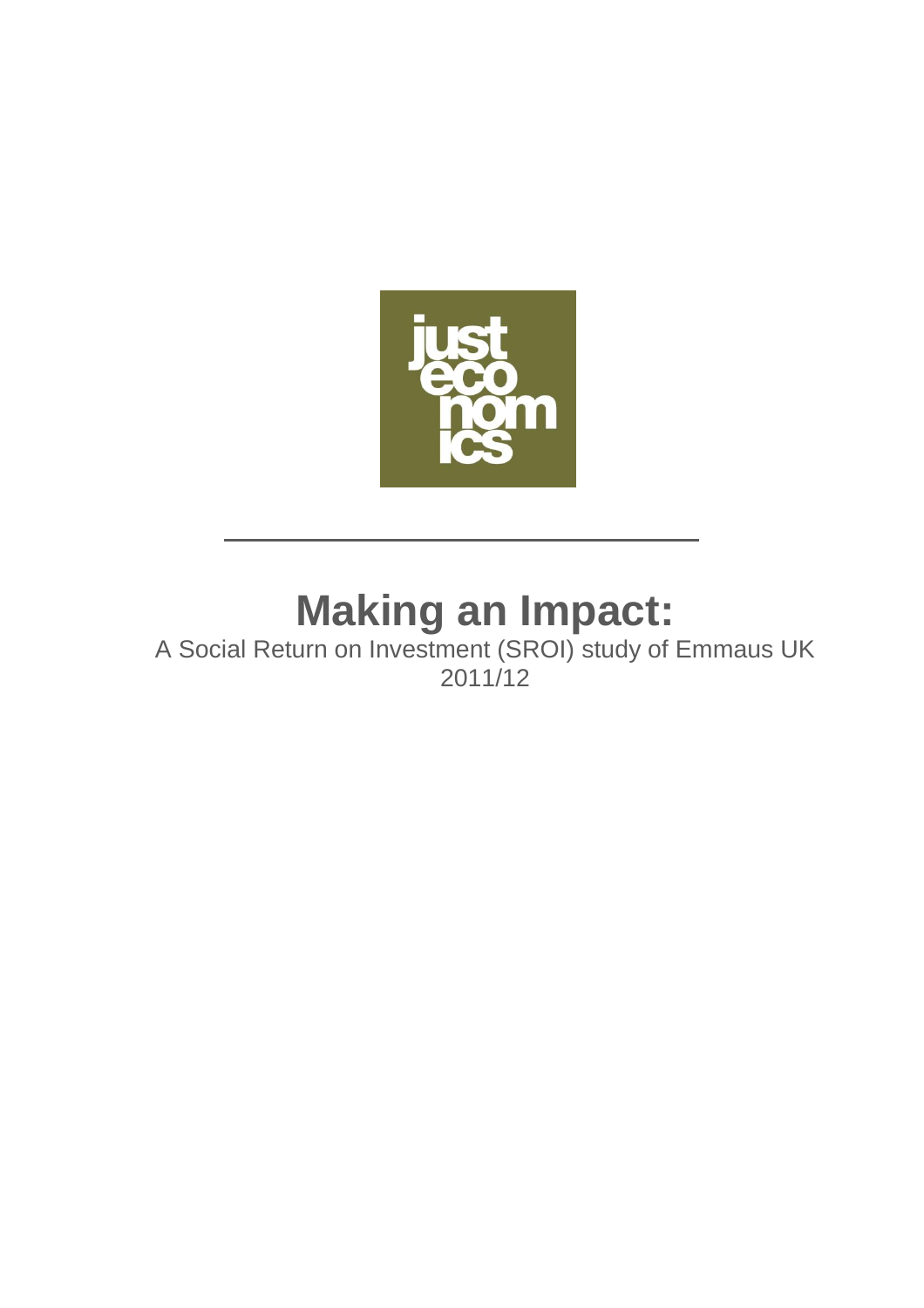# **Table of Contents**

| 1.0 |  |  |  |  |
|-----|--|--|--|--|
| 2.0 |  |  |  |  |
| 2.1 |  |  |  |  |
| 2.2 |  |  |  |  |
| 2.3 |  |  |  |  |
| 3.0 |  |  |  |  |
| 3.1 |  |  |  |  |
| 3.2 |  |  |  |  |
| 3.3 |  |  |  |  |
| 3.4 |  |  |  |  |
| 3.5 |  |  |  |  |
| 4.0 |  |  |  |  |
| 4.1 |  |  |  |  |
| 4.2 |  |  |  |  |
| 4.3 |  |  |  |  |
| 4.4 |  |  |  |  |
| 4.5 |  |  |  |  |
|     |  |  |  |  |
|     |  |  |  |  |
|     |  |  |  |  |
|     |  |  |  |  |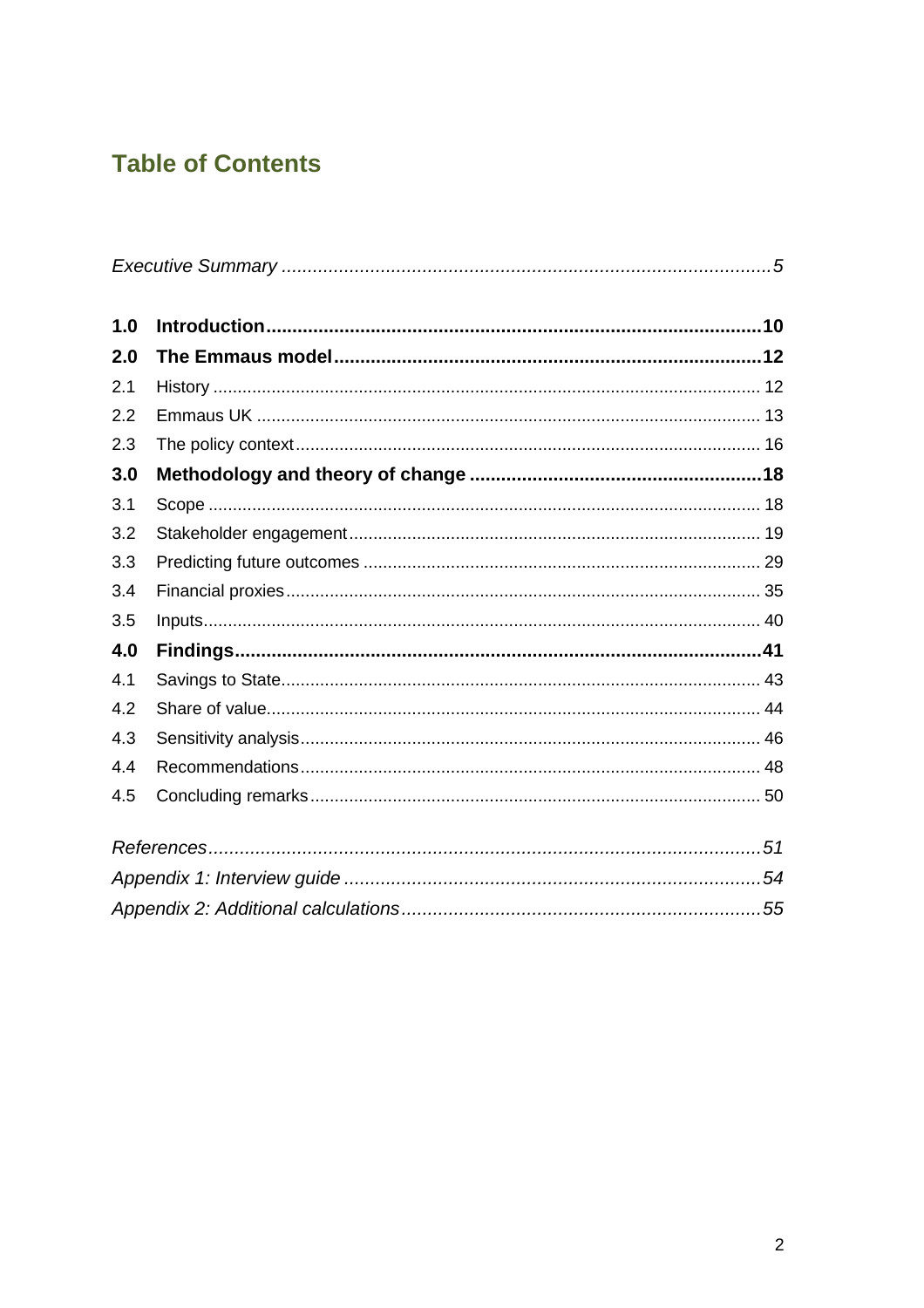# **List of Figures**

# **List of Tables**

|                                                                | .20 |
|----------------------------------------------------------------|-----|
|                                                                |     |
|                                                                |     |
|                                                                | .24 |
|                                                                |     |
|                                                                |     |
| Table 7: Cost implication for the State from health outcomes33 |     |
|                                                                |     |
|                                                                |     |
|                                                                |     |
|                                                                |     |
|                                                                |     |
|                                                                |     |
|                                                                |     |

# **List of Boxes**

| Box 2: A Companion's perspective on being involved in the research |  |
|--------------------------------------------------------------------|--|
|                                                                    |  |
|                                                                    |  |
|                                                                    |  |
|                                                                    |  |
|                                                                    |  |
|                                                                    |  |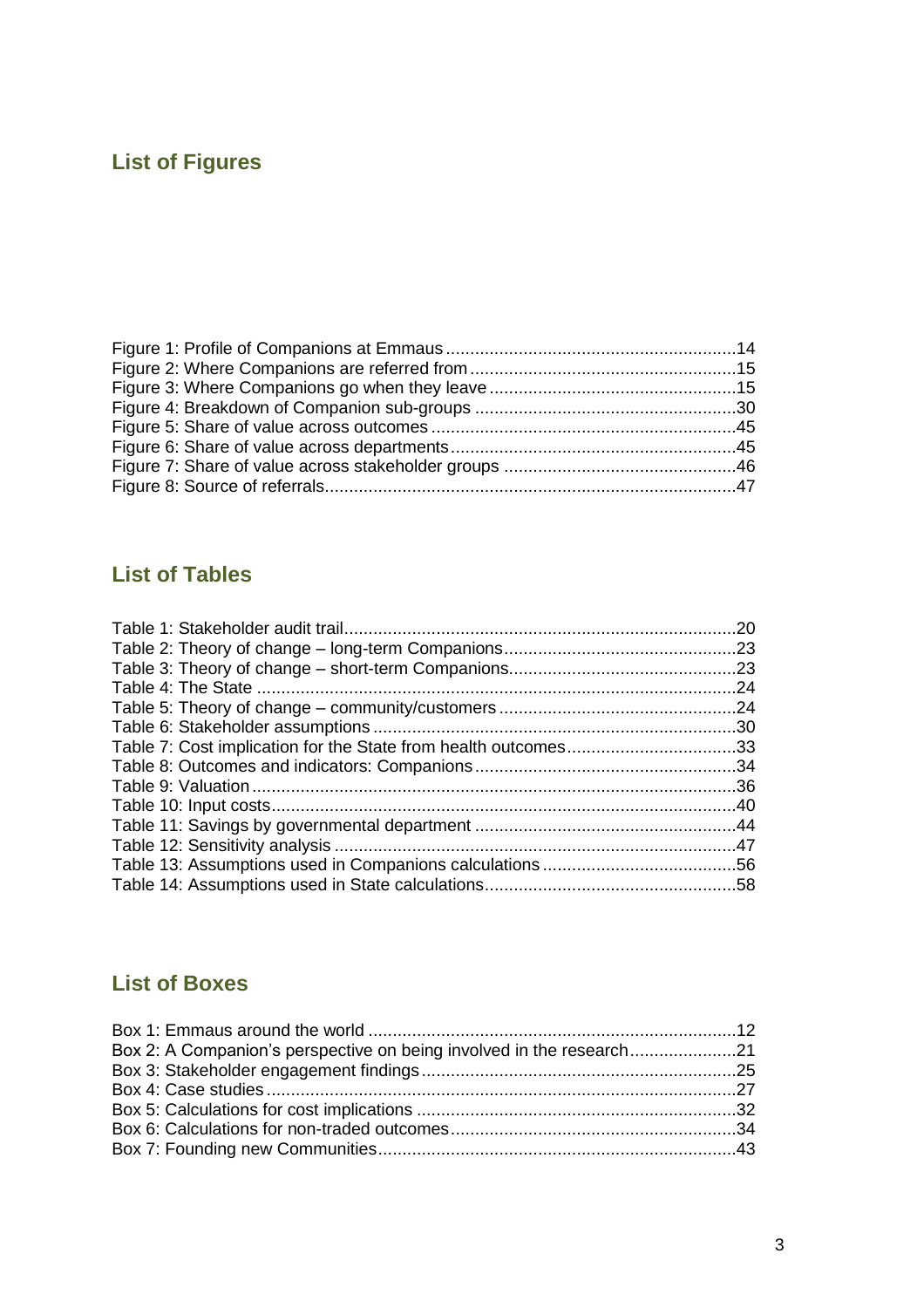#### **Research Team**

### **Just Economics**

Written by Eilís Lawlor Research support: Daiana Beitler, Katie Dow, Rory Moody, Tony McGarr and Jade Yapp.

#### **Emmaus**

Project managed by Katie Earnshaw SROI Steering Group: Karen Brown, Katie Earnshaw, Simon Grainge, John Hill, Tracy Hopkins, Tony McGarr, Mags McGinty, Paul Matthews and David Shaw.

Edited by Martin Cottingham

Design by Ollie Clarke at Realness Creative [realnesscreative.com](http://realnesscreative.com/)

To be read in conjunction with the SROI Excel Model for supporting calculations available at www.justeconomics.co.uk

Just Economics is a company that uses interdisciplinary research techniques to address economic injustice and achieve progressive and sustainable change [www.justeconomics.co.uk](http://www.justeconomics.co.uk/)

This research was supported by a grant from

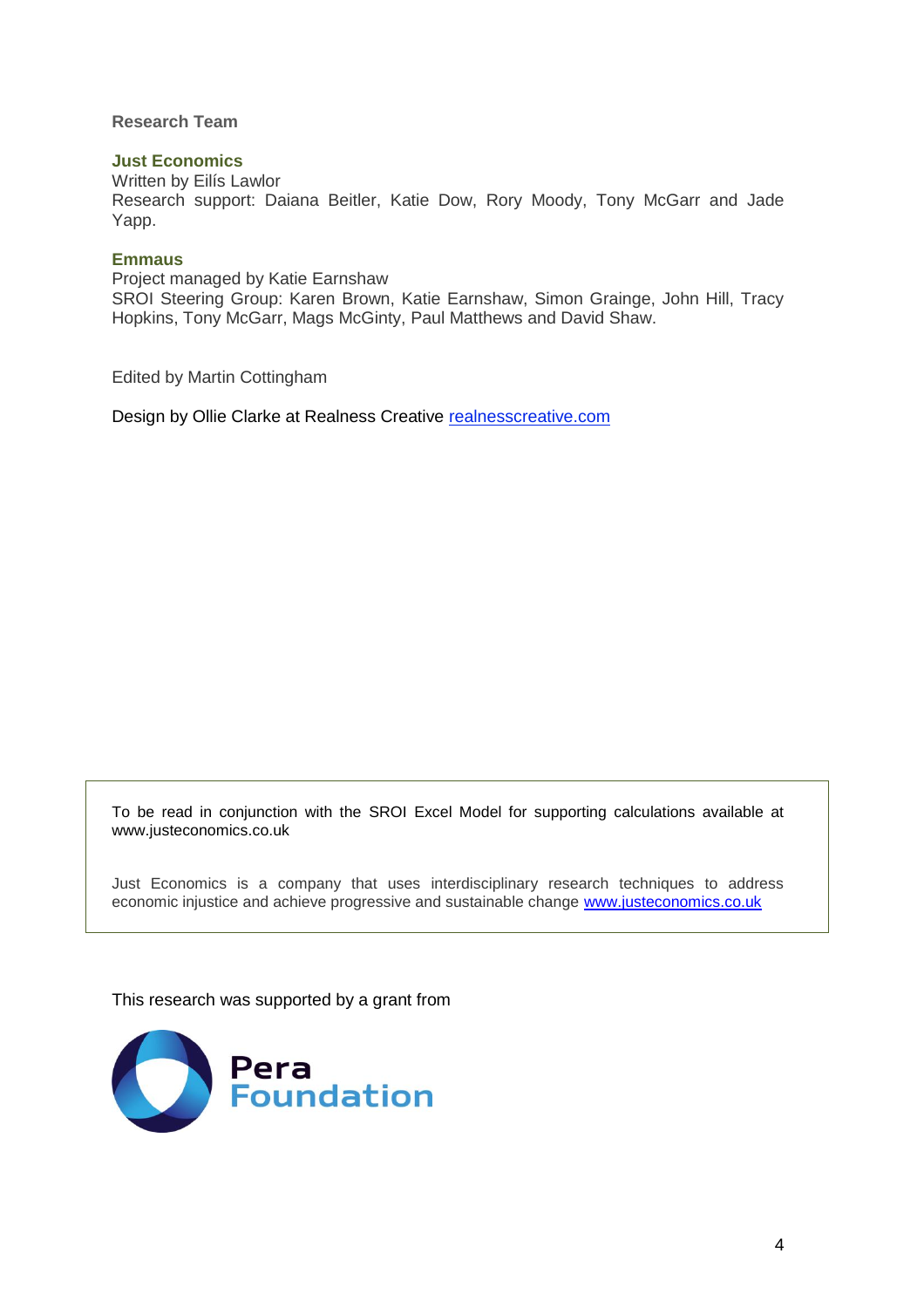# **Executive summary**

#### **Background**

Emmaus Communities offer homeless people companionship, a place to live and work, and an opportunity to integrate back into mainstream society. For those that need and want it, a Community also offers Companions – as residents are known – a permanent home. It is an international movement, which is underpinned by a philosophy of collectivism, self-reliance and social solidarity.

Emmaus Communities and the work they do are usually well-known within their local area. However, the economic and social benefits they provide – not only to those who live in them but also to wider society – has not been extensively quantified. To investigate this, Emmaus engaged Just Economics to conduct a *forecasted* Social Return on Investment (SROI) analysis. This type of analysis is used where sufficient primary data are not available to carry out a full evaluative SROI. Forecasts require a degree of inference or prediction, analogous perhaps to a financial budget. This analysis uses primary and secondary data to support the assumptions used.

#### **About Emmaus Communities**

This year marks the  $21<sup>st</sup>$  anniversary of the establishment of the first Emmaus Community in the UK. Since then, at least one new Community has opened every year in England and one has opened in Scotland. When the study was carried out in 2011, Emmaus Communities provided homes for 478 Companions with space for up to 525. The vast majority are single homeless men.

Emmaus Communities are predominantly self-funded through the sale of donated furniture, clothing and white goods. They are run much like cooperatives, with Companions contributing as much as they are able and any profits going to help others in greater need. Communities aim to be financially self-sufficient and to build a similar ethos in Companions. To this end, they engage in philanthropic activities locally, nationally and internationally, such as donating surpluses to good causes or volunteering time.

Most Companions see Emmaus as a short-term option to give them the space to get back on their feet and rebuild their lives. The average stay for this group is nine months, and a large proportion moves on to a stable tenancy. A significant minority choose to stay with Emmaus for the long term and create a stable home there. To join a Community, Companions must be prepared to relinquish State benefits, tackle any addiction problems and be willing to work full time to the best of their ability. As well as full board, Companions get a small weekly allowance, a holiday allowance and a savings fund.

#### **Policy relevance**

Emmaus's work is consistent with Government policy in three areas: reducing homelessness, ending welfare dependence and reducing the amount of household waste going to landfill. The manner in which it does this – through a self-funded social enterprise model – makes the approach even more relevant to existing policy.

Having remained broadly steady for some time, homelessness and rough sleeping are again on the increase. 2011 alone saw an increase of 14 per cent in homelessness and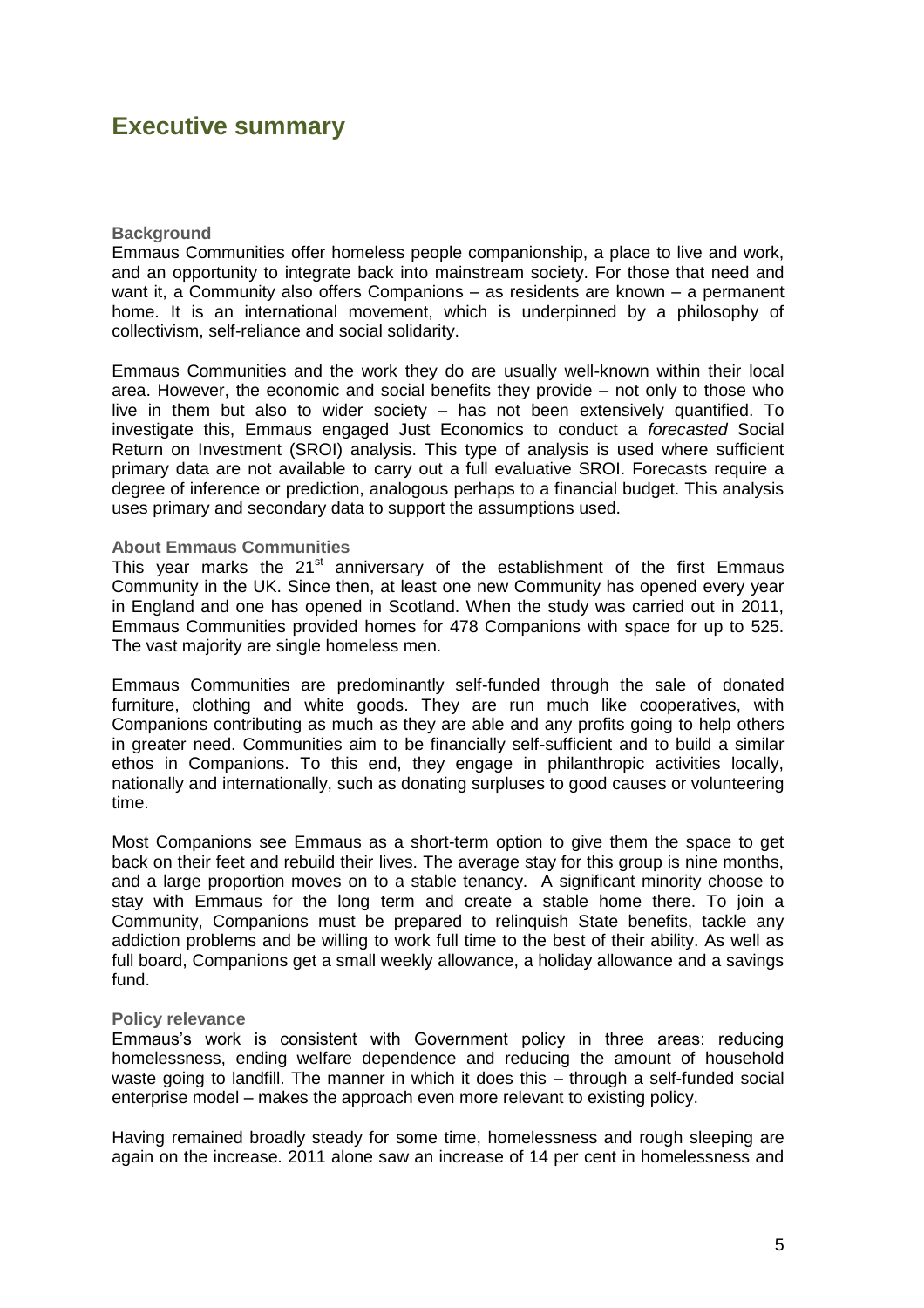an increase of 23 per cent in rough sleeping.<sup>1</sup> With the economy still on a weak footing, this growth is widely expected to continue. Increasing homelessness carries an enormous social cost, as homeless people are one of the most socially excluded groups in society. It also carries a significant economic burden. In 2005 the National Audit Office estimated that the nation spends around £1 billion a year to prevent and deal with homelessness.

#### **Aims and approach**

The study has three main aims:

- 1. To quantify the annual social value created by an average Emmaus Community.
- 2. To build the capacity of the organisation in measuring and managing its social impact.
- 3. To use the analysis to raise finance to fund new Communities, including providing part of the evidence required to structure a Social Impact Bond (SIB) that could be sold to trusts, foundations and private investors.

Social Return on Investment is a form of cost-benefit analysis that measures and quantifies the value of social, environmental and economic outcomes that result from an intervention. It differs from cost-benefit analysis in two key ways. First, it places monetary values on non-traded benefits such as quality of life, which have historically been considered non-quantifiable. In addition, it takes a multi-stakeholder approach. Rather than simply measuring 'returns' to the State or the economy, it measures all of the most significant sources of value. This makes it suitable for an organisation like Emmaus that has a wide range of stakeholders and aims to create benefits across a complex 'triple bottom line'.

Emmaus UK operates a federated structure, and the aim is for decision-making to be 'Companion-led'. Individual Communities have a lot of freedom to innovate with their business model, and many run cafés or gardening projects. As a result, it was decided to carry out more extensive stakeholder engagement than would normally be the case.

Forty Companions were interviewed across seven different sites (between five and seven per site). It should be stressed that the purpose of stakeholder engagement was not to generate evidence of effectiveness but to understand the 'theory of change' underpinning the Emmaus model. This describes the way in which spending leads to social change from the perspective of stakeholders. Effectiveness was estimated by using primary data gathered by Emmaus and secondary data from academic and governmental sources.

#### **Findings**

Based on data from 2011/12, we forecast that in 2012/13 the present value<sup>2</sup> of the social benefit created by Emmaus will be £45.5 million for a non-trading investment of just over £4 million in the running costs of its established Communities. At full capacity, with all the available places in Emmaus Communities taken up, this rises to £50.5 million. At current capacity, this translates into a ratio of £11 for every £1 invested, or an average of just over £2 million per Community.

For long-term Companions, Emmaus provides a long-term home, friendship and a sense of meaning in their lives. The long-term Companions we interviewed were often motivated by the principle of solidarity and issues surrounding homelessness. They often played an important role in the running of their Communities and also contributed to the growth of the Emmaus movement by helping new Communities to get off the ground. For

 1 <http://www.communities.gov.uk/publications/corporate/statistics/homelessnessq42011>

 $2$  The Treasury recommended discount rate of 3.5% was used.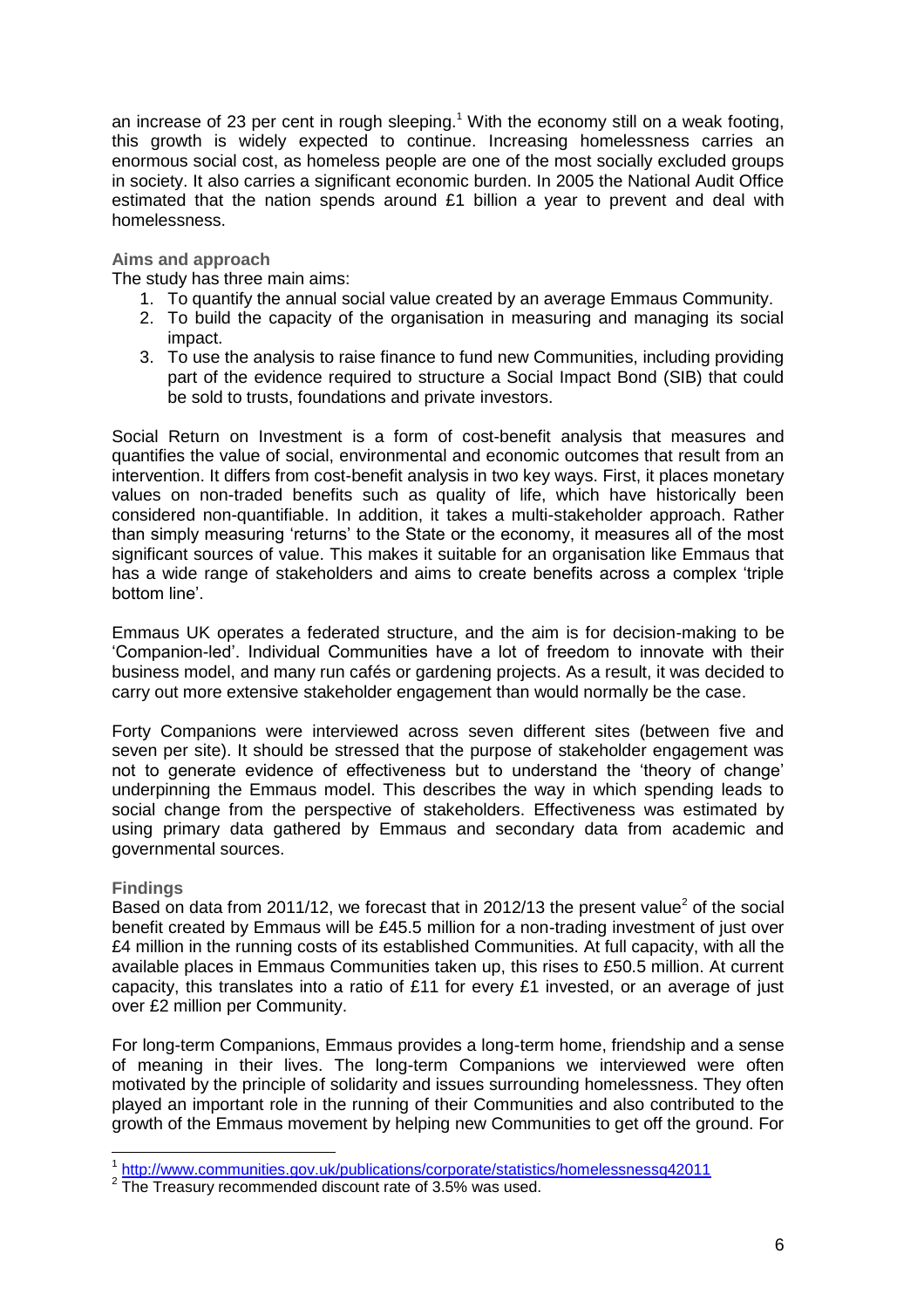short-term Companions Emmaus was seen as a springboard to other things: getting their own tenancy, working outside the Community, or re-establishing relationships with family members. They generally had plans to move on and were taking advantage of the benefits of Emmaus, such as gaining a driving licence, or participating in training.

Companions tended to have a similar profile to homeless people elsewhere. Many had histories involving addiction, relationship breakdown and loss of employment. Recent research has found, however, that there are fewer Companions with a history of addictions than in the general homeless population (FreshMinds 2011). This could be explained by other research on attitudes towards Emmaus among homeless people which finds that those with severe addictions select themselves out of the potential target group because of policies on the use of drugs and alcohol (Bretherton and Pleace 2011). The majority that we spoke to had spent time on the street, in prison, or both. Stakeholder engagement also revealed very high levels of satisfaction with Emmaus. In addition, we heard some very significant accounts of change; more than one person told us they would probably be dead if they had not come to their Community.

Our SROI analysis found that the vast majority of benefit accrues to Companions, for whom Emmaus can be a life-changing experience. On an annual basis, long-term Companions who make Emmaus their home are the greatest beneficiaries. This is for two reasons. First, there are few long-term options for older homeless people, so it is highly unlikely that they would have found satisfactory accommodation elsewhere. Second, the offer of a long-term home for single homeless people is a unique one and extremely valuable to those who take it up. This benefit is entirely attributable to Emmaus, whereas with shorter-term Companions other factors are more likely to play a role in their journey towards a stable tenancy. In addition, there is much more uncertainty about the outcomes for short-term Companions, for whom we do not have good data, and this is reflected in a benefit period of just five years.

The majority of the benefit to Companions comes from improved health and wellbeing, followed by fewer addictions and mental health problems. The reason that these feature so strongly in the model is that the benefits of regular nutritious meals, comfortable accommodation and a substance ban mean that Companions are likely to live longer. This is particularly true for those that struggled with addictions, or that would otherwise have lived in poor-quality accommodation.

The second major beneficiary of Emmaus Communities is the State. The present value of savings to the State is almost £6 million a year for a contribution of just over £2.7 million in housing benefit. This is lower than previous estimates of the economic contribution of Emmaus, and there is a risk that it undervalues that contribution. However, every effort has been made to include only marginal costs to ensure that they are 'cashable'. The aim has been to comply with the brief of generating plausible estimates of a return ratio that could be used as part of the evidence to structure a Social Impact Bond. This is timely, as the Government has just launched its first SIB for homelessness in London. The benefit of this more conservative approach is that is it unlikely to overclaim for the economic benefits of Emmaus.

The final material stakeholder is the neighbourhood within which Emmaus operates. The main benefits to this group are the value of donated income, volunteering time, access to low-cost furniture and white goods, and reduced carbon emissions. The estimated value of this contribution is £421,300 annually.

One key reason why Emmaus achieves such a high Social Return on Investment in our analysis is the fact that input cost is very low, as most of the income in the Communities is self-generated. The majority of the investment that makes this possible comes from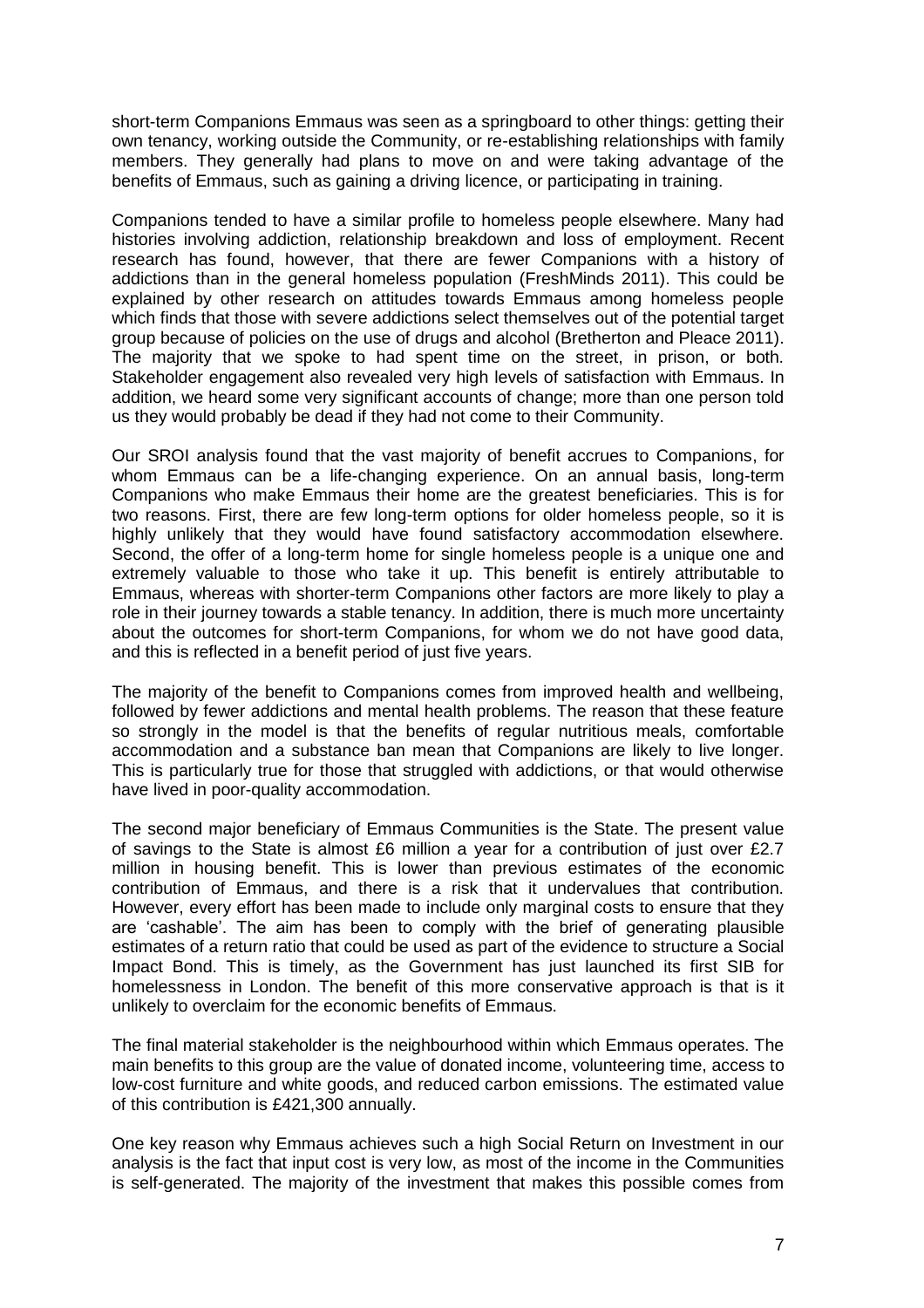housing benefit claimed on Companions' behalf, which would not be traditionally thought of as an 'investment'.

Most of the savings for the State come in the first few years, reflecting the fact that while Companions are living at Emmaus they are not claiming benefits, misusing drugs or alcohol, or in need of costly alternative accommodation. What is clear from the analysis is that the business case for investment from the State's perspective is substantial. In the first year, £2.5 million of savings is generated, which is over £104,000 per Community, or over £5,000 per Companion. On the basis of these figures, it would take just under ten years to pay back the principal in cashable savings, which is of course a small proportion of the overall savings. After ten years, cashable savings become increasingly net positive, creating the possibility that new Communities could be funded by bonds issued with maturities beyond ten years. The Government has just launched a £5 million fund to pilot a SIB to prevent homelessness in London. Once more evaluative data have been gathered, Emmaus would be well-placed to make a case to be involved in this pilot.

#### **Recommendations**

 $\overline{\phantom{a}}$ 

The main recommendations emerging from this study relate to the type of data collection that should be carried out to provide evidence for change in the future. To date Emmaus has relied on light-touch data collection. However, in order to make a case for investment, a more robust system is required. We recommend the use of a form of data collection that fits with the Communities' participative ethos. One option to consider is using the Outcomes Star for homelessness to track progress while with the Communities.<sup>3</sup> As well as having been developed with a very similar client group, it would enable Emmaus to benchmark itself against other interventions such as hostel accommodation.

In addition, more information is needed on the circumstances of people's lives before they came to Emmaus and what happens after they leave. The Star could be accompanied by 'before and after' questionnaires to better understand the change that Emmaus creates in people's lives.

As we have seen, significant value is created while Companions are living in Emmaus Communities. But as they move on, they also create space for other homeless people to move in. It is when Companions leave and create new lives for themselves off the streets that there is potential to create the most social value but this is only the case where they avoid becoming homeless again. More information is needed about the ingredients that make up a successful 'move on', and how better pathways to employment can be created.

Finally, Emmaus Communities differ somewhat in their business models and the types of markets they are reaching. Further research on business models, ways to increase turnover and how these intersect with social objectives would make a useful contribution to Emmaus but also social enterprise more generally.

This study was hampered by the lack of good quality data on costs, particularly unit costs. Most of the published research on single homelessness is provided by charities working in the area. This is enormously helpful, as they have good access to a group of people that can be quite transient and therefore difficult to track longitudinally. In terms of costs data, however, it would be more appropriate if relevant departments published their own spending breakdowns, and if they – or academic bodies – calculated unit costs

 $^3$  The Outcomes Star is a tool developed by Triangle Consulting to enable organisations that work with people who have experienced homelessness to support and measure change. For further information see<http://www.outcomesstar.org.uk/homelessness/>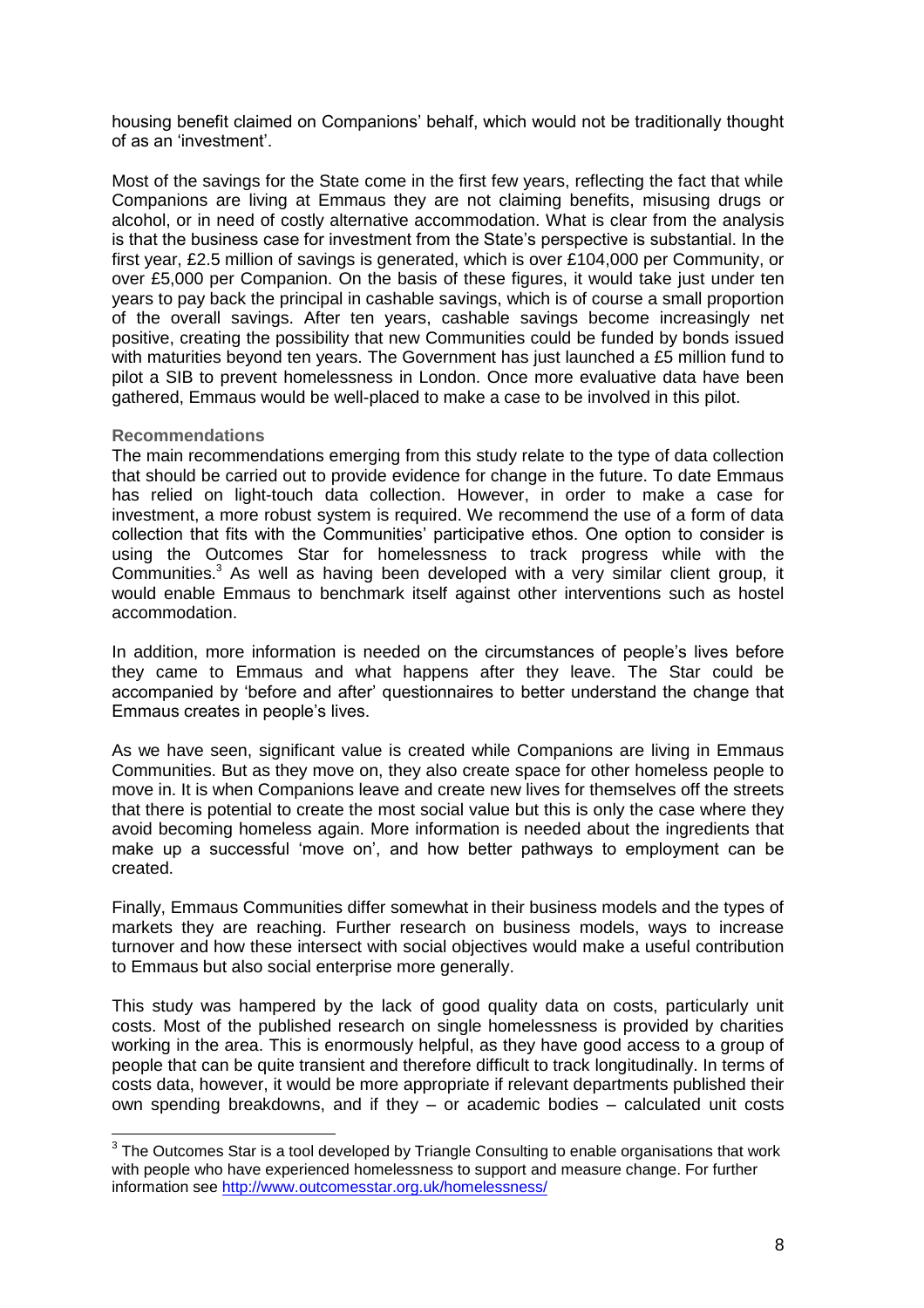data. This would ensure less variability in cost-benefit work in this area. At the moment, there are often numerous estimates of costs to draw upon, which are all calculated in different ways. In particular, data are needed on the marginal costs of things like noncustodial and custodial convictions and hostel and night shelter places, which reflect the real costs to the State.

#### **Conclusions**

Emmaus Communities create a sizeable amount of social value from providing a place to live and work for Companions. There is also a strong business case for investment in new Communities, and providing support for existing ones where they are not yet financially sustainable. While the average cost of setting up a new Community is £1.5 million, we forecast that a new Community generates a net social value of £9.3 million over the lifetime of the building (estimated to be 20 years). Some return on the investment is likely to be realised in the short term but the benefits are likely to last well into the future, particularly where Companions are able to create fulfilling lives for themselves and are no longer at risk of being homeless again.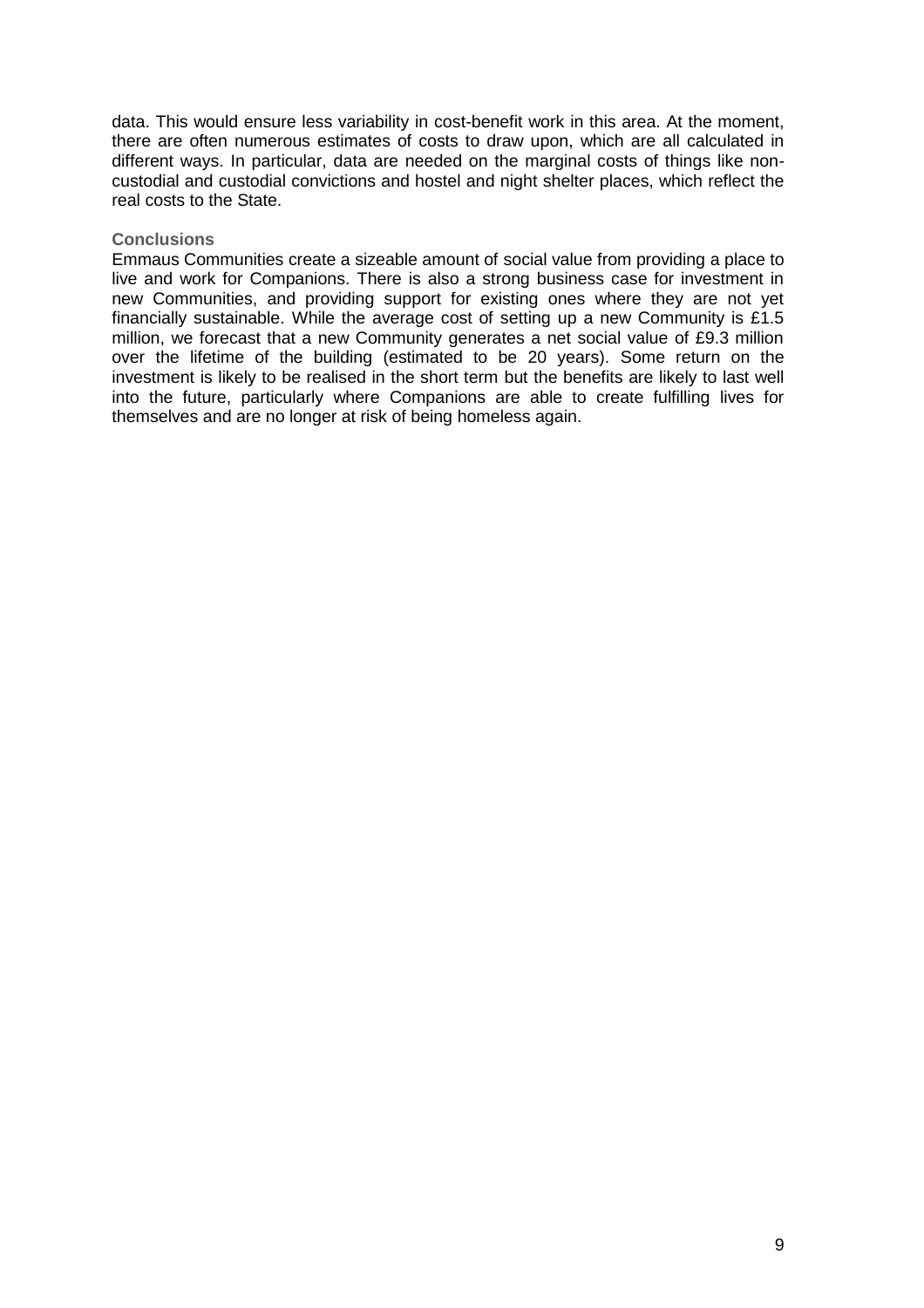# 1.0 Introduction

 $\overline{\phantom{a}}$ 

Emmaus Communities are a group of social enterprises that provide a unique and innovative solution to homelessness. 2012 marks the 21<sup>st</sup> anniversary of the founding of the first Community in the UK. Since then, Emmaus Communities have expanded at a rate of over one Community a year, and there are now 23 with a number of others in development. At the time of carrying out the study, there were 478 Companions (as residents are known) and a combined annual trading income of almost £6 million.

Like other homelessness organisations, Emmaus provides an opportunity for people to move on from homelessness and rebuild their lives. However, for those that need and want it, it also offers a long-term home – a place for Companions to live for the rest of their lives if they so wish. The Communities are financed primarily through the sale of donated furniture and household goods. The ethos of the Communities is to be Companion-led, and Companions carry out all of the work with the support of a small team of staff and volunteers.

In 2011 the Emmaus Federation – a coordinating body for the Communities – commissioned Just Economics to conduct a Social Return on Investment (SROI) analysis to quantify the annual social value created by an average Community. This report presents the findings of this study. The analysis combines existing data from Communities with some inferences from secondary sources about when and where outcomes are likely to occur. As a result, what is being presented in this report is a *forecasted* SROI.<sup>4</sup>

A second stage of the research will begin in the summer of 2012. This will involve putting in place a measurement system to enable future updates of the SROI. The outcomes and indicators that have been identified as part of this study will provide a basis for this. The first update is due to take place in autumn 2013.

There were three main reasons for doing this analysis. First, there was a realisation that little was known quantitatively about the benefits that being at Emmaus brings to Companions and wider society. Emmaus was keen to gain a better understanding of this to share with funders, customers and donors. Second, Emmaus is implementing a strategic plan for 2012-17 and SROI analysis was seen as a useful tool for informing the organisation's strategy. Third, given the costliness of services for homeless people compared with the Emmaus self-funded model, Emmaus wanted to explore and evaluate the potentially strong business case for investing in new Communities. This had been demonstrated in the past in case studies of individual Communities (Lovatt et al 2004; Clarke, Markkanen & Whitehead 2007) but never comprehensively quantified.

The analysis is intended to provide part of the evidence required to structure a Social Impact Bond (SIB) that could be sold to trusts, foundations and private investors with an interest in investing in new Communities. A final sub-objective was to test the extent to

<sup>&</sup>lt;sup>4</sup> When primary data on outcomes are not available, a forecasted analysis enables an organisation to predict likely outcomes by drawing on other data sources. This analysis is partly based on existing data and partly on assumptions from other research. The benefit of doing a forecasted analysis at the outset is that it ensures that future data collection is consistent with the requirements of SROI analysis, as well as being based on the things that stakeholders value.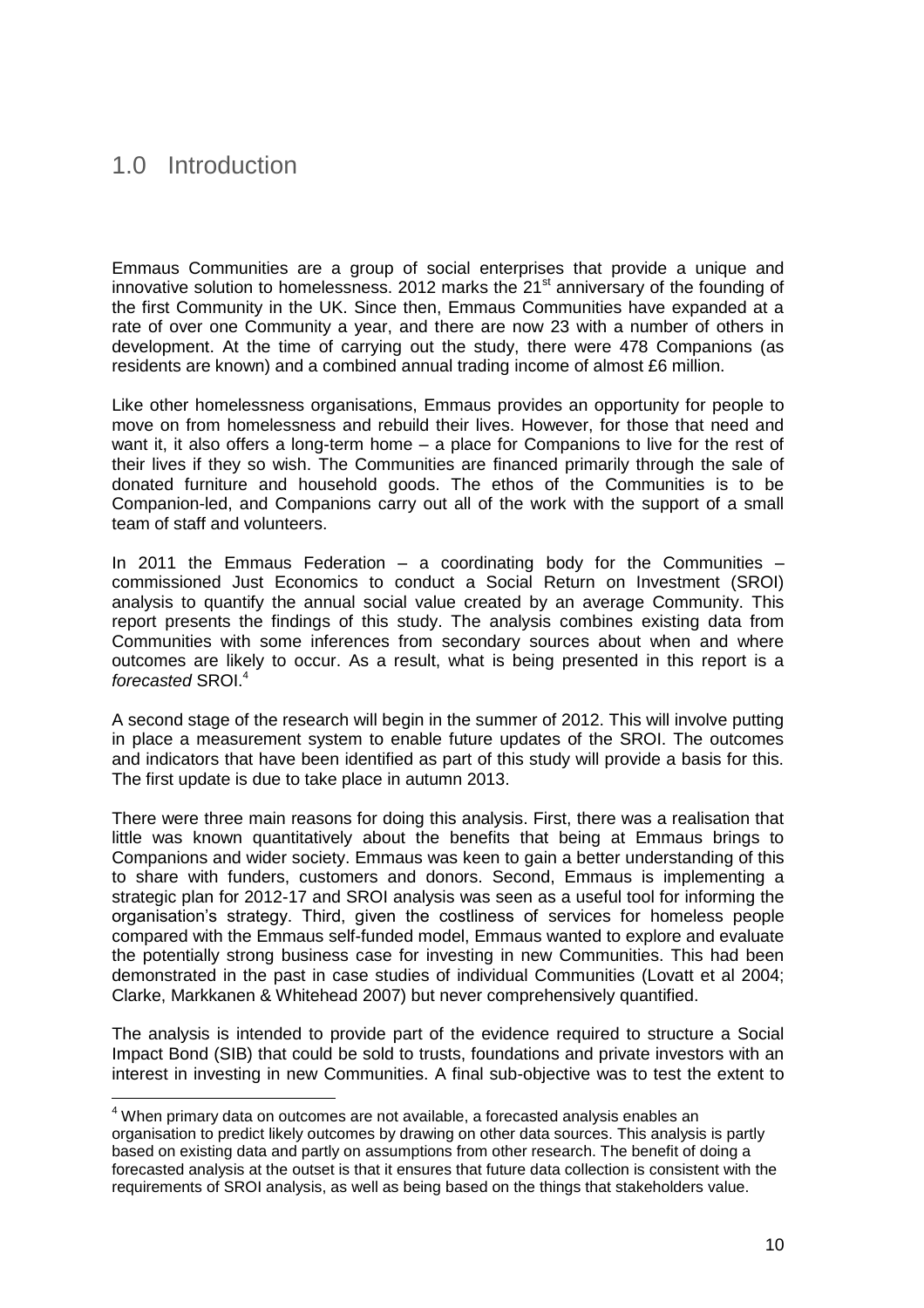which there was sufficient similarity across the Federation to enable one coherent SROI, or whether it would be necessary to treat individual Communities as different entities for the purposes of the study.

The SROI approach was chosen for a number of reasons. Its participative methodology is seen as appropriate for an organisation such as Emmaus that has a 'co-creation' ethos. In addition, Emmaus aims to create value across an economic, social and environmental 'triple bottom line', and SROI was developed specifically with the aim of accounting for value in its broadest sense.

SROI aims to measure 'social value'. This is created when resources, inputs, processes or policies are combined to generate improvements in the lives of individuals or society as a whole. It is an area where it is often difficult to measure the value created. It incorporates economic measurement and financial savings but is not driven solely by these. Having said that, it is often appropriate for organisations to demonstrate that they are creating an economic return for investors. This study aims to do both. It aims to measure and quantify the value generated to all relevant stakeholders as well as make the case for investment in Emmaus on purely commercial terms.

The report is structured as follows:

*Section 2* provides an overview of the Emmaus model

*Section 3* sets out the methodology for the SROI analysis, including all assumptions, and details the theory of change underpinning the scheme

*Section 4* presents the findings of the SROI study, a detailed analysis of the value created to the State, recommendations and conclusions.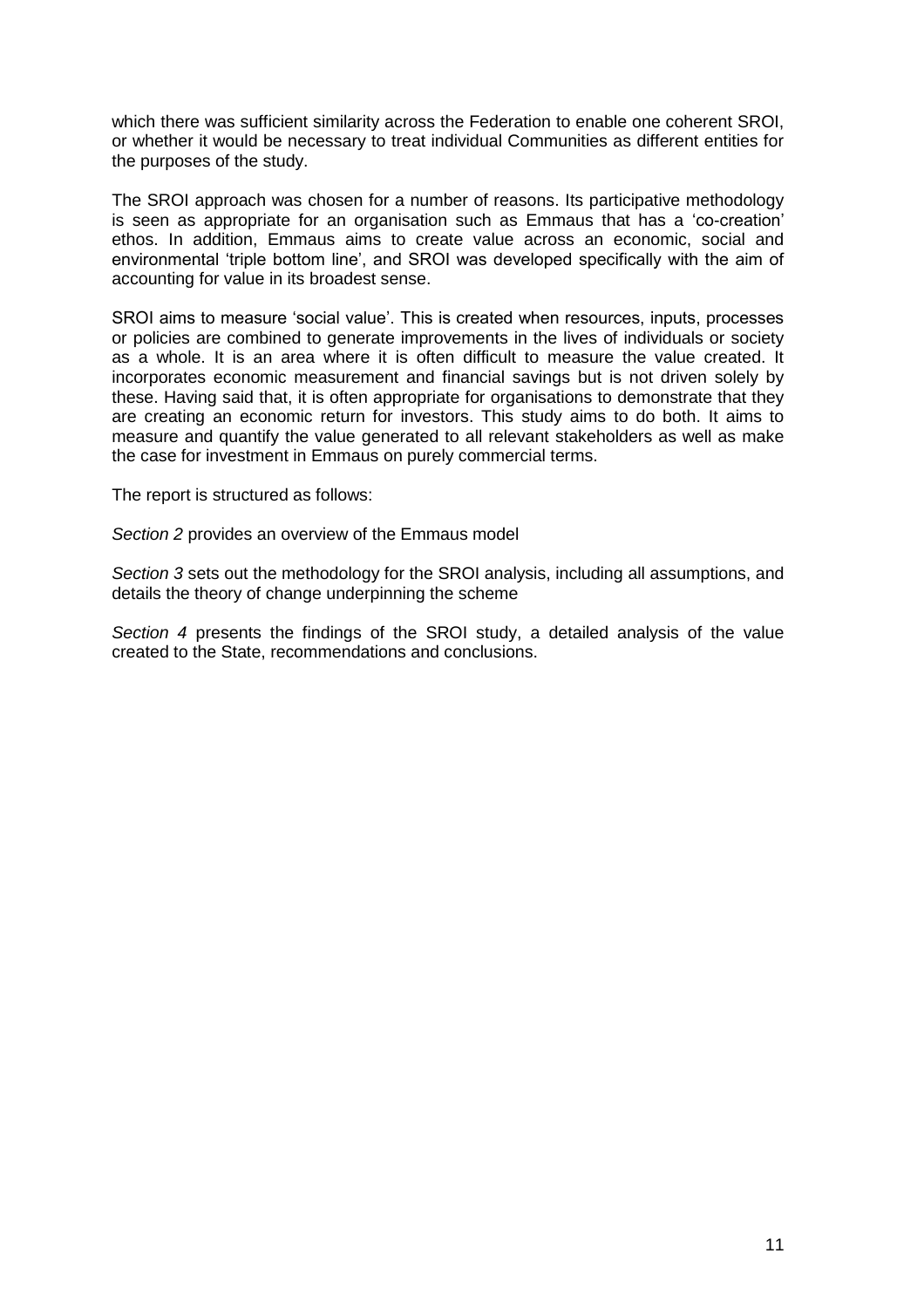# 2.0 The Emmaus model

Emmaus Communities offer homeless people a home, work and the chance to rebuild their lives in a supportive environment. But Emmaus is different from a typical homelessness intervention. It is probably better described as a way of life, or a movement, as it is underpinned by a strong philosophy of interdependence, collectivism, self-reliance and social solidarity.

### 2.1 History

Emmaus was founded in 1949 in Paris by Abbé Pierre, a Catholic priest, MP and former member of the French resistance. When he first opened his home to the homeless of France, the first Companions became 'rag pickers' that collected things that people no longer wanted and sold them on. This began a tradition of 'reuse and recycling' that is still central to all Communities. Since then, Communities and other Emmaus projects have opened in 36 countries, across four continents.

Emmaus today is a secular movement, and Companions come from all backgrounds. A founding principle of the movement is that of 'solidarity'. This operates in two ways. First, the Communities themselves provide a conduit for solidarity between homeless people, local communities, donors and customers. In addition, self-help is a key principle of the movement, and it tries to break the perception of homeless people as feckless and burdensome.

As a result, as well as being involved in running their own affairs, Companions volunteer with other groups, and Communities often donate surplus goods or income to other Communities, or to other good causes. Temperance is another important founding principle. Companions are asked not to use alcohol or drugs on the premises, and persistent offenders are eventually asked to leave.

#### **Box 1: Emmaus around the world**

The majority of Emmaus Communities are based in Europe, although they are also located in West Africa, Latin America and East Asia. Since 1971 regional and national initiatives have been grouped under a parent organisation, Emmaus International, with over 300 Groups to date. Emmaus International acts as a means of liaison and mutual aid between its members worldwide. A Universal Manifesto has been created for Groups to sign up to. While its aim is to protect the Emmaus identity, it also allows Groups to retain a distinct individual identity of their own.

As well as creating homes for people in their own countries the movement campaigns on global political issues such as migrant rights and inequality between richer and poorer countries. Emmaus France and Emmaus UK organise exchanges between their two countries, and Companions get the opportunity to travel between them and attend events. The French model differs from that of typical Communities in the UK. Many of the French Communities, for example, are based in the countryside where Companions farm and grow their own food.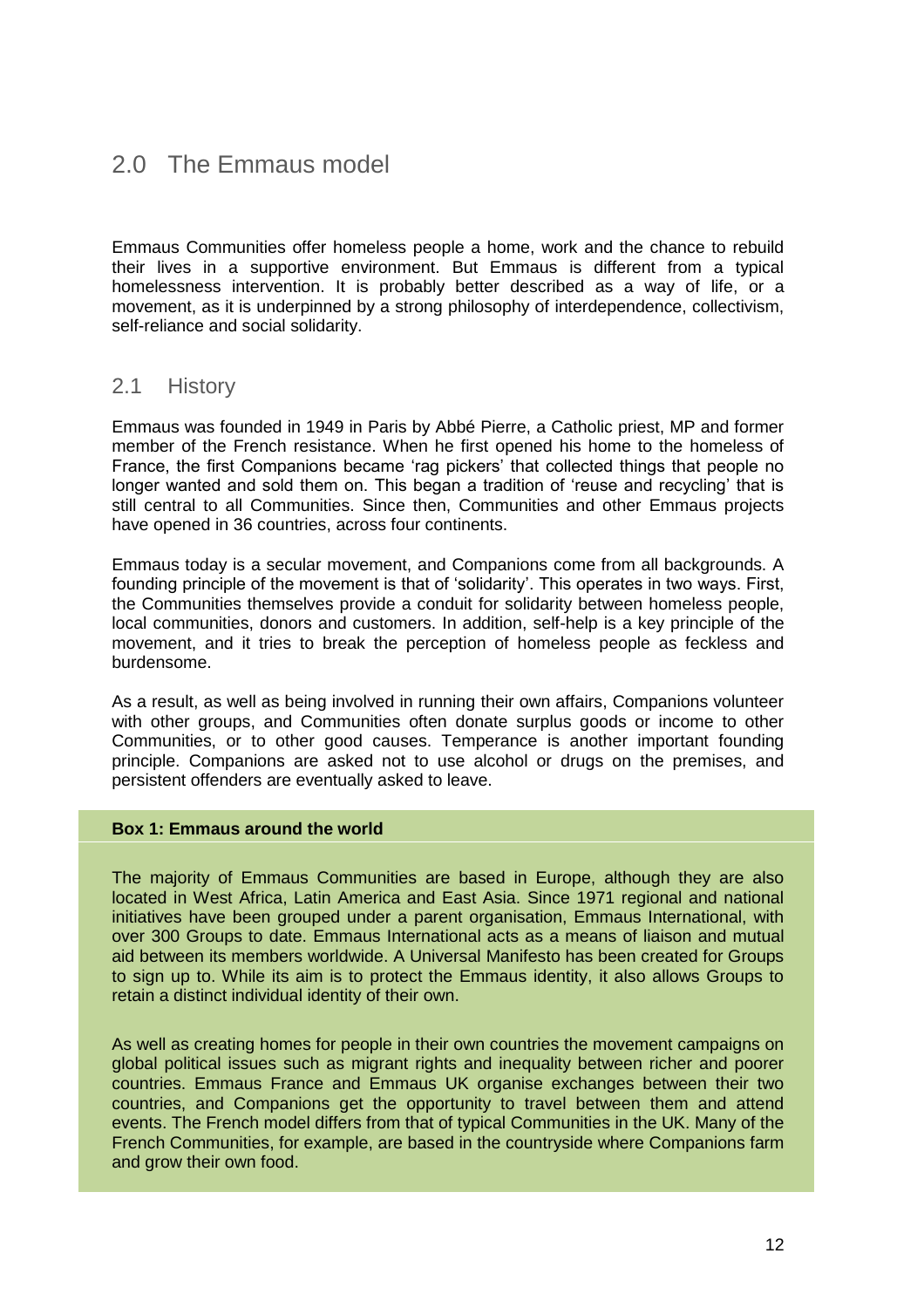# 2.2 Emmaus UK

The first Emmaus Community in the UK opened in Cambridge in 1991. Emmaus now has a presence in all regions of England and in Scotland. An Emmaus social enterprise recently opened in South Wales with the aim of establishing the first Welsh Community. Demand for services varies in different areas; some Communities operate waiting lists, others have vacancies. At the end of 2011, at full capacity, Emmaus could house 525 Companions.

The Emmaus movement in the UK has a federated structure, which means that each Community is legally independent and has its own charitable status. Each is distinctive and operates in a slightly different way from the others, while remaining subscribed to the Emmaus philosophy. All are members of the Emmaus UK Federation.

The concept of work is essential. All Companions agree to forfeit their income-related benefits when they join. Companions work full time to the best of their ability, and are supported by a small staff team (some of whom are former Companions). Companions are involved in all aspects of the business – collecting, sorting, refurbishing and selling furniture – but they also cook, clean and look after the premises. This supports the Community financially but also enables residents to develop skills and build their sense of autonomy.

Companions are encouraged to become as involved in the running of the Community as they wish. For example, there are opportunities to become Community Assistants with additional responsibilities. As far as possible, decisions are made collectively at Emmaus, and Companions attend regular Community meetings to agree strategy. However, the degree of Companion-involvement appears to vary across Communities.

As well as receiving full board, Companions get a small allowance of £32-40 per week and a further £6-10 a week that is saved on their behalf. They can take these savings with them if they leave Emmaus. In addition, they are given an allowance for holidays of around £200 per year (levels vary between Communities), and support for pursuits that develop their potential, such as gaining a driving licence.

One Community calculated that the in-kind value of the support that is given to Emmaus residents amounts to a salary of £16,536 in the first year and £17,004 in subsequent years, when it is fully accounted for. This is equivalent to £7.95 an hour, rising to £8.18, well above the minimum wage for 2012 of £6.08. $^5$ 

All Communities aim to be self-sufficient, although not all achieve this. Their main income source outside of trading is housing benefit, which is claimed on behalf of all Companions. Most Communities offer 'solidarity places' to those who do not qualify for housing benefit, such as asylum seekers.

Communities are encouraged to innovate around the areas of business that they would like to develop. Some Communities sell clothes, white goods and gardening items and many run cafes. The Cambridge Community allocates six of its 28 beds to those on drug replacement therapy and carries out community-based assisted withdrawals in conjunction with other agencies.

 $\overline{a}$  $5$  Calculations by staff at Emmaus Gloucestershire.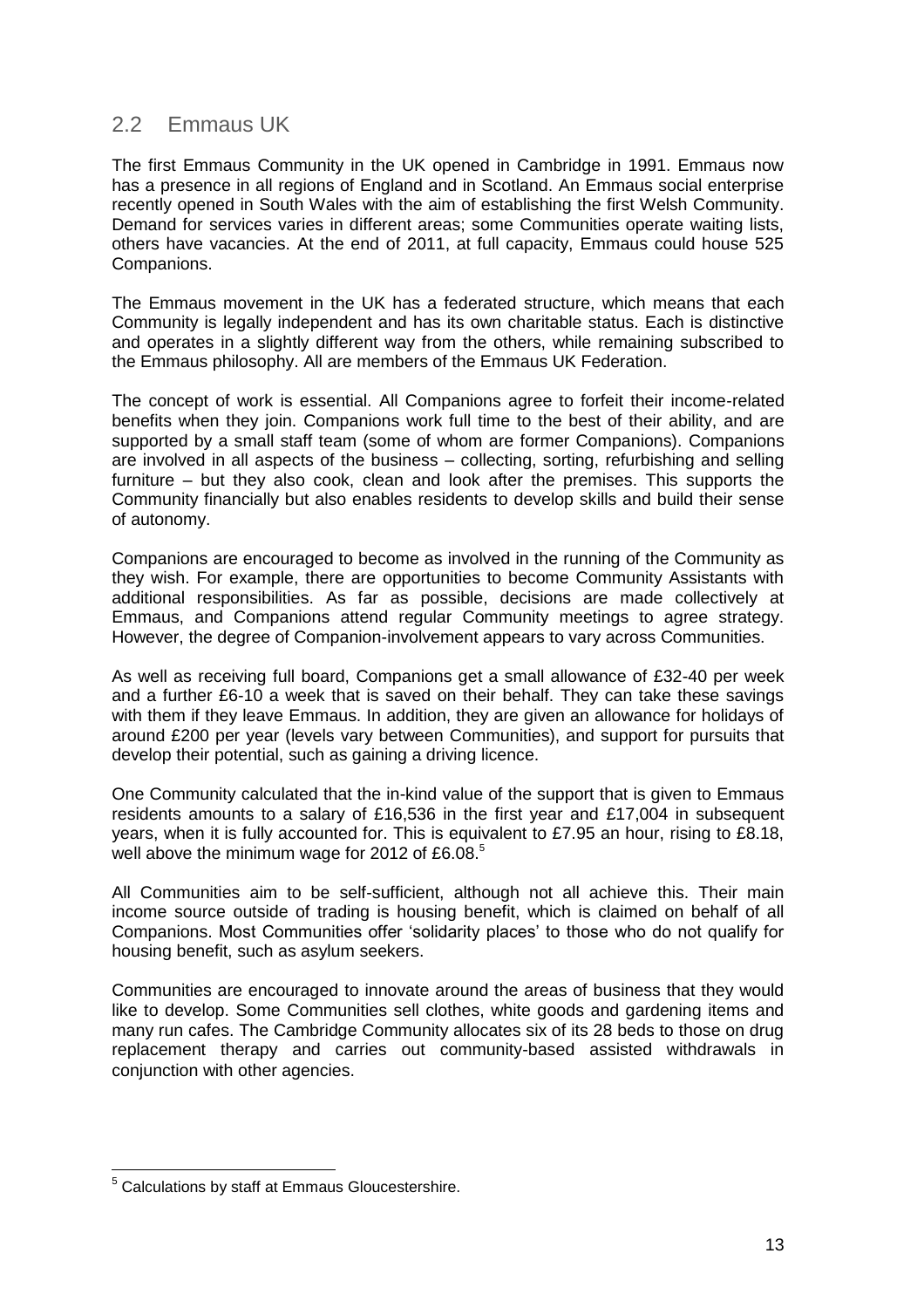The profile of Companions is similar to that of homeless people more generally, with high levels of previous substance misuse and mental and physical health problems. According to 2010/11 management information data, 14 per cent of referrals come from probation and 23 per cent of Companions have a criminal record.<sup>6</sup> Seven per cent have served in the military. Companions will either have been living in unstable accommodation or will have been at risk of doing so prior to applying (see Figure 1). They are generally unemployed, with the majority claiming income support of some kind.



**Figure 1: Profile of Companions at Emmaus**

For those Companions that wish to move on, Emmaus provides practical, financial and emotional support. They are also encouraged to do so gradually if they wish. For example, some Communities have 'move-on accommodation' that Companions can live in, or they can stay within their Emmaus Community and take up work outside for a limited period of time.

Emmaus has not traditionally gathered much data on its participants. Indeed, such monitoring has even been seen to conflict with its 'bottom-up', non-bureaucratic approach. However, like other organisations in the sector, it has increasingly felt pressure to measure the contribution that it is making. Furthermore, there is a growing acknowledgement of the benefits of collecting data across the Federation to inform strategic planning and improve outcomes for Companions.

 6 This is the proportion that acknowledges a criminal past, although it is suspected that the true figure is higher.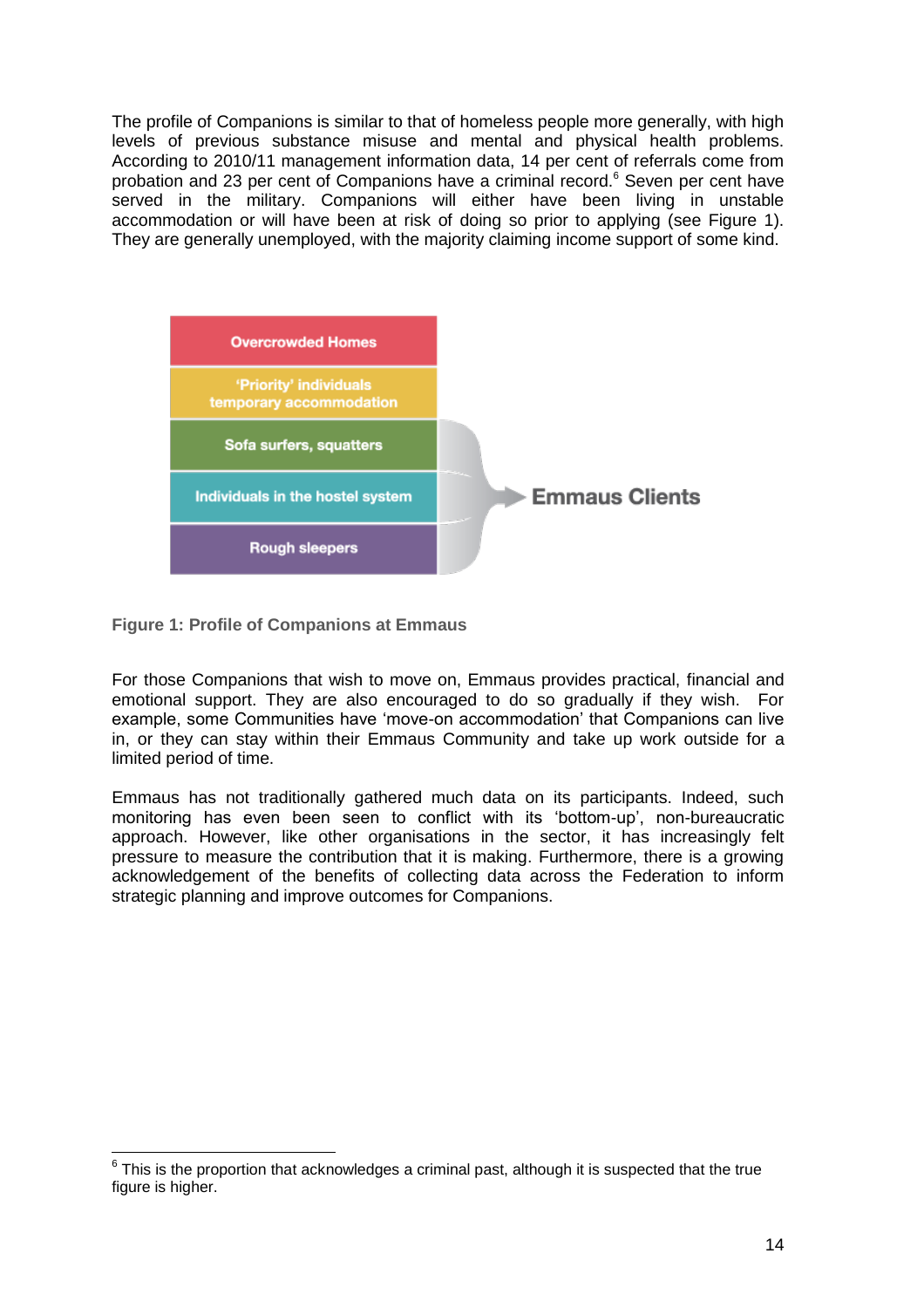In 2010 Emmaus began to carry out Management Information Reporting (MIR), which asked individual Communities to report back on key aspects of their services, such as the number of Companions, where referrals come from and where Companions go when they leave (see Figures 2 and 3). Emmaus is committed to building the principles of SROI into the way it delivers and manages its service and to developing a research ethos to better understand both the social and the enterprise parts of its services.



**Figure 2: Where Companions are referred from**



**Figure 3: Where Companions go when they leave**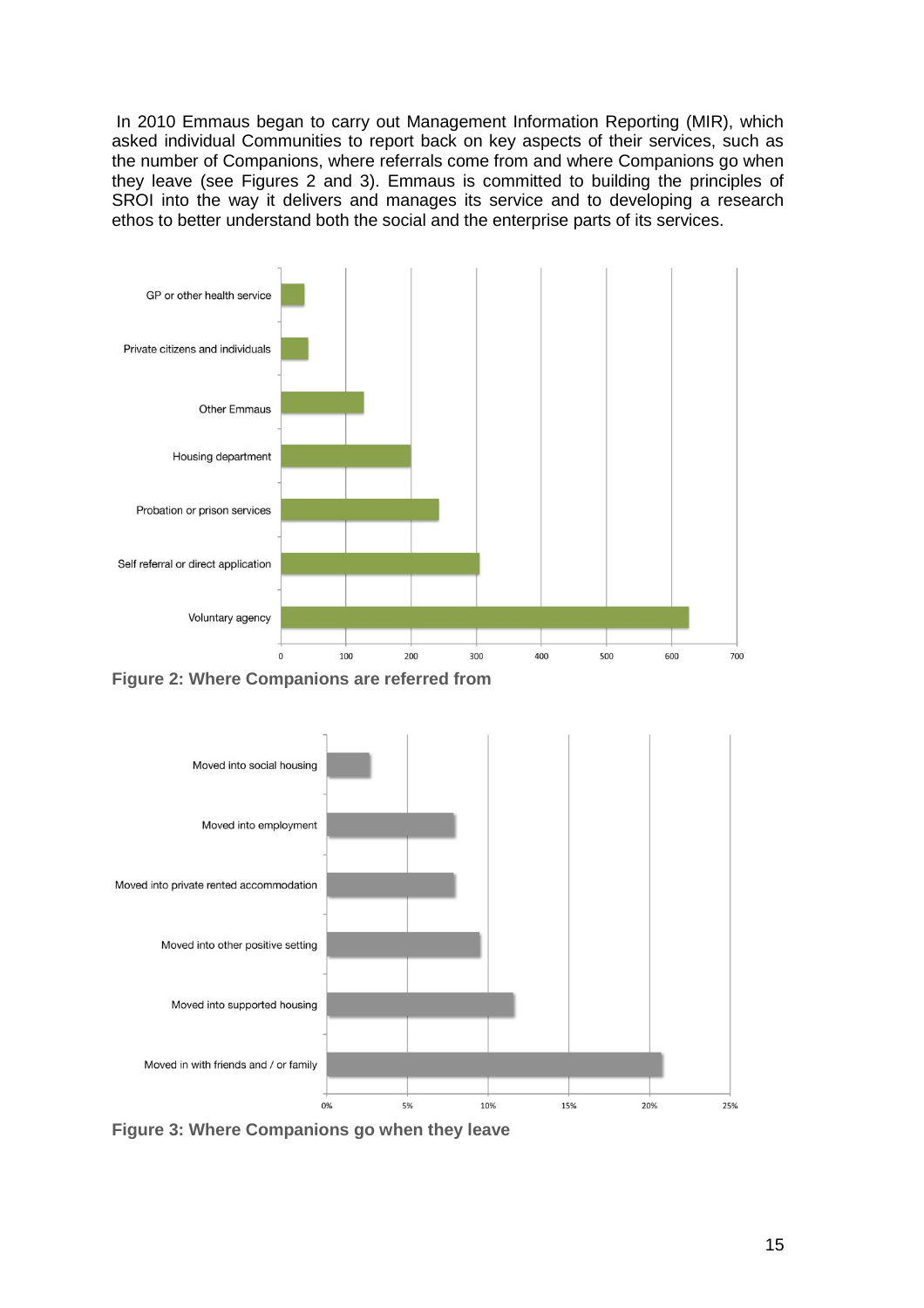# 2.3 The policy context

The Emmaus model of tackling homelessness is one that is attracting increasing Government attention. This is unsurprising, as its philosophy and approach are consistent with the direction of Government policy in this area.

In 2011 a Ministerial Working Group was established to formulate new policy on homelessness (Department for Communities and Local Government 2011a). It brings together eight Government departments to work on issues relating to accommodation and on issues such as work, training and health care. In its first report it placed an emphasis on the importance of work and self-sufficiency but also the need to work more closely with the community and voluntary sectors (CVS) to improve services and reduce the risks that people will become homeless in the first place. The role of the CVS is further emphasised in the second report published in 2012 (Department for Communities and Local Government 2012).

Recent years have seen a change in homelessness policy away from housing provision towards tackling the causes of homelessness, amongst them worklessness. This has led to a number of studies that have evaluated the success of back-to-work programmes. Overall, they appear to work best with those that are already closest to the labour market and tailored to individual needs. By contrast, generic programmes are less successful, particularly when they are working with those with multiple needs (Clarke 2010). It is understandable therefore why labour market participation rates are low - as low as 4 per cent - amongst the single homeless population (Business Action on Homelessness and nef 2006). Emmaus Companions are no different. Many (up to 50% in one study (Clarke 2010)) are claiming Incapacity Benefit and will struggle to work full time, or meet the requirements of the jobs on offer. However, barriers to work also include institutional barriers such as the fact that homeless people will often be financially worse off in work (Business Action on Homelessness and nef 2006). In spite of this, the current Government has made housing provision increasingly conditional on working, or seeking work (Clarke 2010).

What is exceptional about the Emmaus model is that, rather than just helping people to acquire the skills they need to find work, it is creating new supported work. This ensures that there is a match between jobs and skills without displacing any existing low-skilled jobs, which is important in a tight labour market (Greenberg et al, 2011). So, although the pressure to work is increasing, there is neither a complimentary increase in the availability of jobs, nor easier transitions to employment.

In such an environment, initiatives like Emmaus should prove increasingly popular. As we discuss later, moving into work after leaving Emmaus remains a challenge, and it is likely that barriers to paid work are still an issue for Emmaus Companions.

A third area of policy that is relevant is the development of the Big Society Bank and alternative ways of financing social projects. Central to this policy is to "support the creation and expansion of mutuals, co-operatives, charities and social enterprises" (Cabinet Office 2011). Alongside the establishment of the bank, the Government is expanding the piloting of Social Impact Bonds (SIBs) to fund services that can be demonstrated to create a long-run financial return (Ministry of Justice 2011). The most recent report by the Ministerial Working Group has included a commitment of £5 million to pilot the first SIB to combat homelessness in London (Communities and Local Government 2012).

This is consistent with developments in outcomes-based commissioning, which aim to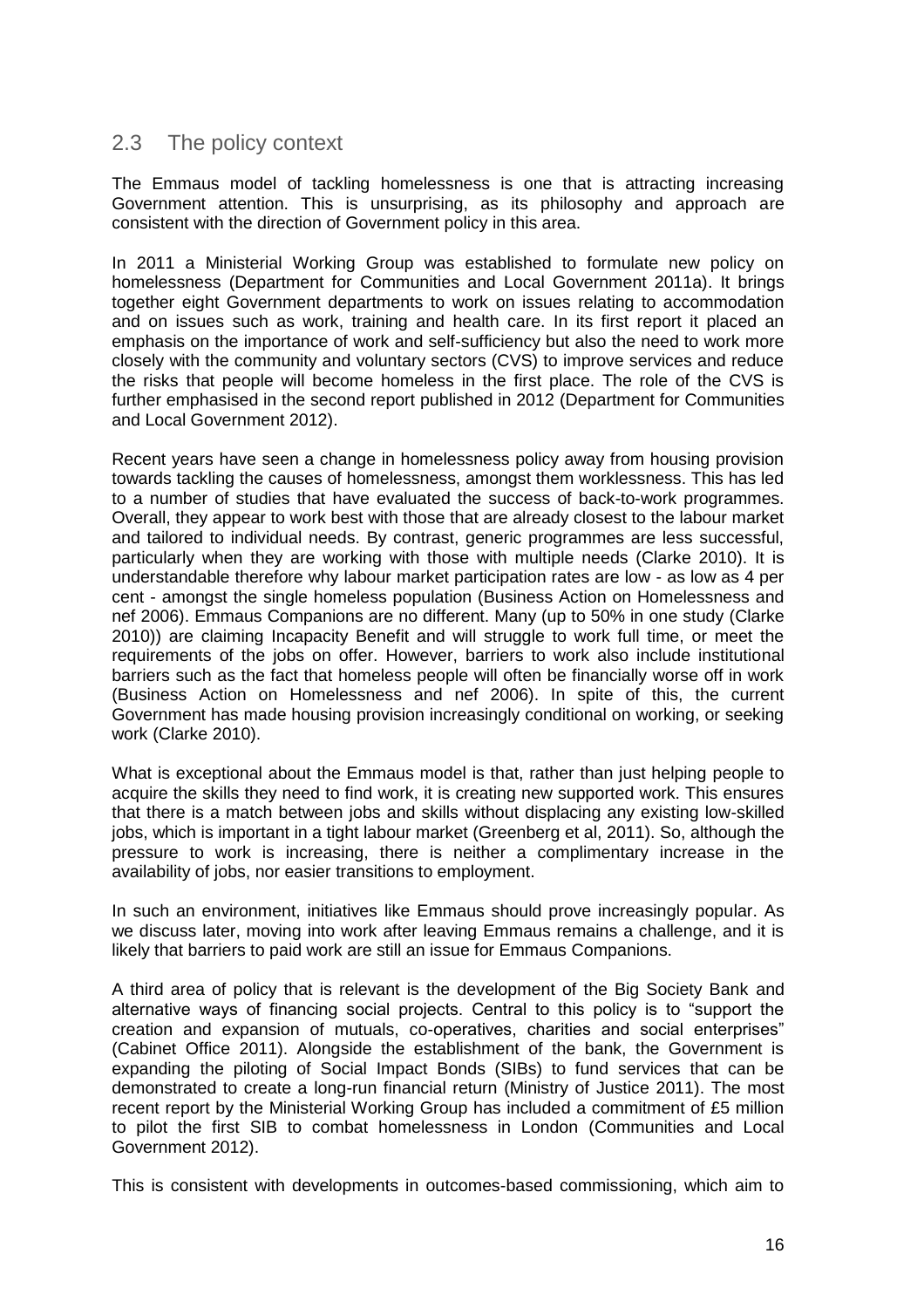improve value for money by commissioning services on the basis of the value of longterm social, economic and environmental changes that occur as a result of the service. The recent social value duty places a requirement on local authorities to at least consider the long-run impacts of their procurement decisions alongside short-term financial concerns (Communities and Local Government 2011b).

The Emmaus philosophy was forged in response to the lack of social protection and government provision for homeless people in France in the post-war period. It may be something of a coincidence that it is consistent with both the type of policy that the Coalition wishes to support and the way in which it is delivered. Nonetheless, it is well placed to benefit from the initiatives in place to support social enterprise and workfocused solutions. In addition, being able to demonstrate a social return enables it to make a case for funding on a new, more innovative basis.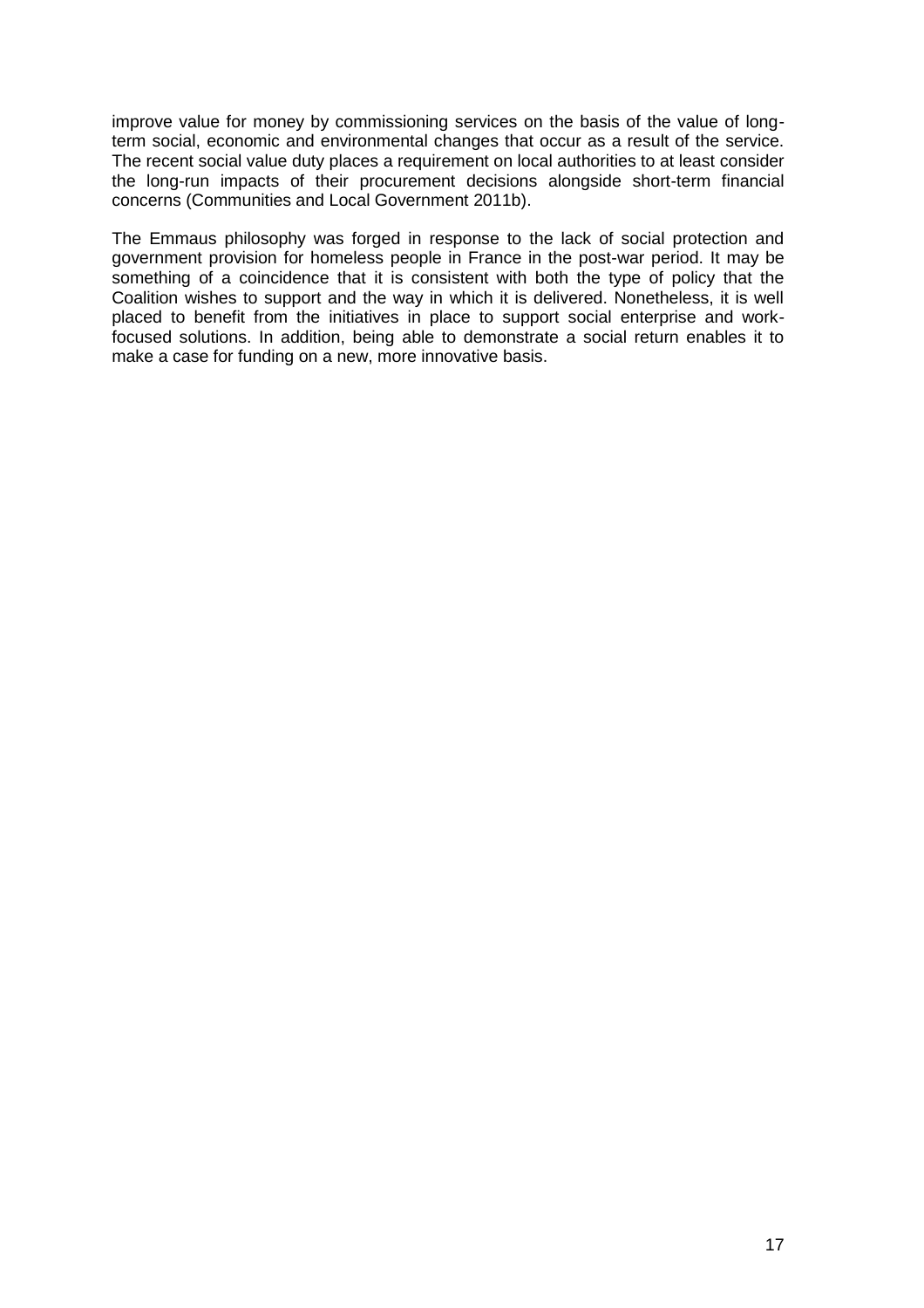# 3.0 Methodology and theory of change

Social Return on Investment (SROI) is an adjusted cost-benefit analysis that quantifies the value of social, environmental and economic outcomes that result from an intervention. It differs from conventional cost-benefit analysis in two key ways. First, it places monetary values on non-traded benefits such as quality of life, which have historically been considered non-quantifiable. In addition, it takes a multi-stakeholder approach. Rather than measuring 'returns' to the State or the economy, it measures all of the most significant sources of value. The final ratio reflects this more holistic interpretation of social value. Our analysis of Emmaus is conducted in line with the UK's official SROI methodology (Nicholls et al. 2009).

An SROI analysis proceeds via five key steps:

- 1) Boundary setting to establish scope
- 2) Engagement of stakeholders to understand the interventions' 'theory of change'
- 3) Data collection to evidence outcomes and impact
- 4) Model development
- 5) Reporting

This section sets out in detail the methodology that was followed and the main assumptions that underpin the analysis.

### 3.1 Scope

The scope of this report is based as far as possible on activities in 2011, which is the year for which the best internal data are available. A steering group of Companions and Community staff members was established in November 2011 to advise the research team on the development of the SROI. As there are many sites with different approaches and activities, we talked in some detail to a wide range of stakeholders to ensure that the findings were representative of a 'typical' Community.

The SROI can be broadly described as 'forecasted'. However, this does not mean it is unreliable. Data from the MIR have been supplemented with data from statutory and academic sources, as well as statistics gathered by voluntary organisations among rough sleepers and hostel dwellers. Where assumptions were more speculative, this has been tested in sensitivity analysis to gauge the margin of error that is likely to exist and the impact that this has on the SROI ratio. In the opinion of the research team, the results presented here are a reasonable approximation of the value that the organisation is likely to produce on an annual basis. However, this does not replace the requirement to evidence this with primary data in the future.

It was not possible to include all benefits to all stakeholders within the scope of this project. Further information on this is provided in Table 1 and in the sections 3.3 and 3.5.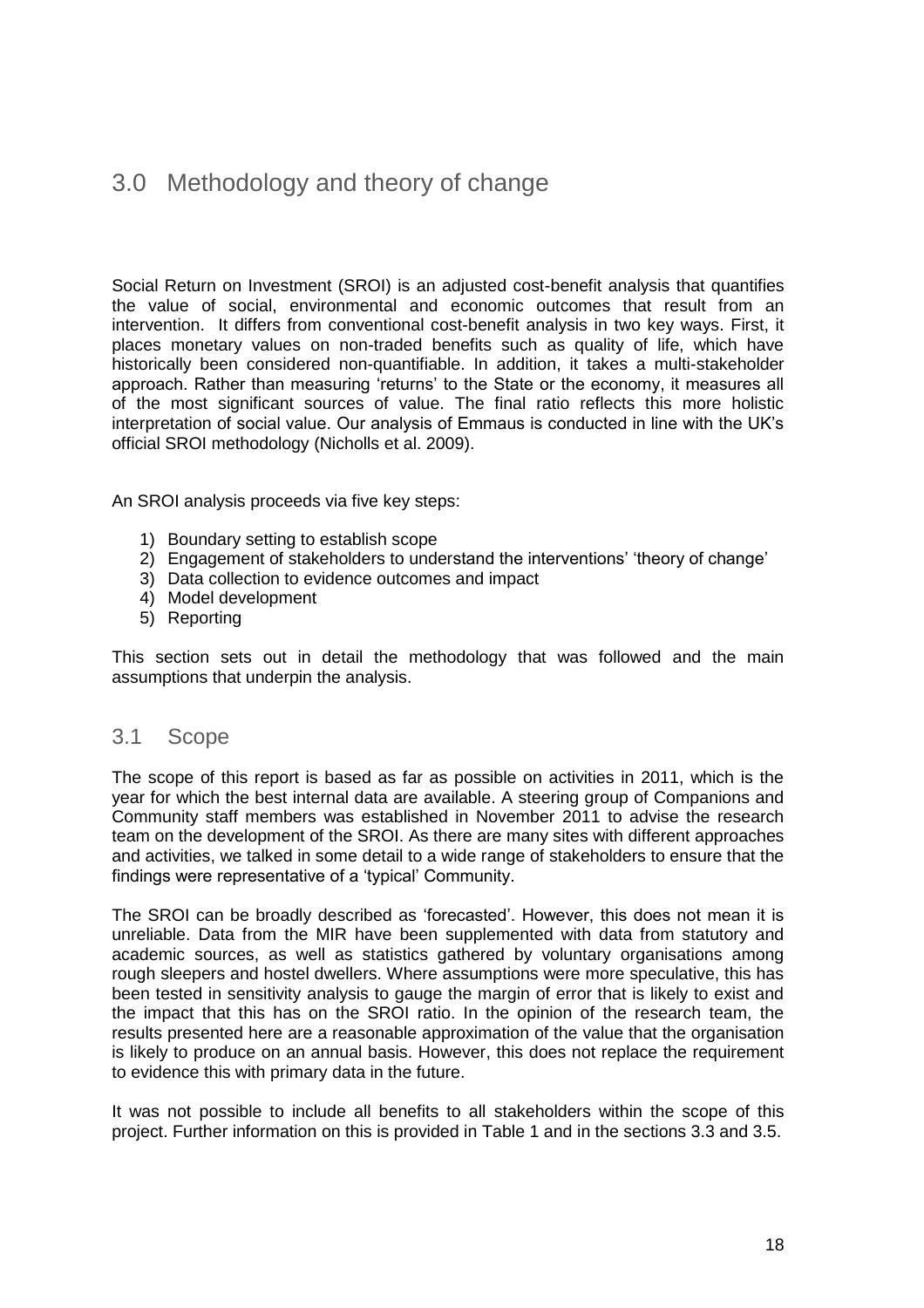# 3.2 Stakeholder engagement

In SROI analysis we talk to stakeholders to establish the 'theory of change', or logical framework, for the intervention. This is a description of how inputs are used to deliver activities that, in turn, result in changes (outcomes) for stakeholders. The involvement of stakeholders at this stage ensures that the SROI measures and values the outcomes that are most important to those directly experiencing the change.

This is usually done qualitatively and should not be confused with data collection to evidence outcomes, which is a quantitative exercise that happens at a later stage. In a forecasted SROI it is possible to include some interview questions, the answers to which can be used to inform assumptions and judgements for which there is no other source of data. In this study, for example, the interviews were used to help construct counterfactual scenarios i.e. what would have happened without the intervention. Interviewees were asked 'where would you be if you had not come to Emmaus', and the answers painted a picture of the main alternatives available to people (see section 3.3). However, as the sample size is generally quite small, and proper sampling strategies are not usually employed, it is important not to make generalisations about effectiveness from it, or to overstate its reliability (Nicholls et al, 2009). The engagement process was also used to elicit practical recommendations for the organisation, which are included in the recommendation section.

A 'long list' of stakeholders was developed at the first steering group meeting, and those on this list were then prioritised according to how material they were to the overall analysis. The reason why a stakeholder is deemed 'material' has a particular meaning in SROI. Essentially it asks whether sufficient social value has been created for that stakeholder to merit their inclusion in the analysis.

Identifying appropriate people will sometimes be obvious (e.g. Companions) and sometimes less clear (e.g. families). The aim is to focus the theory of change on those outcomes that are most significant and merit being included in the lengthy data collection and modelling process. This does not mean that those excluded are unimportant; some of the most important stakeholders (e.g. staff, funders) are often not included in an SROI analysis. Table 1 sets out all of the stakeholders, how they were engaged, whether it was decided to take them forward to the next phase and the rationale for this.

The following stakeholders were included in the analysis:

- Companions
- **State**
- Communities (including environmental benefits to society, and customers)

Table 1 provides an audit trail for which stakeholders were included and excluded from the analysis.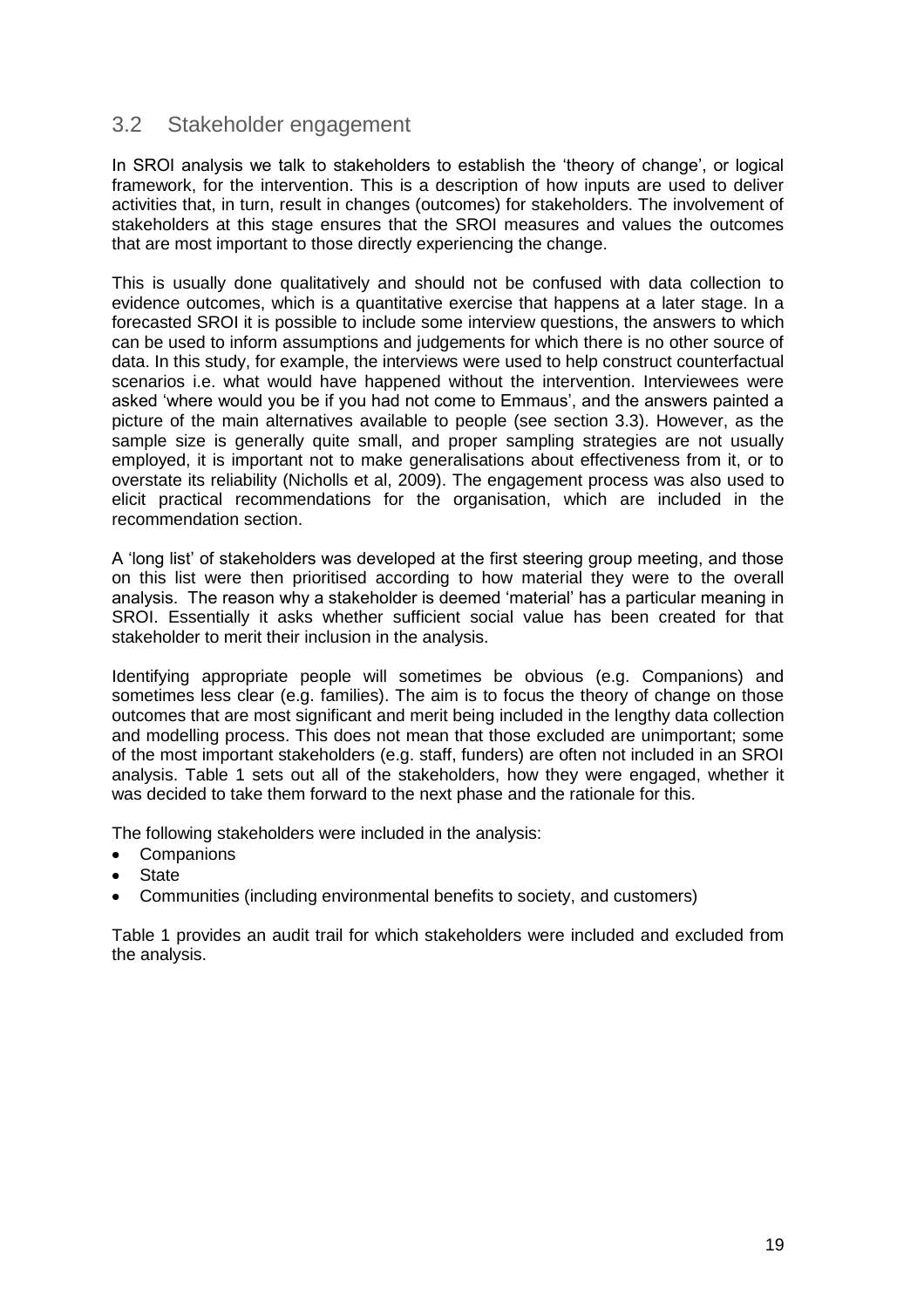### **Table 1: Stakeholder audit trail**

| <b>Stakeholder</b>   | <b>Method of</b><br>engagement                         | <b>Number</b><br>engaged | <b>Taken</b><br>forward? | <b>Reason for materiality decision</b>                                                                                                                                                                                                                                          |  |
|----------------------|--------------------------------------------------------|--------------------------|--------------------------|---------------------------------------------------------------------------------------------------------------------------------------------------------------------------------------------------------------------------------------------------------------------------------|--|
| <b>Companions</b>    | <b>Interviews</b>                                      | 40 (10%)                 | Yes                      | Main beneficiary                                                                                                                                                                                                                                                                |  |
| <b>Families</b>      | N/A                                                    | $\overline{0}$           | <b>No</b>                | A benefit of re-establishing<br>contact was included for a very<br>small number of family members.<br>The relative value was very<br>small, so it was not considered<br>proportionate to the effort<br>required to arrange contact.                                             |  |
| <b>State</b>         | Meeting with DWP<br>representative/policy<br>documents | N/A                      | Yes                      | There are clear financial and<br>environmental savings being<br>realised, and there is<br>Government support for<br>initiatives such as Emmaus.                                                                                                                                 |  |
| Local<br>communities | N/A                                                    | $\overline{0}$           | Yes                      | Benefits for the local community<br>were included in the analysis. It<br>was not possible to meaningfully<br>consult the community as part of<br>the analysis. Instead, we relied<br>on descriptions by Companions<br>and staff of the way in which the<br>community benefited. |  |
| <b>Staff</b>         | Group interviews                                       | 20                       | <b>No</b>                | Although staff find work at<br>Emmaus very stimulating<br>(evidenced by lower-than-<br>average employee sickness<br>rates) the deadweight here was<br>considered too high to merit<br>including.                                                                                |  |

As mentioned earlier, one of the objectives of this study was to establish whether or not a coherent theory of change existed across the organisation. More extensive stakeholder engagement took place across the organisation than is usually required for an SROI analysis. In keeping with the participative nature of SROI, one Companion was recruited to assist the research team in conducting stakeholder interviews. Box 2 describes the Companion's experience of being involved in the research in his own words.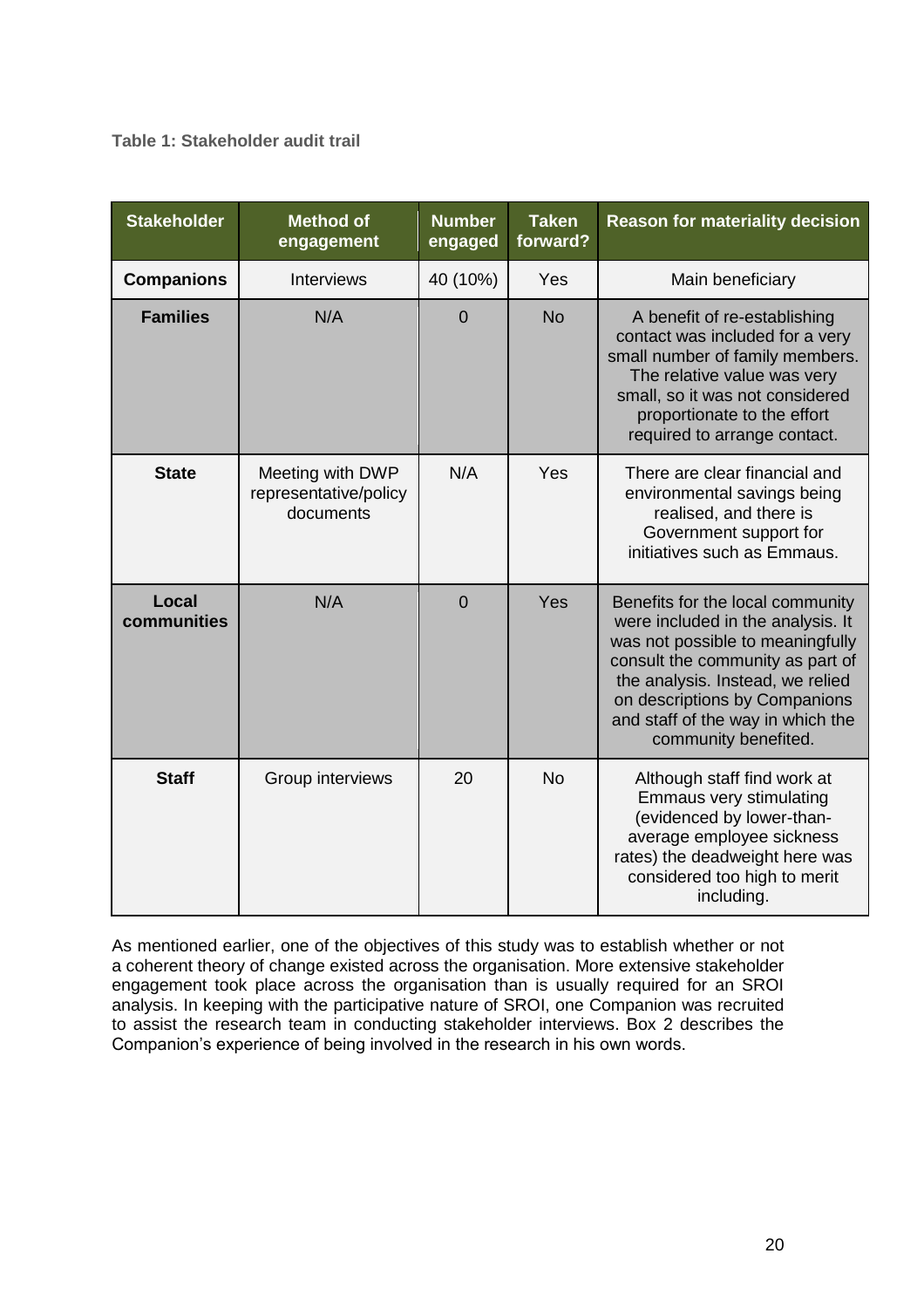#### **Box 2: A Companion's perspective on being involved in the research**

*I was asked to contribute to the SROI as a Companion at Emmaus Brighton and Hove, attending all the task-group meetings and interviewing five people at Emmaus Hastings and Rother, our sister Community nearby. The Hastings Community had been started about a year previously, so was in its infancy. I had offered to talk with the Companions*  feeling that it might allow a novel perspective, if a fellow Companion undertook the *process, and that it would be a useful and interesting experience for me.*

*Having had some experience of social science surveys, I was aware that the prime concern is often how to 'classify' different Companions. However, I found the narratives all highly individual and specific. I reflected that at Brighton the one common assertion we make as Companions is that everyone has their own story.*

*I am pleased and surprised that my experience of the SROI has been of an authentic effort to capture individuals' personal narratives, as well as to quantify the benefits (or otherwise) of Emmaus. As a Companion, it does seem that Emmaus is interested in people's own experience and what it means to them. Homelessness defined as a state of housing tenure is not always the same as 'feeling homeless'.*

Tony, Emmaus Brighton

The majority of Companions that we spoke to were men, which reflects the profile of Companions, as only 7 per cent are women. A decision was made not to subdivide stakeholders by gender, even though their experiences while homeless can differ. It is interesting to note, for example, that research on outcomes in hostel accommodation by St Mungo's finds that most women in hostels do not make progress – and sometimes even deteriorate (St. Mungos 2007). The life expectancy for women while homeless is also lower than for men. Nonetheless, because there are so few women at Emmaus at present it is highly likely that there would not be a material difference in the overall value generated.

Although there is an intractability about issues relating to women and homelessness, Emmaus has already considered how it could attract more women and minority groups (Bretherton and Pleace, 2011). The conclusion from that research was that provision for homeless women was better, and that it was this, rather than any institutional barriers, that led to so few women joining. However, it is still the case that Emmaus is a good option for women, and there is a widely held view among Companions that a good gender mix is desirable (ibid).

A key finding that emerged from the stakeholder engagement was that it was possible to divide Companions into two other subcategories: short-term Companions and long-term Companions. Typically short-term Companions:

- Have been at Emmaus for less than two years
- Are under 50
- View their stay at Emmaus as short term and are using it as a springboard to other things.

By contrast, long-term Companions:

- Have been at Emmaus for more than two vears
- Are  $50+^7$

 7 This is the age definition used by the UK Coalition on Older Homelessness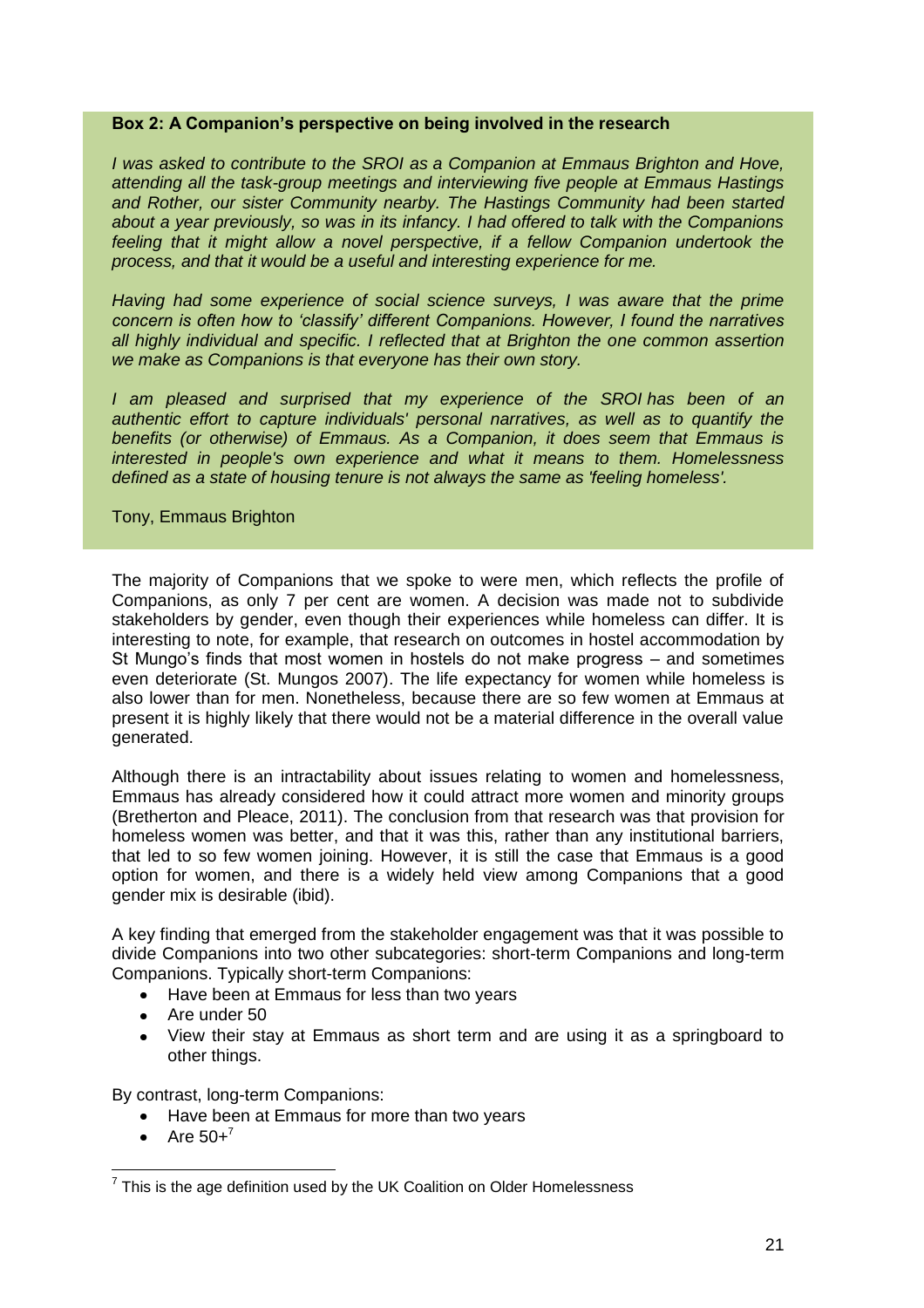• See Emmaus as a long-term home.

It was the view of the research team that the experiences of these two groups were sufficiently different to merit thinking about them separately, not only from an SROI perspective but perhaps also from a service planning perspective. Older homeless men have few options available to them, and somewhere like Emmaus that offers a long-term home and a positive future is unique.

St Mungo's research finds that the clients that are most likely to do well in their hostels are British men under 45, who also make up the majority group (ibid). They are also the majority group in Emmaus but a sizeable proportion (15 per cent) is over 50. This is similar to the proportion of rough sleepers that were found to fall into that category according to one survey (CHAIN 2003). However, it is estimated that there are in the region of 42,000 older people unofficially homeless in the UK (Pannell and Palmer 2004). This group are less likely to be accessing appropriate services, and it is estimated that at any one point in time there are 500 older people at imminent risk of eviction and 100 older people due to be released from prison with nowhere to go (ibid).

A key component in SROI analysis is to establish a counterfactual – what would have happened to Companions if they had not come to Emmaus. Research suggests that their experiences are likely to have been very varied. For the purposes of the model we have identified three further subgroups of Companions, based on the alternative options that were available to them. These are, of course, a simplification but it was the view of the steering group that they captured the most important counterfactual scenarios. Future research should seek to address whether this is the case. Data, for example, on the numbers of Companions with learning disabilities – or mental health problems – would be helpful.

The three subgroups are:

- 1. Those that would otherwise have no fixed abode (NFA)
- 2. Those that would otherwise be in other accommodation (OA)
- 3. Those that would otherwise be in prison.

For the first group, the assumption is that Companions would be living in temporary accommodation such as night shelters and short-term hostels, interspersed with periods sleeping on the street. The second group, it is assumed, would have found some other form of accommodation, for example with family or friends. While this option is not ideal it is not associated with as many negative outcomes as the former group. The third group are Companions who would otherwise be serving a prison sentence.

Data on the proportion of Companions that fall into these categories are limited. However, it was possible to make some estimates using the MIR and institutional knowledge of staff. Tables 2-5 set out the theories of change for each of the main stakeholder groups and Table 6 shows the breakdown between the different groups.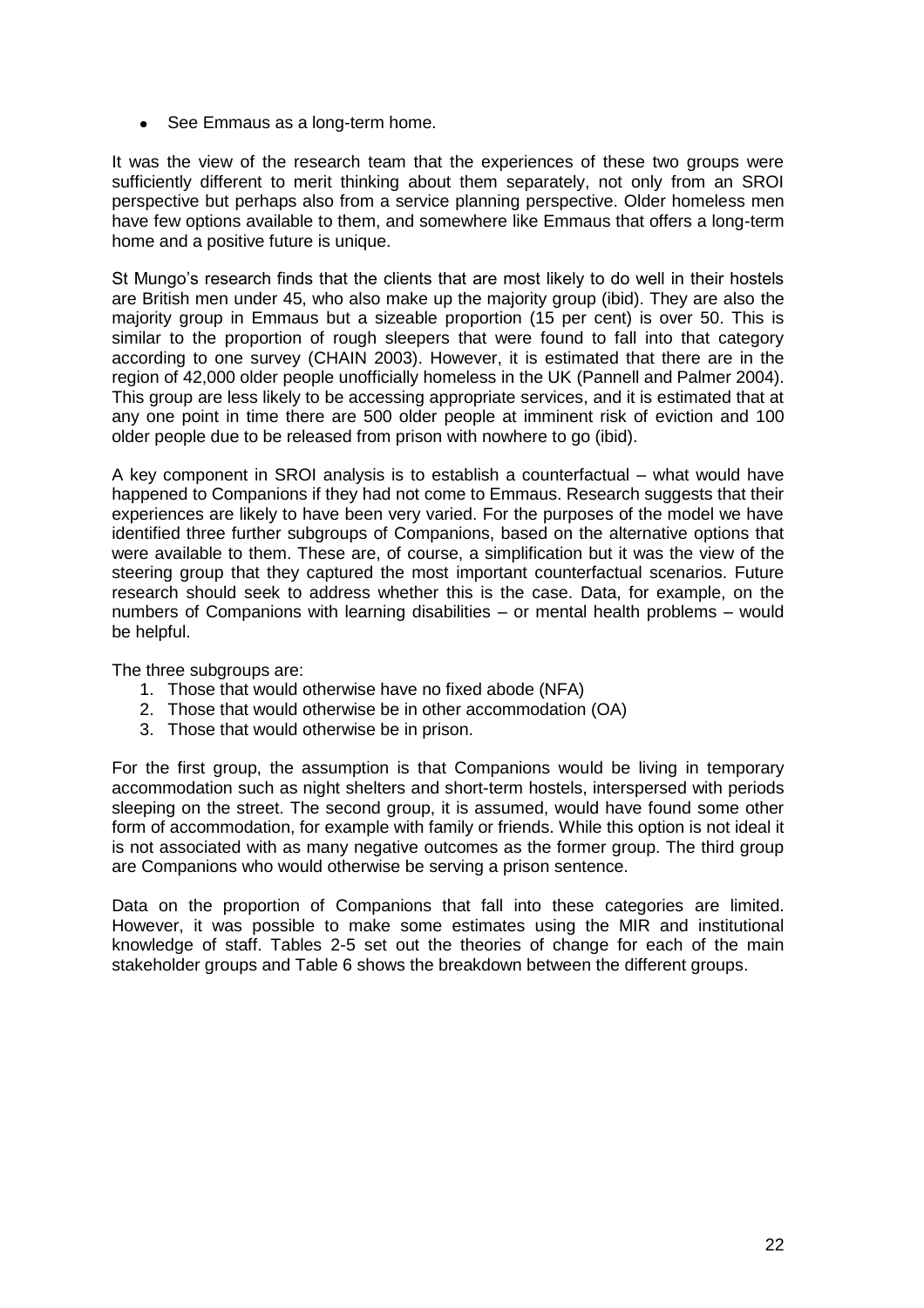



\*Colour denotes activities and outcomes that differ from those of short-term Companions

## **Table 3: Theory of change** – **short-term Companions**



\*Colour denotes activities and outcomes that differ from those of long-term Companions. Counselling and practical support are available for all Companions but are perhaps more significant for short-term Companions.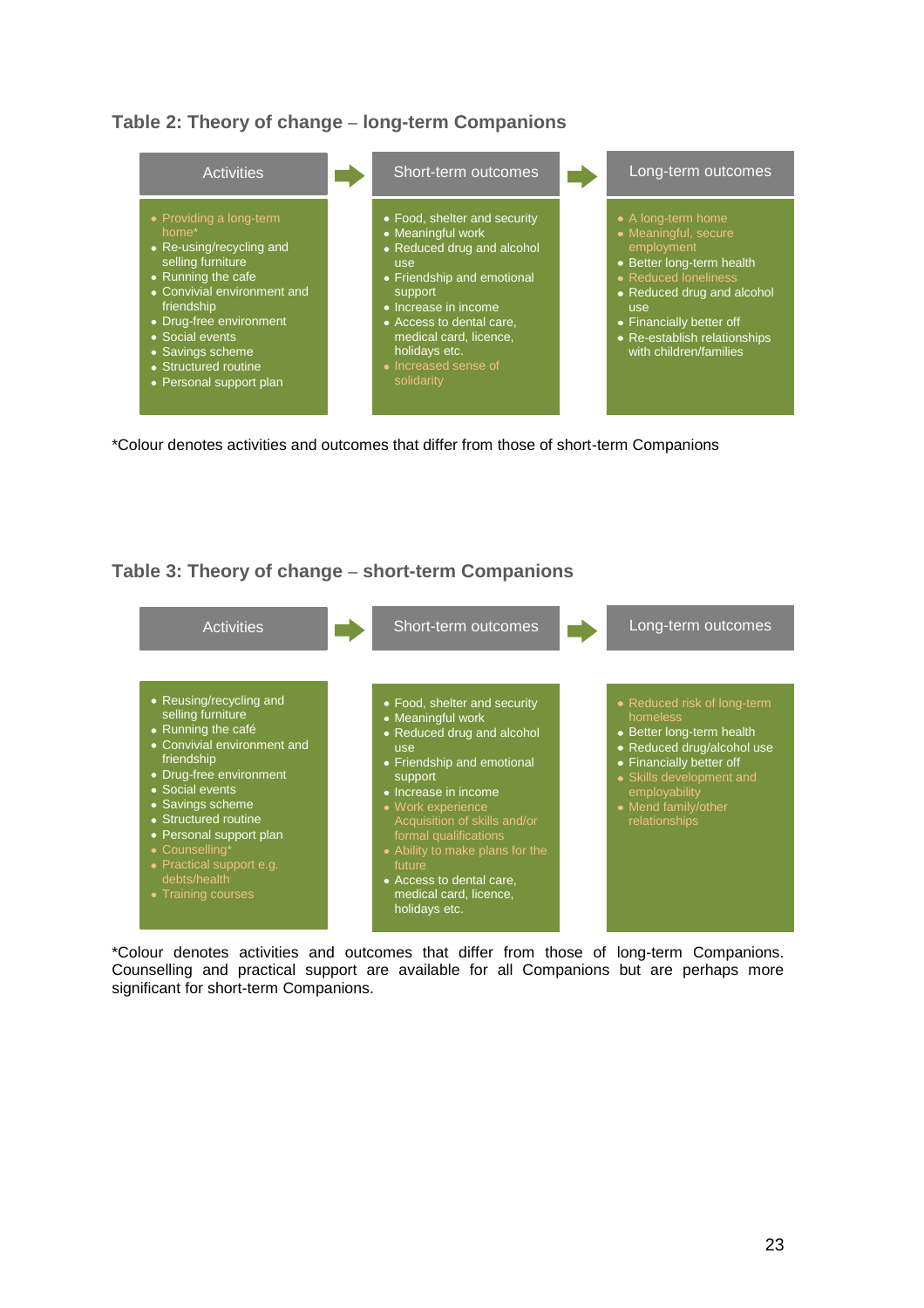## **Table 4: The State**





Interviews were carried out in the following locations:

- Brighton and Hove
- Cambridge
- Glasgow
- Gloucestershire
- **•** Greenwich
- Hastings and Rother
- Preston.

These encompassed a mix of Communities that are:

- New and well established
- Running surpluses and deficits
- Operating with waiting lists and vacancies
- Located in rural and urban areas.

The findings from the stakeholder engagement sessions are summarised in Box 2, and some case studies are presented in Boxes 3 and 4.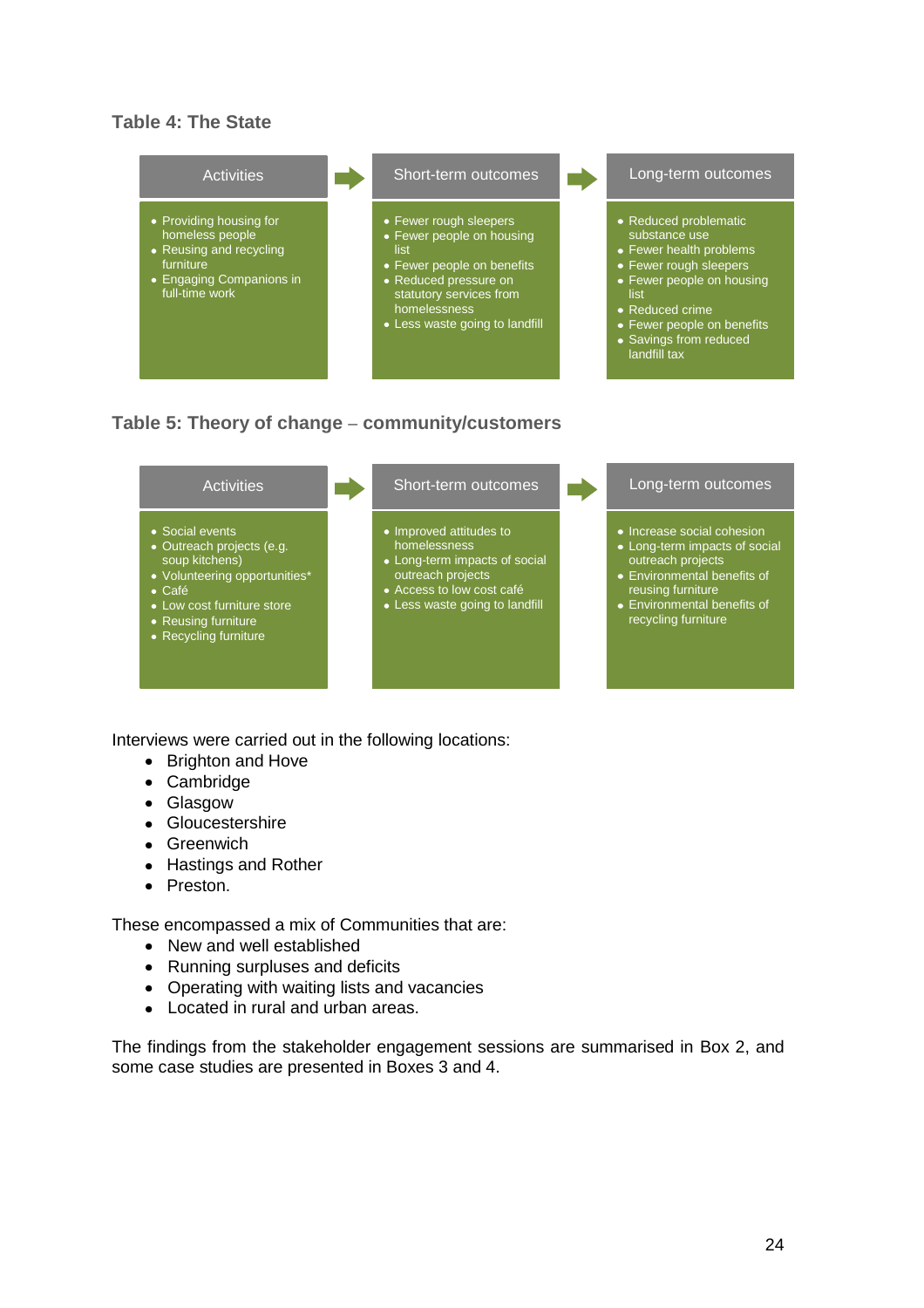#### **Box 3: Stakeholder engagement findings**

Emmaus Companions spoke very openly about their experiences before coming to Emmaus and how things had changed for them since they had arrived. Interviews also covered their plans for the future and their recommendations for things that could be improved.

Companions that we spoke to came from all walks of life, and had a variety of different backgrounds. A consistent theme, however, was that events in their lives had at some point taken a wrong turn and they had found themselves alone, or with other options exhausted. The reasons why people became homeless were consistent with what has been found elsewhere; homelessness usually stemmed from a relationship breakdown, loss of work or business, addictions, time in prison, or (in the case of women) being a victim of abuse. Many had been with Emmaus at other locations, or were looking to move on to a different one.

Older Companions, who for the purposes of the research we are describing as longterm, had often spent many years of their lives sleeping rough. This was interspersed with periods in and out of hostels and other kinds of accommodation, as well as time in prison for some. These Companions saw Emmaus as a long-term home, somewhere they would stay until they retired. They liked it because it offered steady work, the food was good and they had good friendships. It was preferable to previous types of accommodation because of the security that it brought. Companions would usually get involved in different aspects of the work and liked the variety: cleaning, cooking, selling in the shop, refurbishing furniture, or collecting and delivering goods.

Younger Companions tended to have strong ambitions to move on. They often described Emmaus as a place that got them out of a tight spot and allowed them to get their heads together. Some were taking training courses, or volunteering elsewhere with a view to moving on. Companions that had recently arrived seemed to have a sense of relief. Some had spent a few nights on the street, or had been on the point of doing so when they got to Emmaus.

All the Companions we interviewed spoke warmly and positively about Emmaus. While they were not without criticisms, these usually focused on small things like the quality of the food, the size of their allowance, or occasionally some issues with management. Even where these were an issue, Companions were keen to stress that Emmaus was a positive factor in their lives and often suggested that it should be more widely available. It was often commented that people felt lucky to have had the opportunity to come to Emmaus.

A notable finding from stakeholder engagement was the extent to which the solidarity philosophy chimed with people. Although this was not universal, some people claimed to have 'caught the bug'. In the case of long-term Companions, there was sometimes a sense of frustration with new Companions that 'did not get it' and a commitment to the idea of communal living as a positive choice, rather than something that was a forced condition of living at Emmaus. For some newer Companions, there were some examples of a commitment to social enterprise, homelessness, or Emmaus itself. This is evidenced as well by the number of former Companions that go on to secure paid employment within the Federation.

Companions took different attitudes towards the business. For some it was just a job. Others, however, were very motivated by it and had ideas for how sales could be increased. They were frustrated that other Companions didn't share this enthusiasm.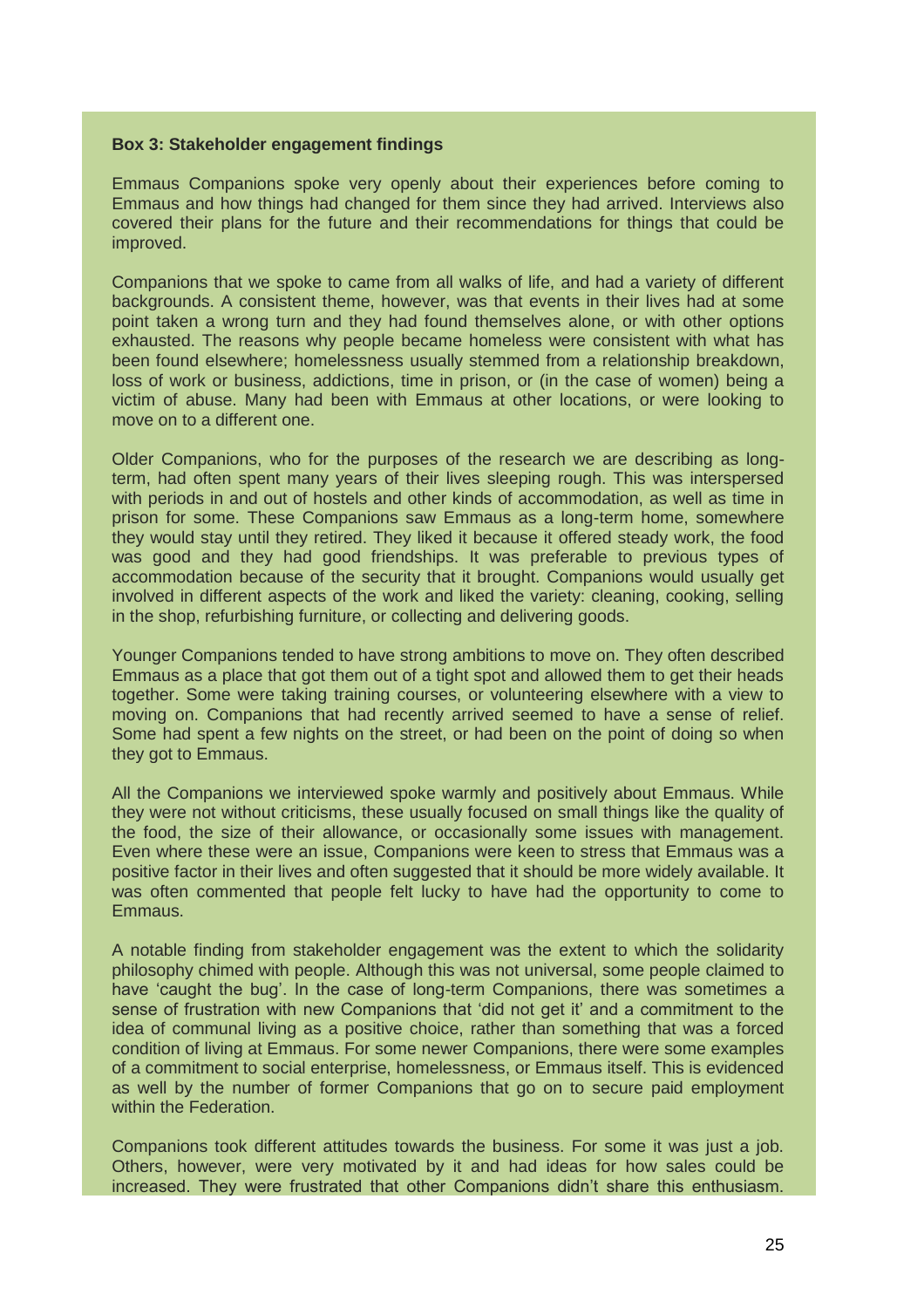The reality that people will put in differing amounts of effort potentially creates some tension, although this may partly be a consequence of variations in people's ability to work.

We found examples of people who found the creative opportunities rewarding. One Companion that we spoke to had spent five years in prison, where he became interested in furniture restoration and then took classes in French polishing while at Emmaus.

Companions generally welcomed the routine, structure and rules of Emmaus. Although many had struggled with addictions in the past, all agreed that the prohibition of drinking and drug taking on the premises was necessary for the Communities to function well. They sometimes commented that the substance ban was a notable difference between Emmaus and other hostel accommodation that they had been in, and that it was particularly important in the context of needing to run a business.

There were clearly differences between the Communities as well as similarities. Companions were involved in 'solidarity' initiatives that differed in each location. In some areas they volunteered in refugee centres, ran soup kitchens, raised money for disaster appeals. In others they were involved in outreach activities with the Community, such as putting on shows, or playing in bands.

The nature of the business differed also. Some sold low-cost furniture aimed at people on low incomes, students and the rental market. In other areas more work went into restoration and the higher-value end of the second hand goods market. The type of premises varied greatly, including everything from new purpose builds, to ex-industrial units, to listed buildings. This diversity suggests more than one business model, responding to different markets.

Finally, there were some very significant accounts of change from Companions. Many told us that their lives had been transformed, and a number told us they would be dead if it were not for Emmaus. Box 3 gives some examples of the stories of Companions.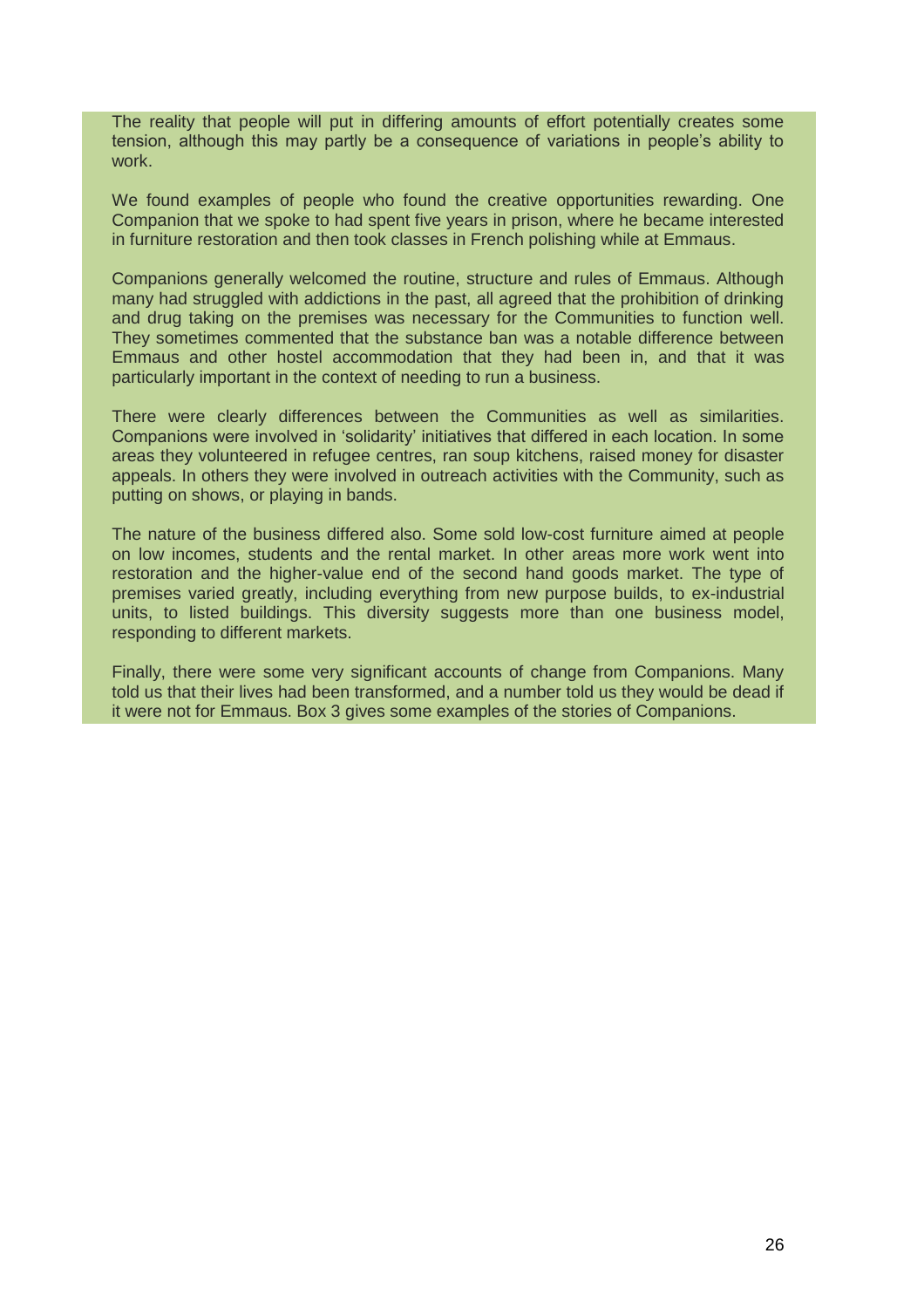#### **Box 4: Case studies<sup>8</sup>**

Peter, 50, spent 20 years in one Community and has now come to live at a newer Community.

*Peter has been at Emmaus since the very beginning. He was homeless and he got a recommendation about Emmaus from a shelter he was in. Back then, Emmaus was a new concept in the UK but according to Peter it was one of the few alternatives to street homelessness that were available at the time.* 

*Peter grew up in the care system. He never knew his parents, and when he was 16 he became homeless. He spent 11 years living on the streets, sleeping rough or in night shelters. He describes himself as having been "constantly on the move". He also spent time in prison, although he never got into drink or drugs.* 

*According to Peter, the main difference between Emmaus and other agencies is that in other places you sit there and talk about your problems, and focus on your issues all the time. In Emmaus an important part of tackling your problems is that you build a routine around work* – *you need to get up and go to work and you have to get settled into a pattern to do this. The stability that the routine gives people with chaotic lifestyles helps them to overcome challenging issues. In addition, they are building strength, eating properly, working and exercising. He describes it as "bringing you back to life".* 

*He explains: "If you have some meaningful work to do, you don't focus on your problems so much and that's the most important thing that it gives you as far as changing your lifestyle from the street to living in a Community."*

*Peter is now a Community Assistant. He helps others with detox and to overcome their own issues and so on. He thinks that they tend to listen to him a bit more because he has been through it.* 

*"There comes a point that people are at Emmaus not because they need to be but because they want to be, and when they reach that point, that's when payback starts. Because Emmaus is one of those places where the more you put in the more you get out of it, simple as that."* 

*He is now starting to apply for staff jobs and Deputy Community Leader jobs, and that is his hope for the future.*

Robert, 29, new arrival at an Emmaus Community

*Robert joined Emmaus after coming out of prison. He had no accommodation on leaving prison and so went to the Salvation Army, who referred him on. According to Robert: "They can provide you with accommodation; they can give you a job and put you in the right direction in your life."* 

**EXECUTE:**<br><sup>8</sup> All of the names and some of the identifying details have been changed in these cases studies.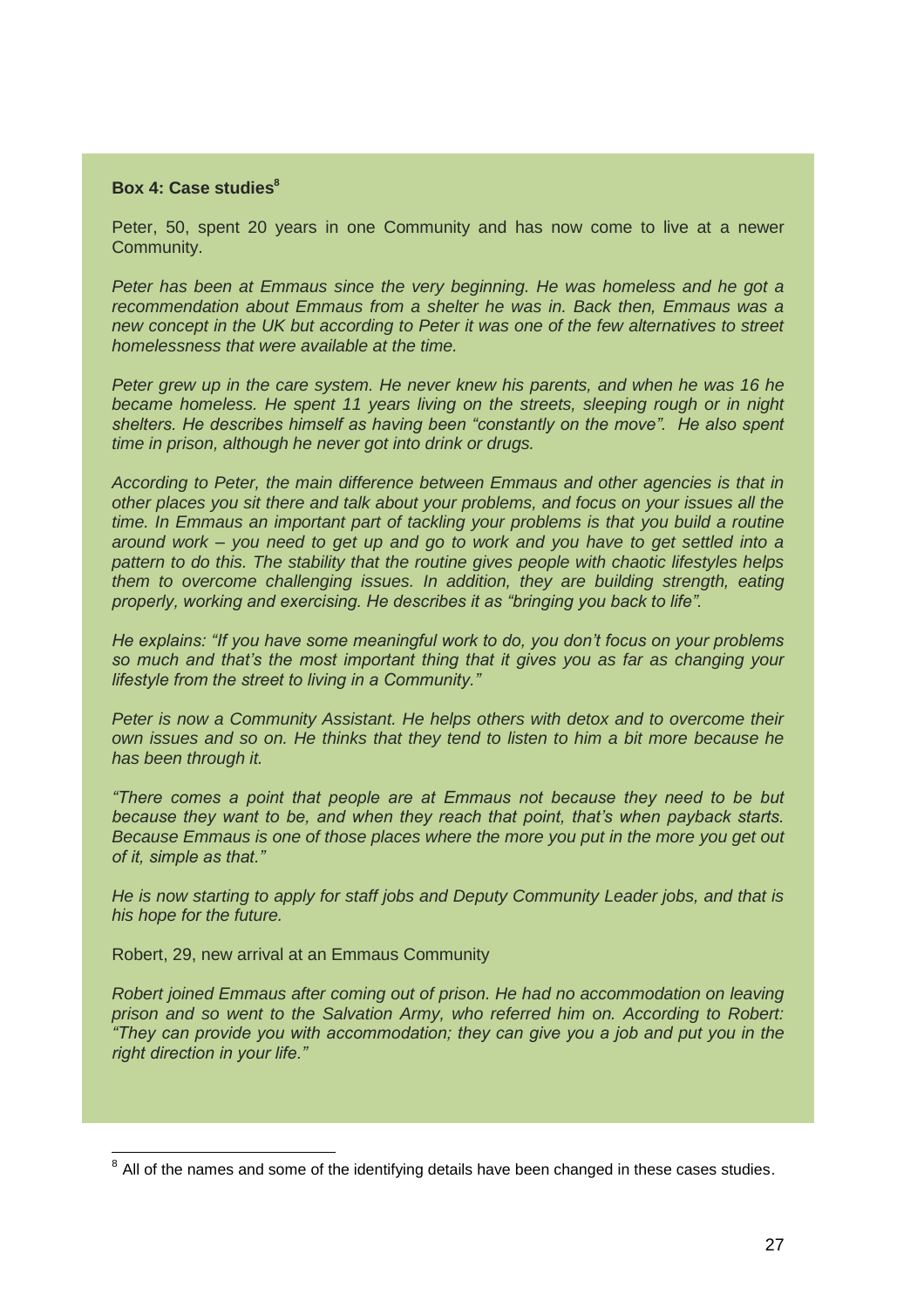*Robert really enjoys the work and the sociability of the place. He used to be selfemployed as a painter and decorator, until he fell on hard times. His relationship broke down and he lost touch with his three children. He turned to drink and since then he has been in and out of prison. He has also spent periods living on the streets. Now he has quit everything except cigarettes and tries to keep out of trouble. He describes the change as "waking up one day and thinking 'this is not getting me anywhere, I am spending all my money on getting in trouble all the time, and in debt', so I stopped straight away."* 

*He is happy enough at Emmaus for now but doesn't want to spend the rest of his life there. He would like to go to college and do plumbing and electrics. He would also like to make contact with his children again but he knows that he needs to sort his life out first. For the time being, Emmaus is somewhere that will allow him to do that. He has been using his painting skills to help brighten up some of the rooms and has enjoyed feeling useful again.*

Sharon, 23, has been at Emmaus for a year.

*Sharon came across Emmaus on the internet. She went into a public library one day and typed in 'homeless where do I sleep?' and came across Emmaus. She had spent about three nights sleeping rough, under a subway bridge and in an abandoned taxi office. The local council had been telling her that they didn't have a duty towards her because she wasn't under 18.* 

*At Emmaus, Sharon is in charge of the clothes. When she started there were only three*  rails. She cleaned out an old shed and now they have a big display. She enjoys being *there, and has made some good friends. She likes the fact that she is kept busy working, as it keeps her mind off other things. She thinks of volunteers as very much part of the team and is pleased that they get something out of it as well. Sharon gets on well with the staff, and they go to play badminton and bowling together sometimes. She also volunteers in a night shelter, which she really enjoys. She likes to give something back, and likes the fact that others at Emmaus really appreciate this.*

*It is daunting being a woman when you first come [she is one of three]. However, she has got used to it, and sees the male Companions as older brothers, or like a new family. Sharon doesn't want to get 'stuck' at Emmaus but isn't in a rush to leave either. She tried moving into low supported accommodation but missed the structure and support of the Community so decided to come back. Eventually, she would like to get a job in the 'real world' and own her own flat. She has had a few jobs in the past and is getting ready to 'go back'. She is starting an NVQ Level 2 in retail. It will take about nine months but she feels it will be something worth having when she leaves.*

*Sharon left home when she was 15 when her relationship with her family had become very bad. She knows now that they were just concerned about her, as she was going out drinking. She is working to rebuild her relationship with her mother and her younger sister. She knows now that the friends she had at that time weren't real ones and is pleased she is making new ones.* 

*She is very glad she came to Emmaus, describing it as "the best thing I have done". There was no night shelter or day centre near where she was, and she really had no other options.*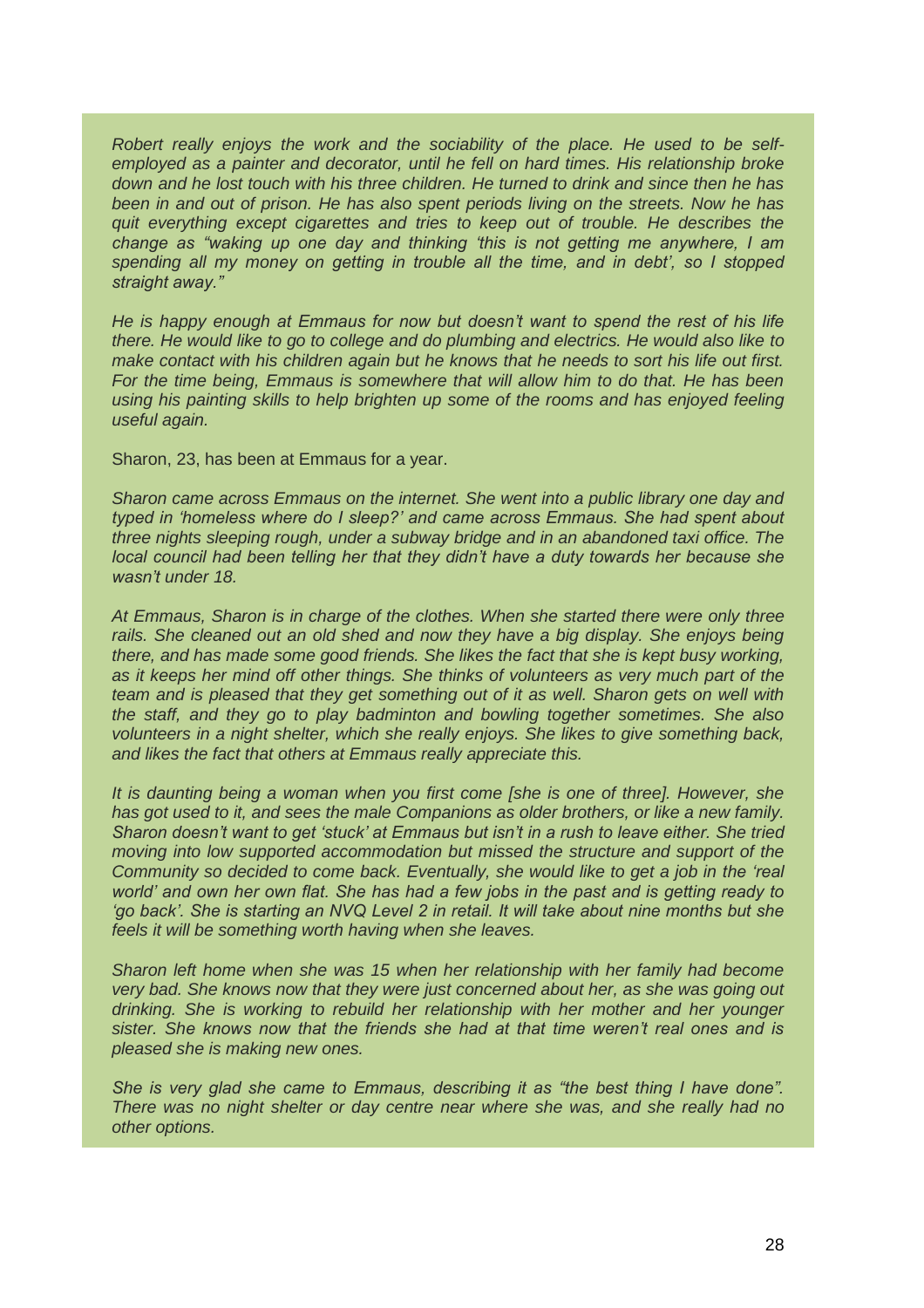#### **3.3 Predicting future outcomes**

The SROI was carried out as a forecasted SROI. Most of the data used was gathered from secondary sources. For Companions categorised as long-term, the process of predicting future outcomes was relatively easy, as we know that they remain resident at Emmaus. There is limited information available as to what happens to short-term Companions after they leave Emmaus (see Figure 2). However, the following key pieces of information are available:

- The average stay is nine months and for that period Companions are eating well,  $\bullet$ working and not misusing drugs or alcohol
- About 60 per cent have a 'positive move on'. A small proportion go into work and private rented accommodation and a large proportion move into social housing.
- Forty per cent do not have a positive move on and for this group we have assumed no positive outcomes. Many of these will involve departures as a result of Companions repeatedly using drugs or alcohol on the premises, which is forbidden
- $\bullet$ It is estimated that of those that have a positive move on about 30 per cent<sup>9</sup> fall out of the system again and may end up back being homeless. In SROI analysis this is known as 'drop off', and our economic model was adjusted to take account of it.

Using these data and the findings from stakeholder engagement, it was possible to construct six different scenarios that compare outcomes during and following Emmaus with what would have happened otherwise. These are set out in Figure 4. The calculations in Table 6 are inferred from the MIR data.

 $\overline{\phantom{a}}$  $9$  Data to support this assumption have not been gathered to date. This estimate was initially suggested by a Community Leader who was formerly a Companion. It was later endorsed by the steering group, whose members consisted of senior staff and Companions.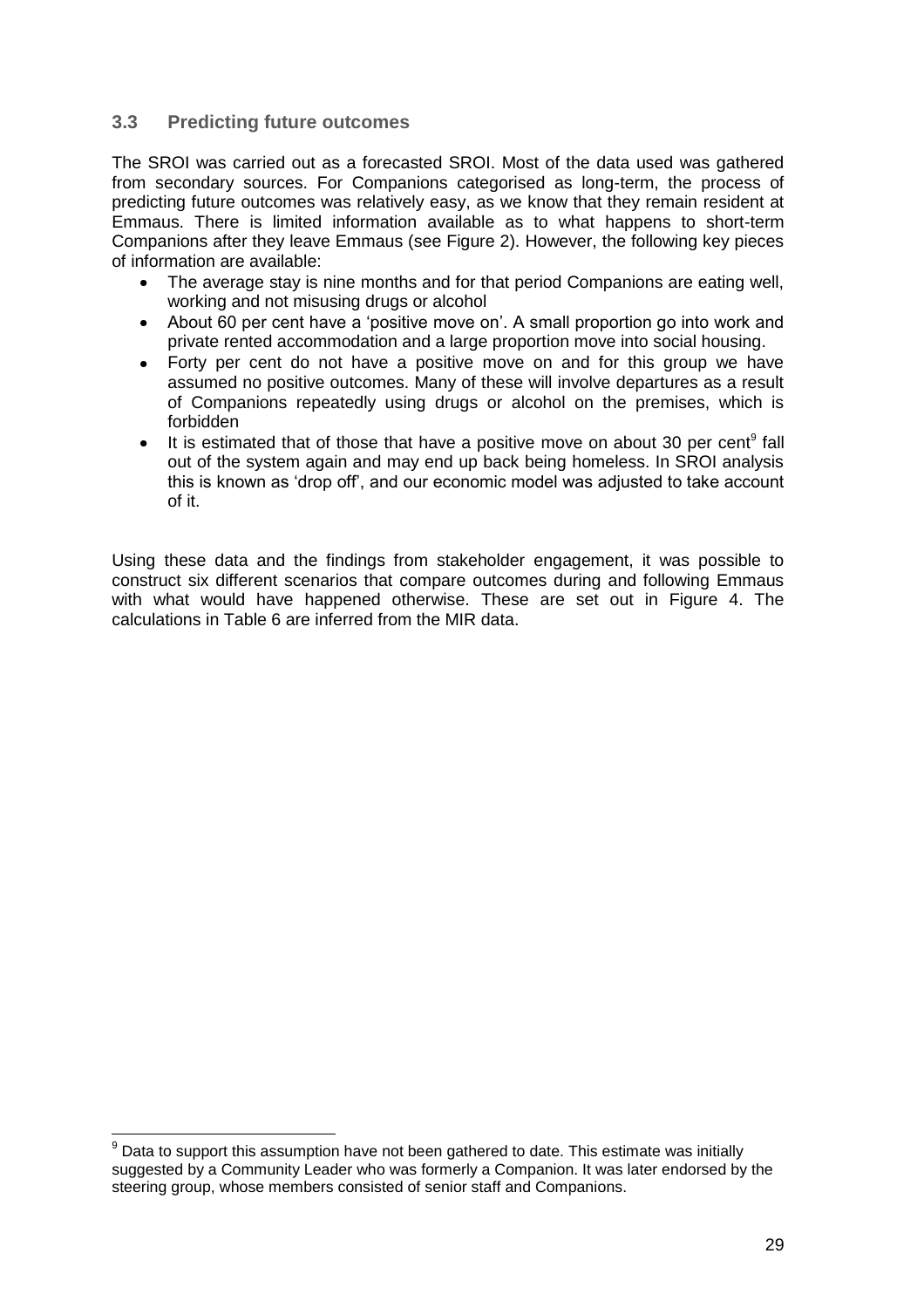### **Figure 4: Breakdown of Companion sub-groups**



### **Table 6: Stakeholder assumptions**

 $\overline{\phantom{a}}$ 

|                                   | <b>Short-term Companions</b> | <b>Long-term Companions</b> |  |
|-----------------------------------|------------------------------|-----------------------------|--|
| No Fixed Abode <sup>10</sup>      | 55 Companions (16%)          | 13 Companions (4%)          |  |
| Other Accommodation <sup>11</sup> | 182 Companions (53%)         | 44 Companions (12%)         |  |
| <b>Prison</b>                     | 39 Companions (12%)          | 10 Companions (3%)          |  |

 $10$  'No fixed abode' is a generic term to mean someone who is sleeping rough and/or in precarious accommodation. This group may be in and out of night shelters, sofa surfing and so on, interspersed with some rough sleeping.

<sup>&</sup>lt;sup>11</sup> 'Other accommodation' refers to either hostel accommodation, other provision for homeless people, or living in unsuitable conditions with friends, family and so on. Although still technically homeless, this group has more stable housing circumstances than the no fixed abode group.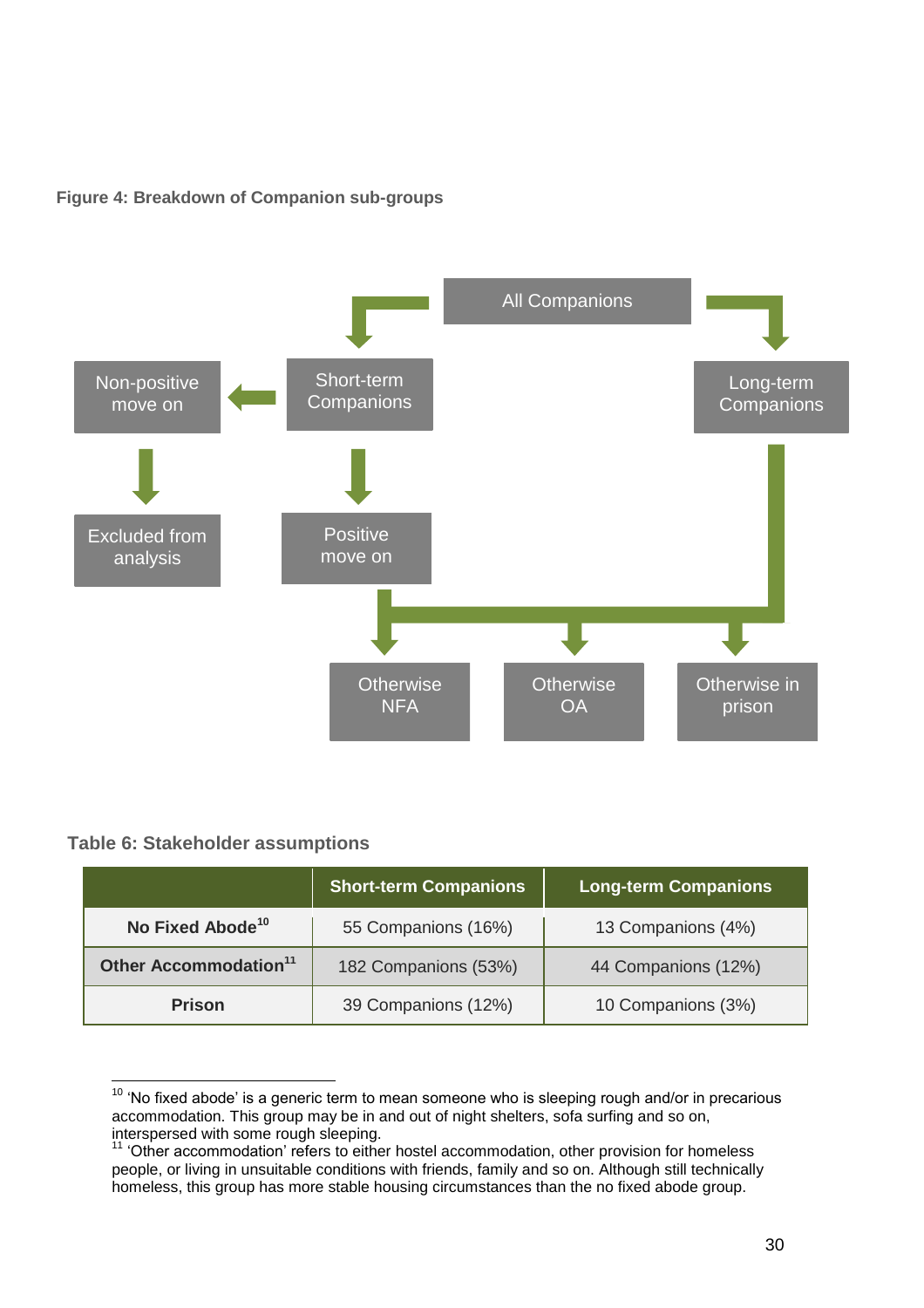A further three categories were developed to express the consequences for the State. Data gaps were then filled by using academic, statutory and voluntary sector research on what outcomes were likely to be avoided as a result of being at Emmaus. These data included probabilities, which indicate the likelihood of each consequence occurring (see Appendix 2).

The next step was to project value into the future. As there was little information available on 'benefit period', some assumptions had to be made. For long-term Companions we assumed a benefit period of just one year. There is no doubt that the benefits to Companions last well into the future; some Companions have been at Emmaus since it first opened. Nonetheless, in accounting terms, each year carries an additional cost and if future value were accounted for today, future SROIs would have to exclude those benefits, or risk double counting them. It is clearly the case that the costs to support long-term Companions is significantly less than short-term Companions (i.e. they are unlikely to carry 100 per cent of the unit costs of the organisation), so there may be a case for projecting some of that benefit. However, at this early stage of analysis it is not possible to reach any realistic conclusions about what that split might be. This should be explored in future SROI studies. To take account of the fact that the benefits of Emmaus to long-term Companions are so significant, we have valued the benefits more highly for this group (see section 3.5).

The maximum benefit period considered for short-term Companions was five years, which in the absence of more evidence is recommended in SROI guidance. For some outcomes for the State the benefit period was considerably shorter. For example, a reduction in benefit payments was only included for the nine-month period that Companions are living at Emmaus, as those costs may again be realised once Companions leave Emmaus.

There are three final adjustments that need to be made before net benefit can be calculated. First, some further assumptions need to be made regarding deadweight (a measure of outcomes that would have happened without Emmaus' intervention). Because three benchmark groups were built into the analysis deadweight was straightforward enough to calculate. For Companions that would otherwise have had NFA, it was assumed there was no deadweight because the outcomes for this group are consistently very negative. Similarly for prison deadweight was low, although it did apply to some areas like improved physical health.

Although prison is not ideal, it is preferable for some people to being homeless. For example, research has found that 28 per cent of homeless people have admitted to committing a crime so that they can be taken into custody (Reeves 2011). For those in other accommodation, deadweight was quite high for some outcomes. St Mungo's research has found that 75 per cent of St Mungo's hostel residents make progress, although this peaks at six months to a year (St Mungos, 2007). For the majority of outcomes we calculated deadweight as 75 per cent in year one, diminishing for every year that someone stayed at Emmaus until eventually reaching zero (for full details see Appendix 2).

Attribution is an estimation of the proportion of the outcome that is attributable to Emmaus, rather than other agencies also working with Companions. No evidence was available that would enable a definitive estimate of this. Conversations with Emmaus staff and Companions revealed that other agencies such as external training organisations were involved. However, it was also found that most of the benefit was derived from the comfortable home that Emmaus offered people and from the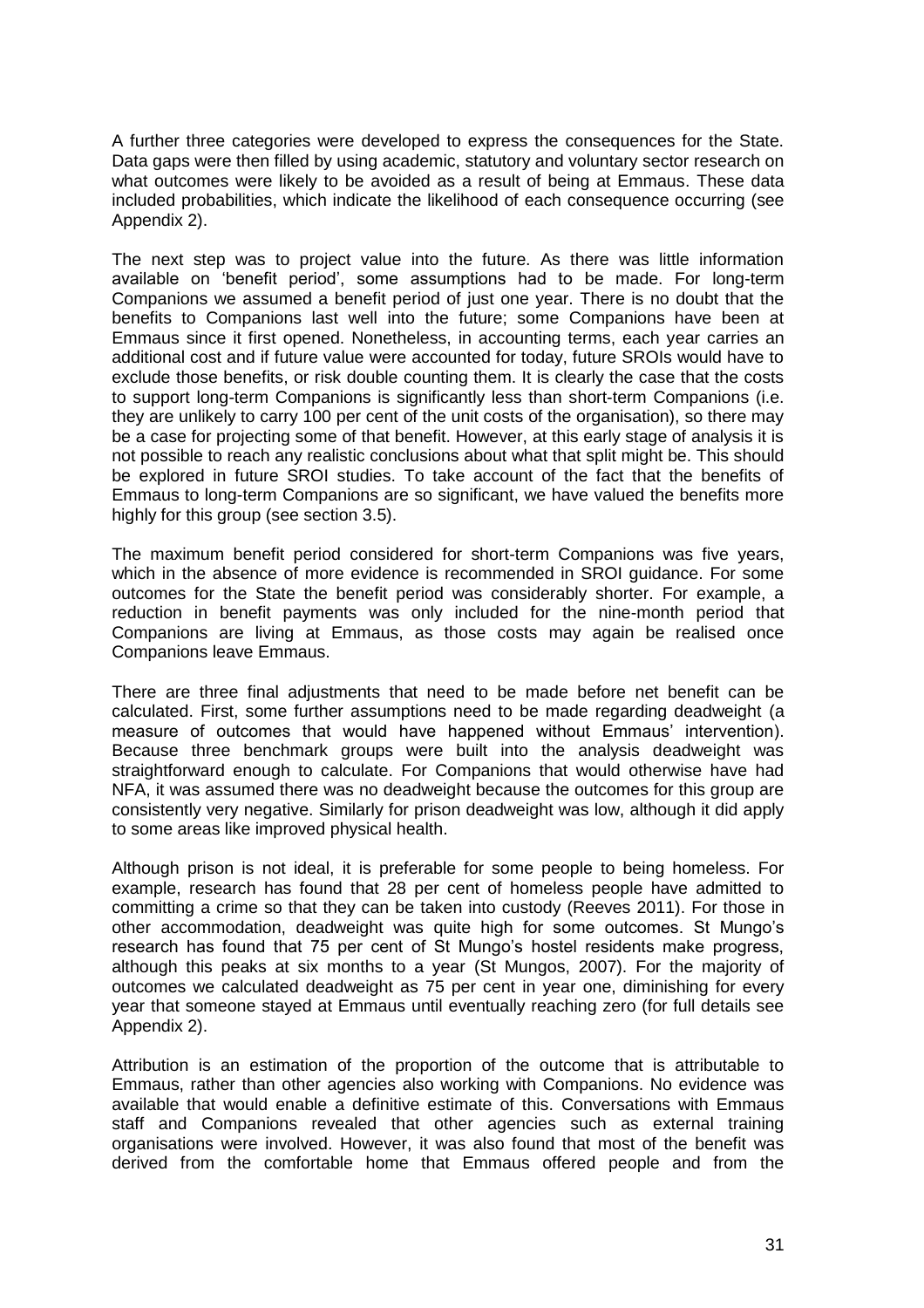opportunity it gave them to work and rebuild their lives. The external supports that played a part for some seemed more tangential to this central outcome.

In addition, because of the low numbers of Companions that progress into work, it is likely that the impact of external courses in terms of attribution is limited. We have assumed 90 per cent attribution to Emmaus across all outcomes, although this is clearly an area that requires further research. We have varied lower attribution rates in sensitivity analysis. Finally, we considered displacement/substitution effects. The only scenario under which this would be relevant relates to employment gained after leaving Emmaus. However, this is relevant only to a small number of Companions. Guidance from the Department for Work and Pensions (DWP) also suggests that displacement for supply-side employment programmes only needs to be considered in sensitivity analysis (Fujiwara, 2010).

An additional step was included for outcomes for the State, which was to estimate the cost implications for each outcome. Box 5 describes how this was done for two outcome areas. Box 6 gives more detail on how costs were calculated for Companions. For a full description of how all the calculations were completed, see Appendix 2.

#### *Box 5: Calculations for cost implications*

Here we give a worked example of how cost implications for the State were calculated. We do this for one scenario (short-term Companions who would otherwise have no fixed abode) and for two outcome areas: mental and physical health. A total of 48 Companions (10 per cent) are classed as short-term Companions who would otherwise have no fixed abode (see Table 6).

We know that two-thirds of people considered homeless report to have a health problem (St Mungo's, 2006). Of these, 33 per cent require treatment but are not getting it, and of these it is estimated that 50 per cent will deteriorate physically as a result (ibid). One of the issues in estimating costs in relation to homeless people is that often because they are not using services, they are not very costly. For example, 33 per cent of homeless people have dental illnesses (ibid). However, most will never get treatment for this, and while some may require hospitalisation, this is not likely to be widespread; most will just lose their teeth. However, were they to start to access treatment they would then begin to cost the State. This is a problem inherent in limiting any analysis solely to economic outcomes, which is addressed by including benefits to Companions as well.

What we require for this calculation, therefore, is an estimate of the extent to which homeless people are hospitalised for illness, as the vast majority will not be registered with a GP.<sup>12</sup> To ascertain this, we used statistics from a report produced by the NHS that takes data from a number of PCTs on the number of people that are treated for different illnesses that are listed as NFA (Department of Health, NHS 2010). Table 7 provides a list of these and the numbers of incidents that it is estimated that Companions avoid by being at Emmaus.

 $\overline{\phantom{a}}$ 

 $12$  Up to 40 times less likely to be registered

<sup>(</sup>www.crisis.org.uk/data/files/document\_library/policy\_reports/gp\_mediabrief.pdf)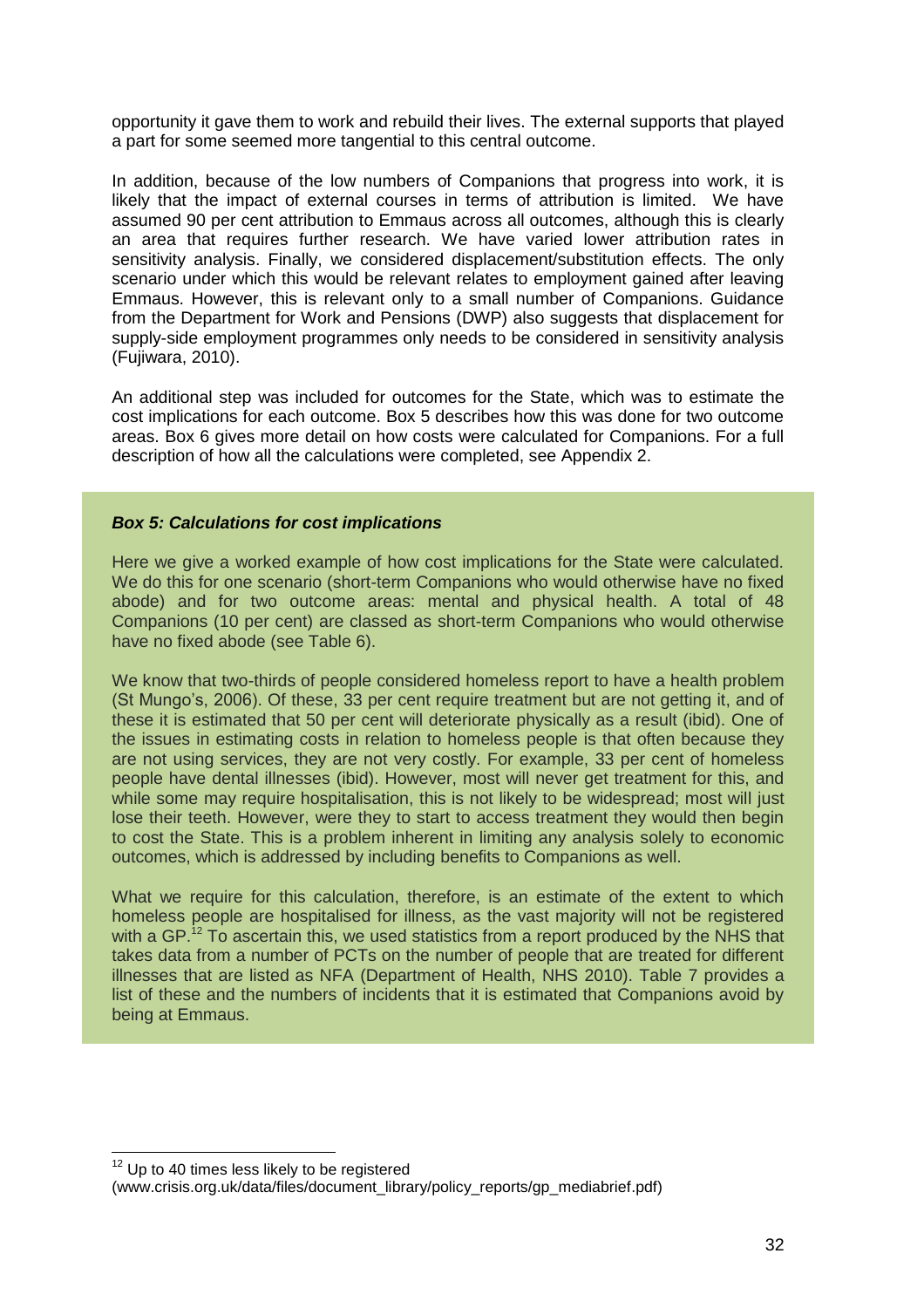Once these were estimated, we assumed 90 per cent of the benefit was attributable to Emmaus. No deadweight or displacement was applied, as the probabilities are taken directly from a comparison. The health problems are then costed (see Section 3.4) and the benefit is projected into the future. With the exception of costs relating to drug and alcohol use it is assumed that the benefits only occur as a one-off. Although the problems are likely to persist, it is unlikely that they would occur each year; therefore we have assumed no further savings after Year 1.

| <b>Outcome</b>         | <b>Cost implication (hospital admissions)</b>        | <b>Number of</b><br>incidents <sup>13</sup> |  |  |
|------------------------|------------------------------------------------------|---------------------------------------------|--|--|
| <b>Physical health</b> | Wounds, skin ulcers and skin complaints              |                                             |  |  |
|                        | Cardiovascular surgery                               | 8                                           |  |  |
|                        | Pneumonia                                            | 1                                           |  |  |
|                        | Musculoskeletal problems (fractures, arthritis etc.) | 34                                          |  |  |
|                        | <b>Bronchitis</b>                                    | 1                                           |  |  |
|                        | Alcohol-related health problems                      |                                             |  |  |
|                        | Digestive problems                                   | 10                                          |  |  |
|                        | Other respiratory problems                           | 3                                           |  |  |
|                        | Haematology and infectious diseases                  | 20                                          |  |  |
|                        | Health costs of drug use <sup>14</sup>               | 70                                          |  |  |
| <b>Mental health</b>   | Schizophrenia                                        | 5                                           |  |  |
|                        | Personality disorder                                 | 3                                           |  |  |
|                        | Other psychiatric disorder                           | 4                                           |  |  |

### **Table 7: Cost implication for the State from health outcomes**

 $\overline{\phantom{a}}$ <sup>13</sup> All incidents for health taken from the probabilities reported in *Healthcare for Single Homeless People* (Department of Health, NHS 2010) and rounded to the nearest whole number.

 $14$  Health costs of drug use include other costs as well as hospital admissions, which is why the incidents are higher in magnitude.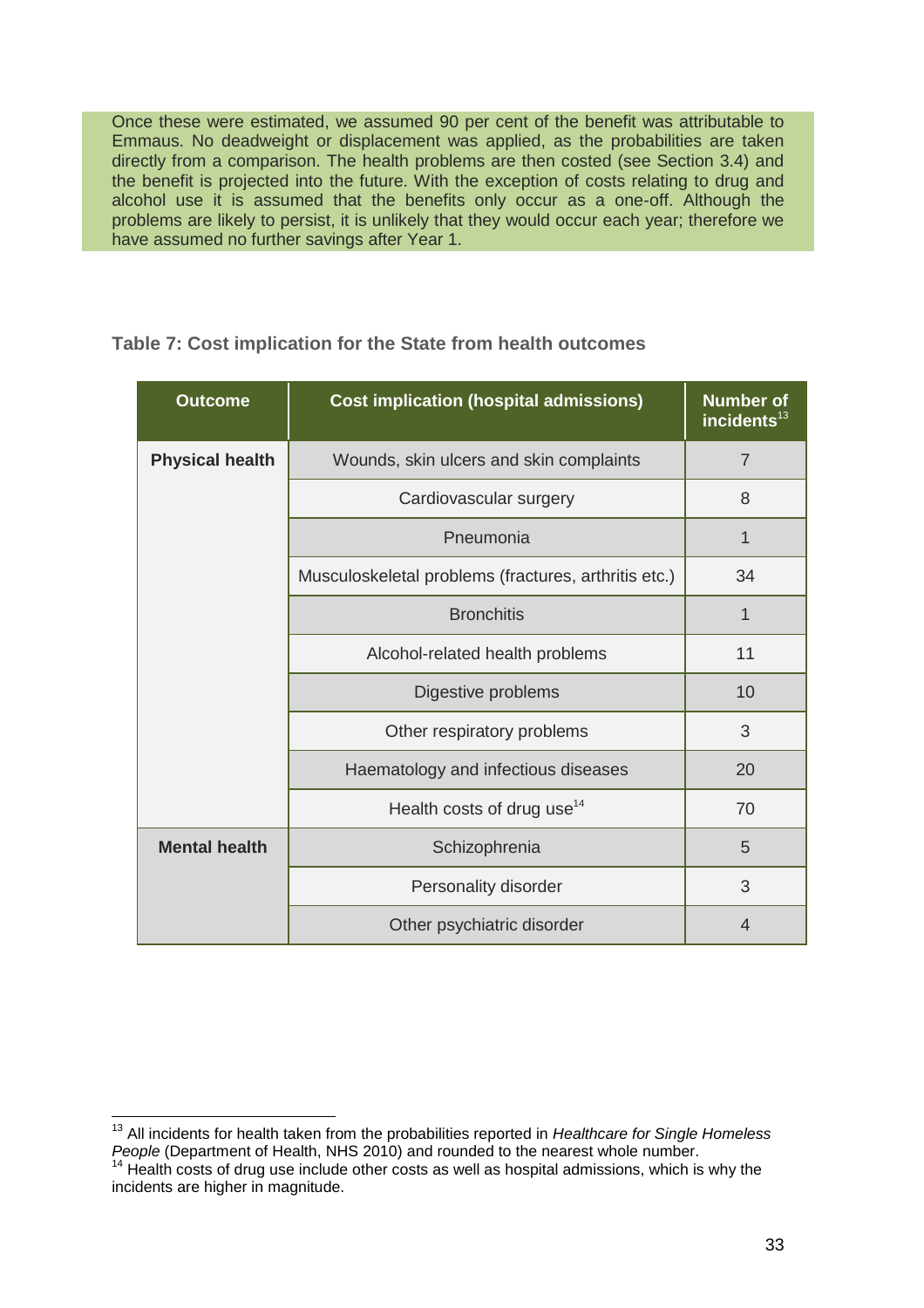#### *Box 6: Calculations for non-traded outcomes*

Here we explain in more detail how we arrived at some of the value for the non-traded outcomes. For Companions, the outcomes that were measured are set out in Table 8. Although Companions were split into groups depending on their alternative accommodation status, and whether they were long or short-term, similar outcomes were identified for stakeholders in all of these scenarios. Table 8 sets out all of the outcomes and the ways in which they were measured. The probability assumptions that underpinned the analysis are set out in Appendix 2. Each probability was multiplied by the number of stakeholders to arrive at the number of incidents. Deadweight and attribution were subtracted from these amounts. The *net* number of incidents was then multiplied by the financial proxy assigned to each (Table 9). The total value for each outcome was then projected into the future and discounted back to its present value. The sum of all of these outcomes is the total social value produced for Companions.

| <b>Outcome</b>                      | <b>Indicator</b>                                                                          |
|-------------------------------------|-------------------------------------------------------------------------------------------|
| Having a home                       | Proportion in stable accommodation                                                        |
| <b>Reduced drug and alcohol use</b> | Proportion that had a problem with drugs or<br>alcohol but are now not using              |
| <b>Improved health</b>              | Proportion that are likely to be healthier and<br>live longer as a result of intervention |
| <b>Improved mental health</b>       | Proportion with mental health problem that<br>have an improvement in mental health        |
| <b>Relationships with children</b>  | Proportion that re-establish relationship with<br>children                                |
| <b>Reduced loneliness</b>           | Proportion that are no longer experiencing<br>loneliness since coming to Emmaus           |
| <b>Financial Security</b>           | Proportion that are dealing with debts and<br>saving for the future                       |
| <b>Employment</b>                   | Proportion that are in employment and<br>meaningfully using their time                    |
| Crime (perpetrator)                 | Proportion likely to be committing crime if<br>not at Emmaus                              |
| Crime (victim)                      | Proportion likely to be victim of crime                                                   |
| Leisure                             | Proportion of Companions that have<br>holidays                                            |

#### **Table 8: Outcomes and indicators: Companions**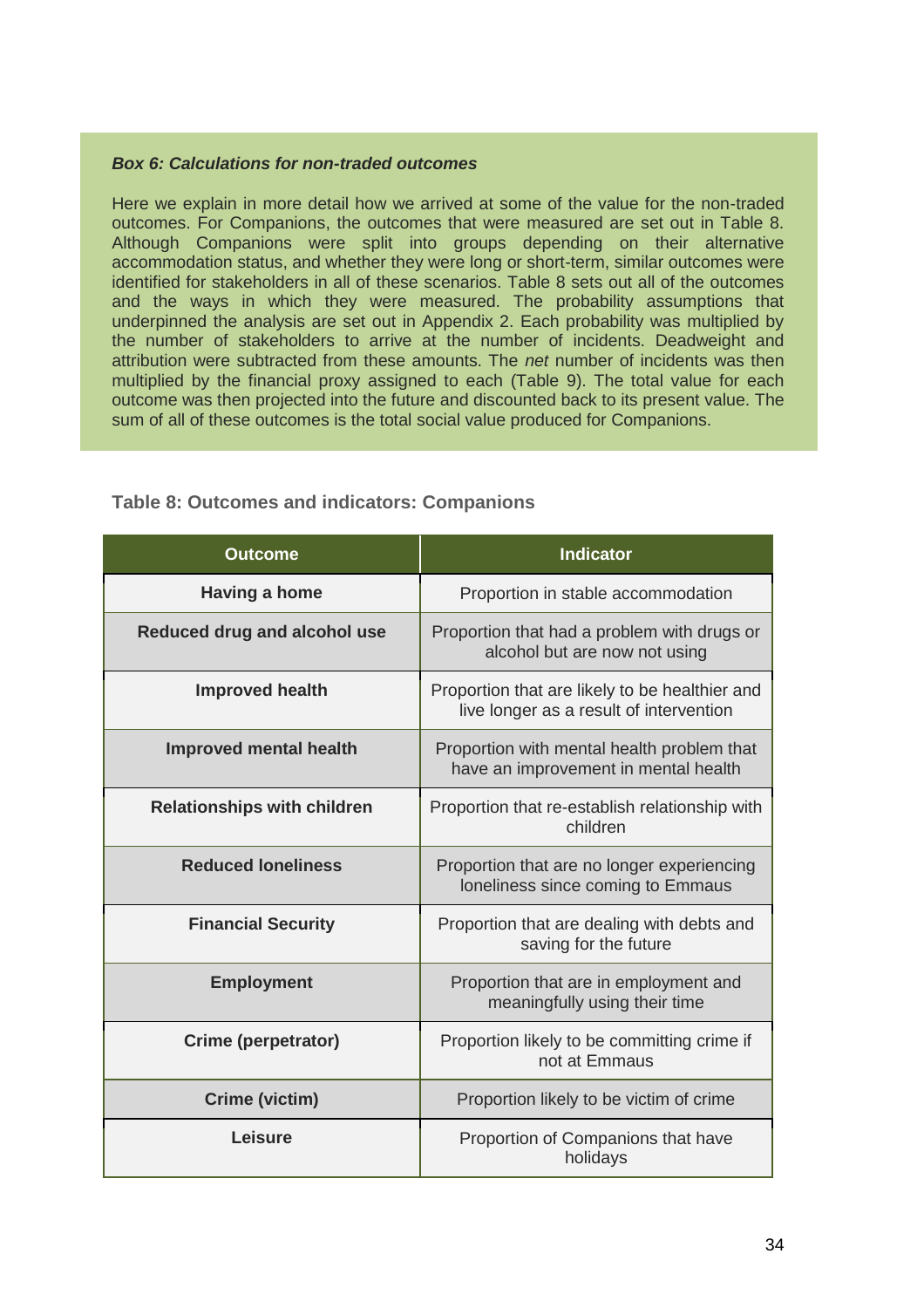As well as outcomes for Companions and the State, we quantified the benefits to local communities. The main outcomes here were environmental benefits through reduced carbon emissions, 'solidarity' benefits through hours volunteered and goods donated and money raised for good causes.

The theory of change also refers to improved attitudes towards homelessness and increased social cohesion. While Emmaus Communities see this as an important part of what they do, the resources required to measure it were outside the scope of this project. In addition, given everything else that Communities do, it may be more tangential and as a result less material. Unlike the other benefits the local community benefits are only projected for one year, as data on longer-term impacts were not available.

# 3.4 Financial proxies

This section describes how valuation was carried out. For some outcomes, such as cost savings for the State, this was relatively straightforward. For non-traded outcomes, financial proxies were developed using standard techniques from economic valuation. Even for the State, however, costs were occasionally difficult to find and some inferences had to be made from other data.

In relation to the State, marginal costs were used where possible. This is particularly important when attempting to demonstrate 'cashable' savings. The example of prison costs is instructive here. Unless the reduction in the number of prisoners reaches a level which enables a prison or a prison wing to be closed or not opened, the only savings from diverting that number will be incremental costs e.g. food, laundry and so on. The major costs such as payroll and administration will not be greatly affected (see 'Cost Benefit Knowledge Bank for Criminal Justice'<sup>15</sup> and The Cost Effectiveness of Community Based Sentences<sup>16</sup>).

In other words, savings in the prison system will only accrue when the reduced demand for prison places reaches a threshold beyond which there are institutional changes in the costs of imprisonment. The quoted costs of keeping someone in prison (approximately £70,000 per year) are misleading in this regard, particularly given that most prison sentences are less than a year.

Table 9 provides a full list of the financial values and proxies used in the analysis.

 $\overline{a}$ 

<sup>15</sup> http://cbkb.org/toolkit/marginal-costs/

<sup>16</sup> http://www.justice.govt.nz/publications/global-publications/r/review-of-community-basedsentences-in-new-zealand/the-cost-effectiveness-of-community-basedsentences#Fiscal%20costs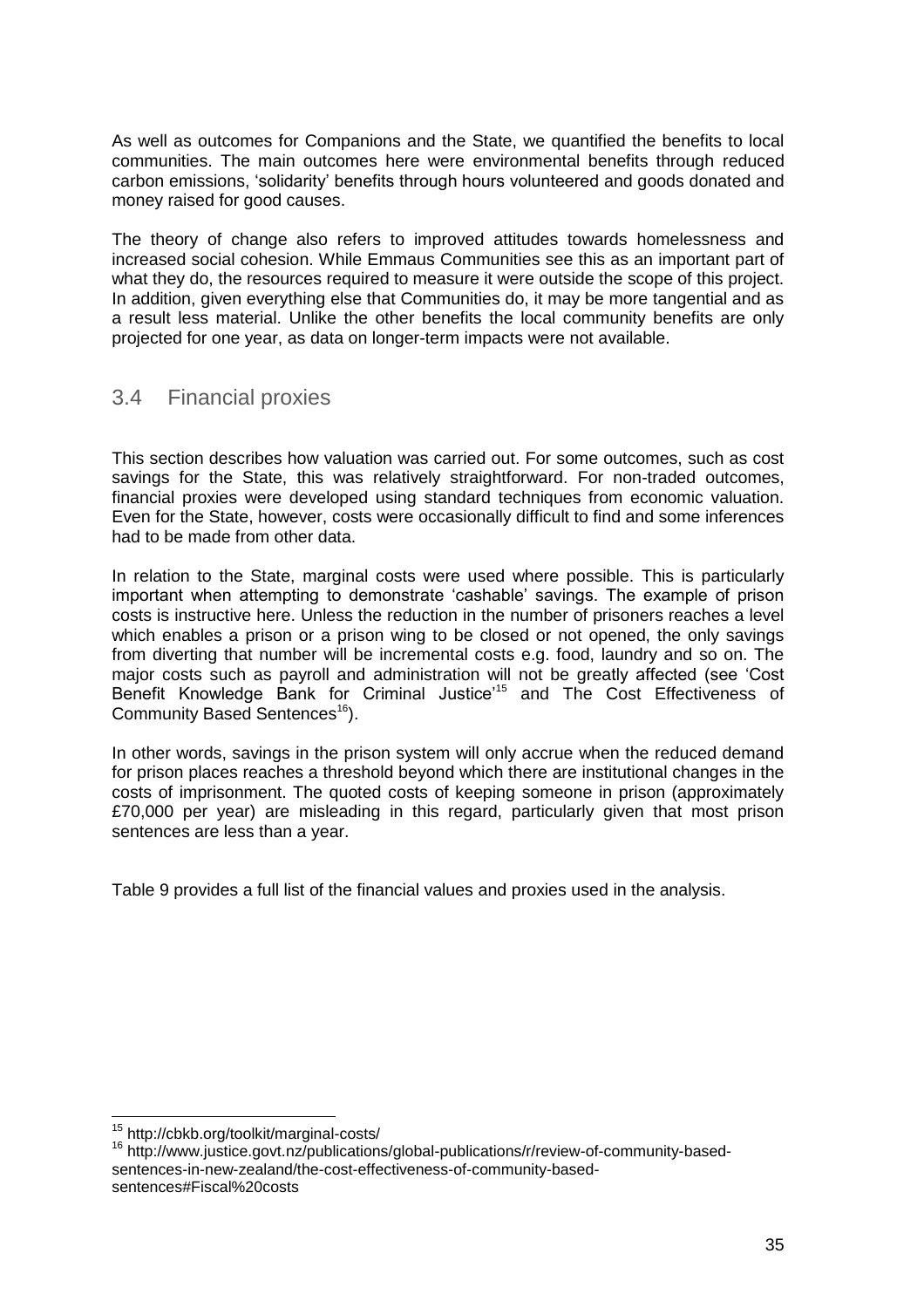### **Table 9: Valuation**

| <b>Stakeholder</b> | <b>Outcome</b>                                   | <b>Financial proxy description</b>                                                                                                                                                  | <b>Value</b> | <b>Source</b>                                                                                                                                                                        |
|--------------------|--------------------------------------------------|-------------------------------------------------------------------------------------------------------------------------------------------------------------------------------------|--------------|--------------------------------------------------------------------------------------------------------------------------------------------------------------------------------------|
| Companions         | Reduced risk of<br>homelessness                  | Annual cost of renting a room<br>(short-term Companions)                                                                                                                            | £4,420       | Room Rental Index -<br>spareroom.com<br>http://www.spareroom.                                                                                                                        |
|                    |                                                  | Cost of house move (long-term<br>Companions)                                                                                                                                        | £9,500       | co.uk/rentalindex?&urls<br>ession_id=17904975&<br>urlsession_key=12833<br>438163398&tid=12833<br>43816282964674&tle=                                                                 |
|                    | Reduced<br>substance<br>misuse                   | Average annual cost of<br>supporting a drug habit for a<br>problematic drug user                                                                                                    | £16,500      | (Bennet, 2000)                                                                                                                                                                       |
|                    | Improved<br>physical health                      | Difference between average<br>Quality Adjusted Life Year<br>(QUALY) and the value of a<br>life lived with 'moderate<br>problems'                                                    | £26,750      | Calculated an inflated<br>QUALY for the value of<br>an average statistical<br>life (£25,000) with TTO<br>score of 0.59 (1=no<br>problem, 2=some                                      |
|                    |                                                  | Increased value for long-term<br>Companions. Difference<br>between average QUALY and<br>the value of a life with 'severe<br>problems'.                                              | £39,250      | problem, 3=severe<br>problem). This was<br>based on a score of 3<br>for all areas. EQ-5D<br>index calculator:<br>www.economicsnetwor<br>k.ac.uk/health/EQ_5D<br>index_calculator.xls |
|                    | Re-established<br>relationships<br>with children | Research suggests an<br>average family spends 49<br>minutes together per day.<br>Converted into an annual<br>figure and multiply by the<br>average wage to obtain value<br>of time. | £3,688       | http://www.independen<br>t.co.uk/news/uk/home-<br>news/49-minutes-the-<br>time-each-day-the-<br>average-family-<br>spends-together-<br>1987035.html                                  |
|                    | Reduced<br><b>loneliness</b>                     | A partial QUALY based on a<br>score of 3 for 'usual activities',<br>which isolates the part of life<br>that relates to social relations.                                            | £13,800      | www.economicsnetwor<br>k.ac.uk/health/EQ_5D_<br>index_calculator.xls                                                                                                                 |
|                    | Increased<br>financial<br>security               | Value of savings accrued while<br>at Emmaus with 3% interest                                                                                                                        | £312         | <b>MIR Data</b>                                                                                                                                                                      |
|                    | Increased<br>leisure time                        | Value of holiday allowance<br>provided to Companions                                                                                                                                | £200         | <b>MIR Data</b>                                                                                                                                                                      |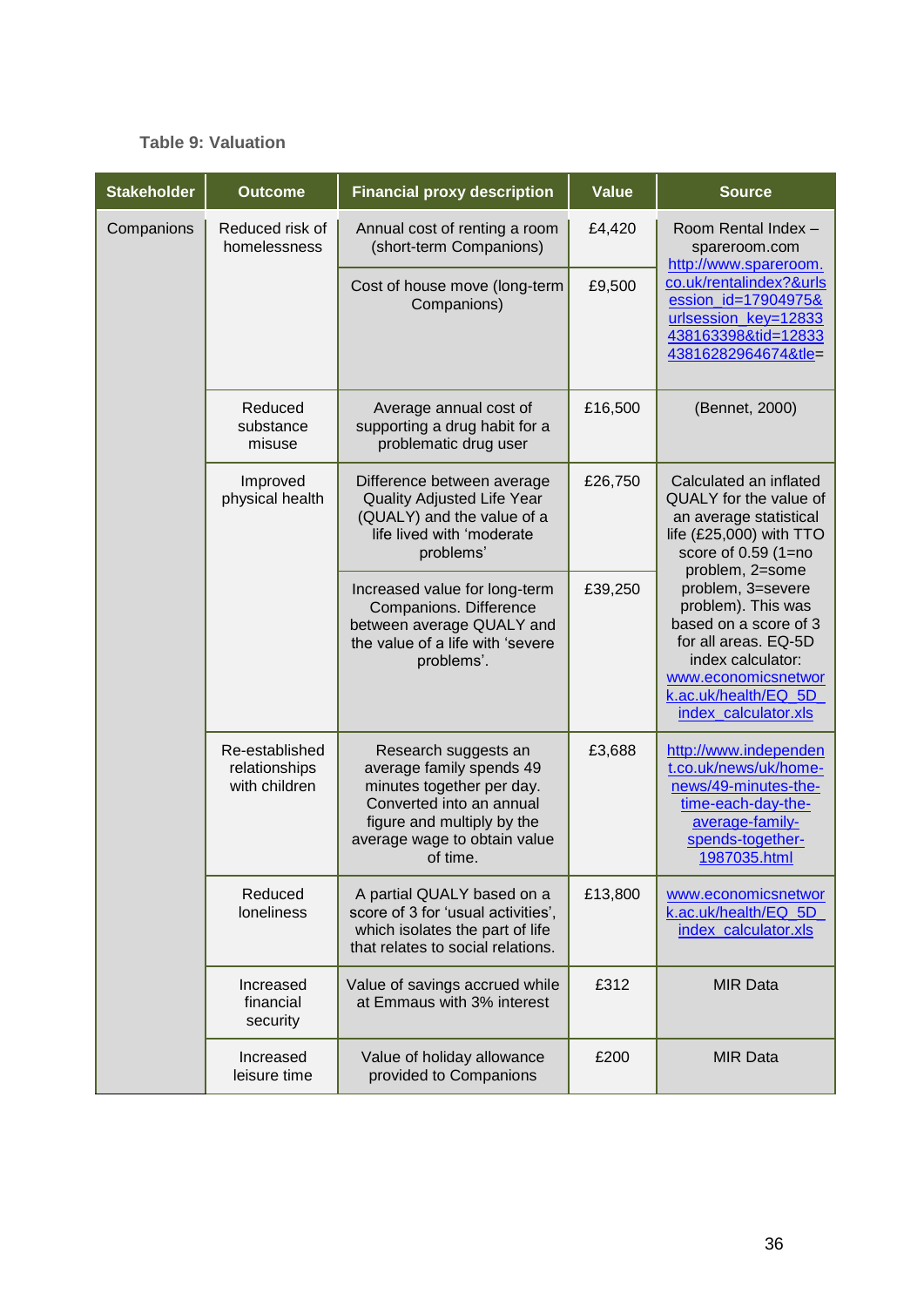|           | Reduced crime<br>(perpetrator)                                              | Wage scar: earnings of those<br>convicted of crime tend to be<br>30% lower than those who are<br>not. Apply to the average<br>national wage. | £7,238    | (Nagin et al, 2006)                                                                                                                                                                                               |
|-----------|-----------------------------------------------------------------------------|----------------------------------------------------------------------------------------------------------------------------------------------|-----------|-------------------------------------------------------------------------------------------------------------------------------------------------------------------------------------------------------------------|
|           | Reduced crime<br>(victim)                                                   | Estimate for value of physical<br>and emotional impact of a<br>'wounding' on direct victims                                                  | £5,279    | {Citation}                                                                                                                                                                                                        |
|           | Increased<br>employment                                                     | Emmaus wage (short-term<br>Companions)                                                                                                       | £1,846    | MIR data                                                                                                                                                                                                          |
|           |                                                                             | Average industrial wage (long-<br>Companions)<br>term                                                                                        | £24,128   |                                                                                                                                                                                                                   |
|           | Improved<br>mental health                                                   | Partial QUALY (short-term<br>Companions)                                                                                                     | £7,300    | Using EQ-5D<br>calculator and scores<br>of 2/3 for self care, 2/3<br>for usual activities, 2/3                                                                                                                    |
|           |                                                                             | Partial QUALY (long-term<br>Companions)                                                                                                      | £22,500   | for anxiety/discomfort.<br>Results in a TTO =<br>0.708. Converted into<br>financial value using<br>midpoint of the NICE<br>range (£25,000)<br>www.economicsnetwor<br>k.ac.uk/health/EQ 5D<br>index_calculator.xls |
| The State | Hospital<br>admissions for<br>wounds, skin<br>ulcers and skin<br>complaints | Marginal cost estimate<br>(venous leg ulcer)                                                                                                 | £1,505.49 | (Posnett and Franks,<br>2008)                                                                                                                                                                                     |
|           | Hospital<br>admissions for<br>cardiovascular<br>surgery                     | Marginal cost estimate                                                                                                                       | £5,576.09 | (Luengo-Fernandez,<br>2006)                                                                                                                                                                                       |
|           | Hospital<br>admissions for<br>pneumonia                                     | Marginal cost estimate                                                                                                                       | £4,930.00 | (Guest and Morris,<br>1997)                                                                                                                                                                                       |
|           | Hospital<br>admissions for<br>musculoskeletal<br>problems                   | Marginal cost estimate<br>(fractures)                                                                                                        | £7,096.40 | (McDaid and Watt,<br>2004)                                                                                                                                                                                        |
|           | Hospital<br>admission for<br>bronchitis                                     | Marginal cost estimate                                                                                                                       | £1,488.00 | (McGuire et al, 2001)                                                                                                                                                                                             |
|           | Hospital<br>admissions for<br>alcohol-related<br>health problems            | Marginal cost estimate                                                                                                                       | £2,790.56 | <b>House of Commons</b><br><b>Public Accounts</b><br>Committee, 2008                                                                                                                                              |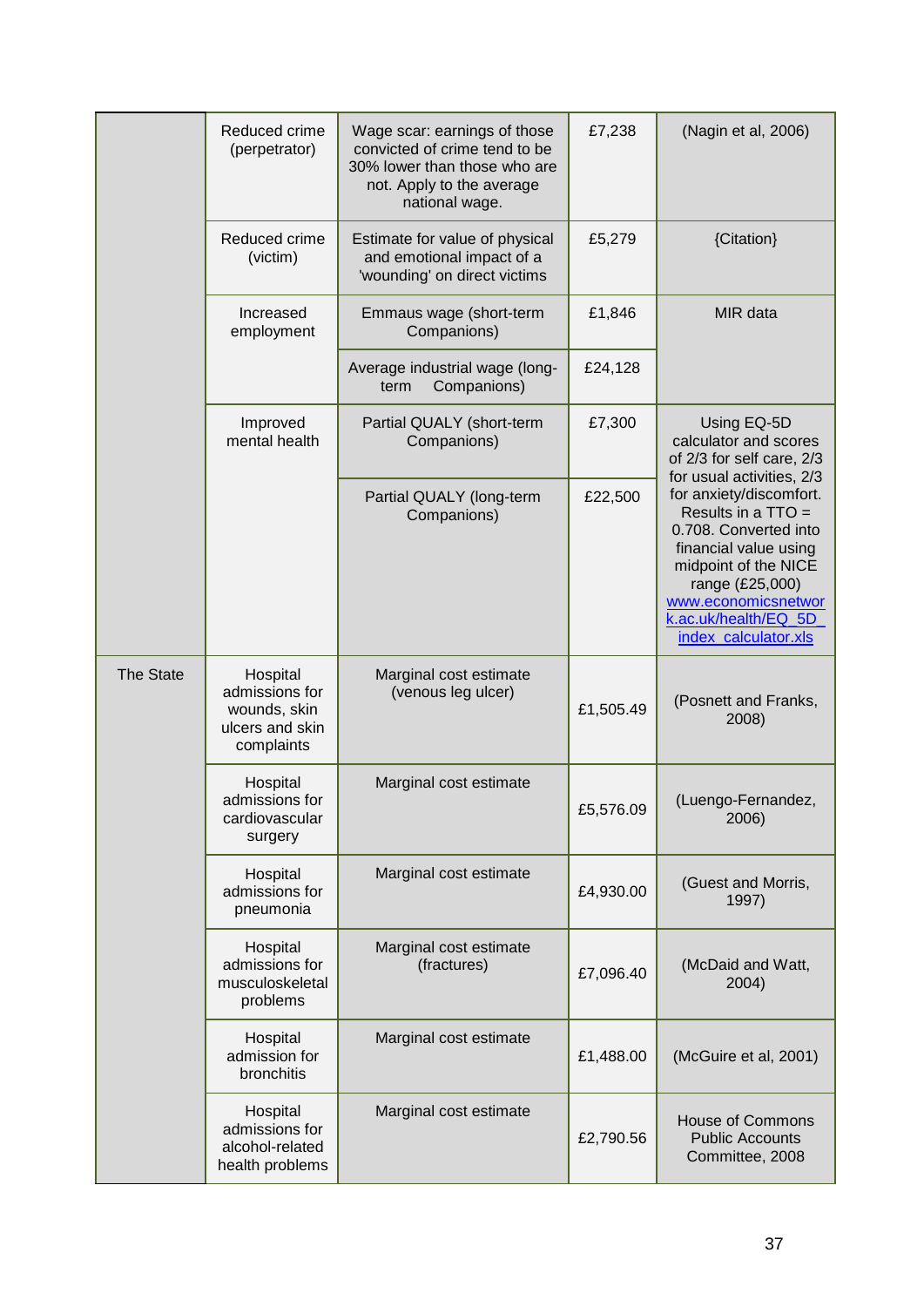| Hospital<br>admissions for<br>digestive<br>problems                       | Marginal cost estimate                                                              | £981.19   | Williams et al, 2007                                      |
|---------------------------------------------------------------------------|-------------------------------------------------------------------------------------|-----------|-----------------------------------------------------------|
| Hospital<br>admissions for<br>other<br>respiratory<br>problems            | Marginal cost estimate                                                              | £1,496.00 | <b>British Thoracic</b><br>Society, 2000                  |
| Hospital<br>admissions for<br>haematology<br>and infectious<br>diseases   | Marginal cost estimate (DVT)                                                        | £5,000.00 | O'Shaughnessy, Miles<br>and Wimperis, 2000                |
| Health costs of<br>Class A drug<br>use                                    | Marginal cost estimate                                                              | £1,300.25 | Godfrey, Stewart and<br>Gossop, 2004                      |
| Hospital<br>admission for<br>schizophrenia                                | Marginal cost estimate                                                              | £8,834.66 | Almond et al, 2004                                        |
| Hospital<br>admission for<br>other<br>psychiatric                         | Marginal cost estimate (bi-<br>polar)                                               | £6,788.71 | (Gupta and Guest<br>2002)                                 |
| Hospital<br>admission for<br>personality<br>disorder                      | Marginal cost estimate                                                              | £6,602.40 | Creed et al, 1997                                         |
| Incidence of<br>alcohol<br>treatment                                      | Cost of 2 visits to outpatient<br>alcohol and drug services and<br>5 support visits | £649.00   | <b>Just Economics</b><br>calculation and (Curtis<br>2007) |
| Incidence of<br>drug treatment                                            | Cost of 2 visits to outpatient<br>alcohol and drug services and<br>5 support visits | £649.00   | <b>Just Economics</b><br>calculation and (Curtis<br>2007) |
| Crime and<br>health costs of<br>assault (victim)                          | Unit cost estimate                                                                  | £776.40   | (Dubourg, Hamed, and<br><b>Thorns 2005)</b>               |
| Criminal costs<br>of theft<br>(perpetrator)                               | Marginal cost estimate                                                              | £260.40   | Dubourg, Hamed and<br><b>Thorns, 2005</b>                 |
| Crime, health<br>and output<br>costs of violent<br>crime<br>(perpetrator) | Marginal cost estimate                                                              | £5,907.60 | Dubourg, Hamed and<br><b>Thorns, 2005</b>                 |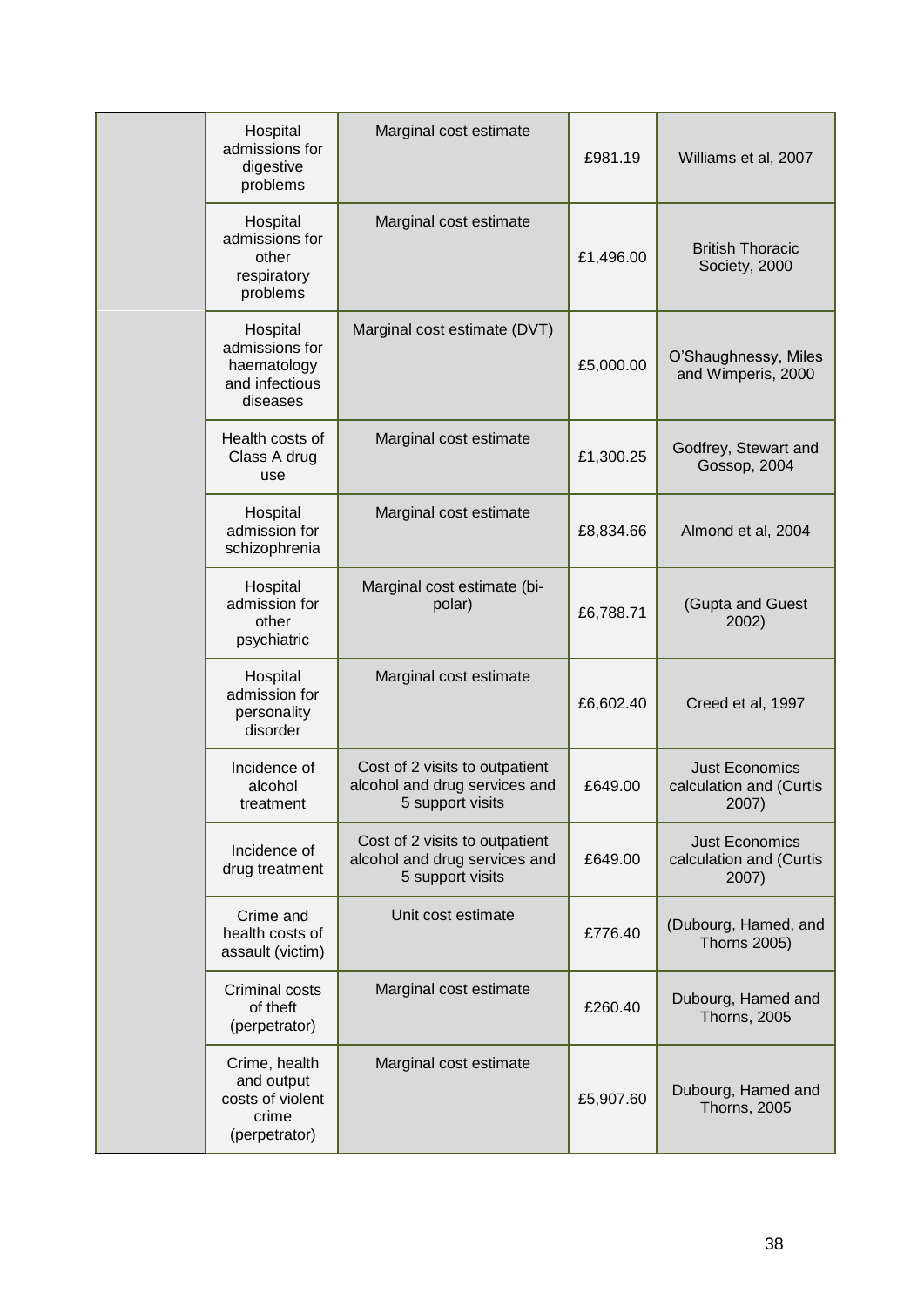|                                 | Incapacity<br>benefit savings                  | Unit cost estimate     | £4,942.91           | www.directgov.co.uk                                                                                                                                                                                                                 |
|---------------------------------|------------------------------------------------|------------------------|---------------------|-------------------------------------------------------------------------------------------------------------------------------------------------------------------------------------------------------------------------------------|
|                                 | <b>JSA</b> savings                             | Unit cost estimate     | £3,461.12           | www.directgov.co.uk                                                                                                                                                                                                                 |
|                                 | Emergency<br>service costs                     | Unit cost estimate     | £323.00             | <b>Curtis, 2007</b>                                                                                                                                                                                                                 |
|                                 | Hostel<br>accommodation                        | Marginal cost estimate | £6,084              | Shelter, 2012                                                                                                                                                                                                                       |
|                                 | Landfill tax                                   | Unit cost estimate     | £64 per<br>tonne    | <b>HMRC, 2012</b><br>http://customs.hmrc.go<br>v.uk/channelsPortalWe<br>bApp/channelsPortalW<br>ebApp.portal?_nfpb=tr<br>ue&_pageLabel=page<br><b>Excise RatesCodesTo</b><br>ols&propertyType=doc<br>ument&id=HMCE_PR<br>OD1_031182 |
|                                 | Incarceration<br>costs                         | Average cost estimate  | £26,033             | (Marsh and Fox 2008)                                                                                                                                                                                                                |
| Communities<br>and<br>customers | Free household<br>furniture and<br>white goods | Sale price             | £74,069             | <b>MIR data, 2011</b>                                                                                                                                                                                                               |
|                                 | Carbon saving<br>through<br>recycling          | Shadow price           | £27.87<br>per tonne | Price, Thornton and<br>Nelson, 2008                                                                                                                                                                                                 |
|                                 | Carbon saving<br>through reusing               | Shadow price           | £27.87<br>per tonne | Price, Thornton and<br>Nelson, 2008                                                                                                                                                                                                 |
|                                 | Value of time<br>spent<br>volunteering         | Minimum wage           | £6.08               | MIR, and see also<br>http://www.direct.gov.u<br>k/en/employment/empl<br>oyees/thenationalmini<br>mumwage/dg_100272<br>01                                                                                                            |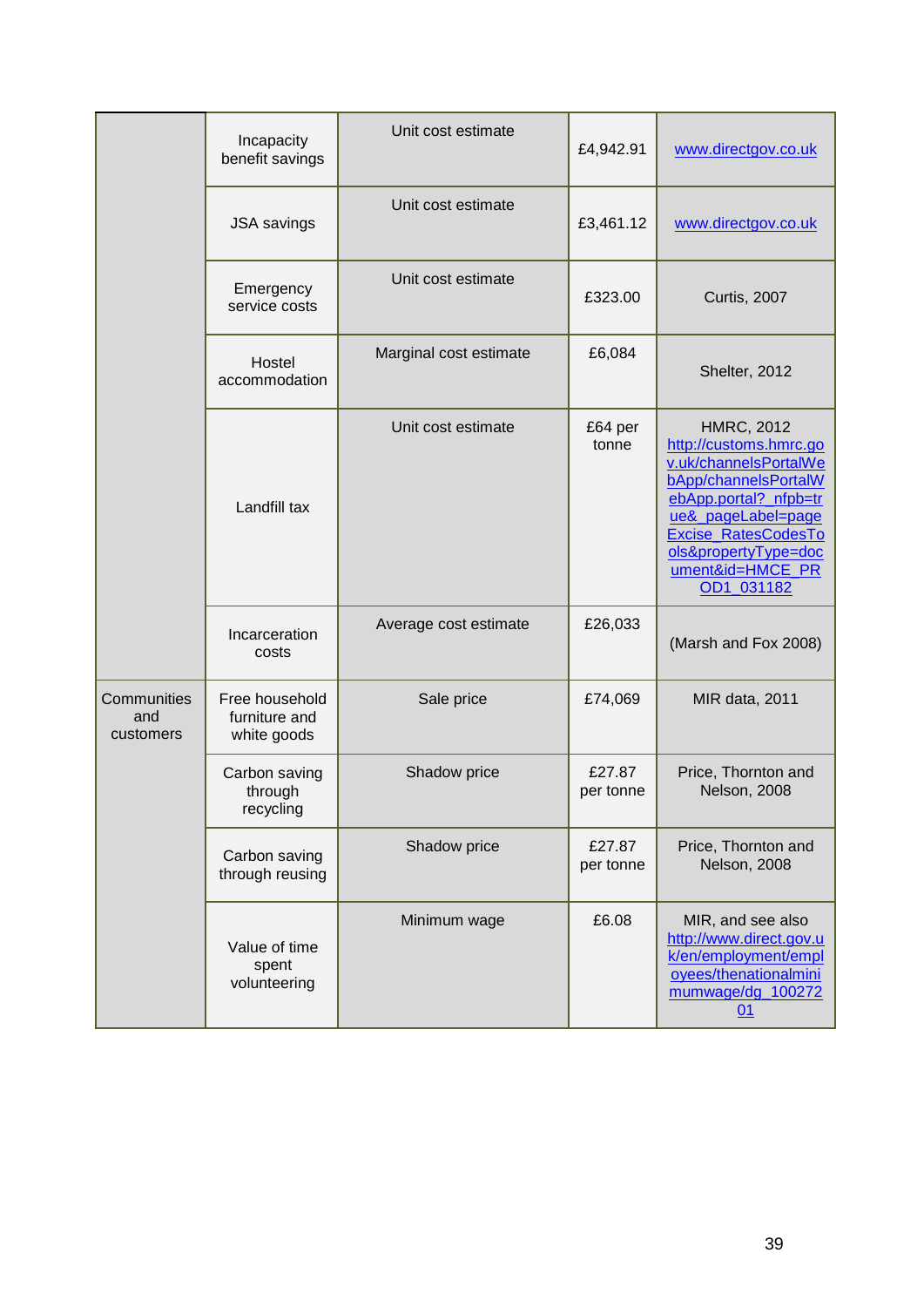# 3.5 Inputs

The 19 Emmaus Communities that were fully open in 2010/11 had a turnover of just over £10 million. Over half of this came from traded income. The next biggest source of revenue is housing benefit. Only a very small proportion of regular income comes from charitable sources. However, grants and fundraising make an important contribution to the establishment of new Communities.

In our model we have not included imputed values for volunteer time or gifts in kind. SROI methodology gives guidance on how to do this, although it is not a strict requirement. In this instance, it has been decided not to do this in recognition of the fact that volunteers are beneficiaries as well as contributors (see Sharon's story). It has not been possible to measure the benefits to volunteers, therefore including their time solely as an input cost might be distorting. The importance of these contributions to Emmaus is substantial, so it is not to undervalue them. An economic analysis of Emmaus Village Carlton found that the Community would run at a loss if volunteer hours and gifts in kind were paid for (Whitehead, Clarke and Markkanen 2007). In a strict accounting sense, volunteers should be included on both sides of the balance sheet. In reality, there is little information on the type and magnitude of the benefits to volunteers. It was beyond the scope of the study to try to include this and it may be a suitable area of research in future SROI analyses. However, it may also be the case that the costs and benefits to volunteers – although important – are not material to the overall SROI, as they are likely to cancel each other out.

Table 10 provides details of sources of regular income for 2010/11 (excluding grants for capital projects). Trading income has not been included in the model as an input cost. This reflects the fact that it represents value added for the Communities and is not a cost in the traditional sense. Neither is it included on the outcomes side of the balance sheet, which is standard practice in some social accounting (i.e. blended value). This was to avoid double counting, as much of it pays for the allowances and holidays of Companions, which are already included as a measure of their welfare. It is recommended that future profits that are not absorbed into running the business should be incorporated into the SROI in this way.

| <b>Category</b>            | <b>Value</b> |
|----------------------------|--------------|
| Grants and donations       | £721,158     |
| <b>Supporting People**</b> | £249,084     |
| Housing benefit            | £2,928,028   |
| Interest received          | £25,647      |
| Trading income             | £5,969,736   |
| Other income               | £200,762     |
| Restricted/ unusual income | £39,236      |
| Total income               | £10,133,655  |

**Table 10: Input costs\***

\* Costs for 2011/12 for three of the newest Communities were not available and are based on the average cost per Companion.\*\*As of 2012, only two Communities are in receipt of Supporting People allocations, and the value will be considerably lower.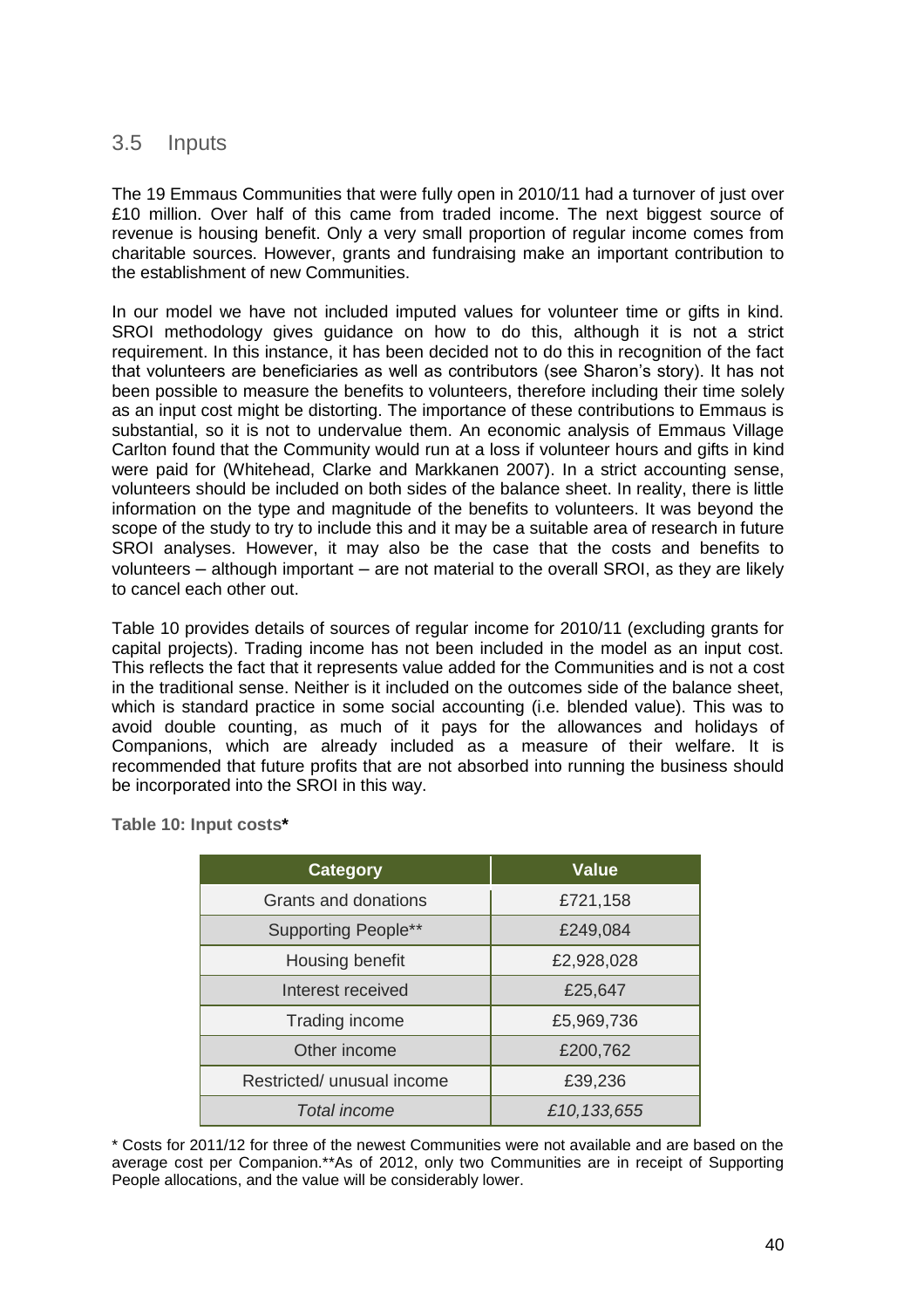# 4.0 Findings

The SROI analysis shows that Emmaus is forecasted to produce significant value for Companions, the State, the environment and the wider community.

Emmaus Communities successfully provide a place for people in vulnerable housing situations to rebuild their lives by offering them meaningful work and support. They also provide a long-term home for those that wish to take it.

Based on data from 2011/12, we forecast that in 2012/13 the present value<sup>17</sup> of the social benefit created by Emmaus will be £45.5 million for a non-trading investment of just over £4 million in the running costs of its established Communities. At full capacity, with all the available places in Emmaus Communities taken up, this rises to £50.5 million. At current capacity, this translates into a ratio of £11 for every £1 invested, or an average of just over £2 million per Community.

Emmaus achieves such a high return partly because input costs are very low, as most of the income is self-generated. As things stand, the majority of the investment comes from housing benefit claimed on Companions' behalf, which would not be traditionally thought of as an 'investment'. In this sense, almost all of the £45.5 million is *net* benefit. As detailed previously, this figure was arrived at using the following methodology:

- 1. For each outcome the prevalence is estimated (e.g. number of Companions with no fixed abode that have a mental health problem)
- 2. The reduction in the magnitude of the problem as a result of being at Emmaus is estimated. This may not necessarily be about the problem going away but about better management and treatment. This gives us the number of outcomes observed
- 3. A proportion of that number is subtracted to adjust for deadweight etc.
- 4. The net figure is multiplied by the value of the outcome to the individual
- 5. That figure is projected into the future
- 6. The total is calculated, along with the value across all outcomes
- 7. Finally the present value is calculated.

The vast majority of benefit accrues to Companions, for whom Emmaus can be a lifechanging experience. On an annual basis, long-term Companions who make Emmaus their home are the greatest beneficiaries. This is for two reasons. First, there are few long-term options for older homeless people, so it is highly unlikely that they would have found satisfactory accommodation elsewhere. Second, the offer of a long-term home for single homeless people is a unique one and extremely valuable to those who take it up.

This benefit is entirely attributable to Emmaus, whereas with shorter-term Companions other factors are more likely to play a role in their journey towards a stable tenancy. In addition, there is much more uncertainty about the outcomes for short-term Companions, for whom we do not have good data. The majority of the benefit to Companions comes from improved health and wellbeing, followed by fewer addiction and mental health problems. The reason that these feature so strongly in the model is that the benefits of regular nutritious meals, comfortable accommodation and a substance ban mean that Companions are likely to live longer. The estimated life expectancy for homeless people is about 47 years for men and 43 for women (Crisis 2011). This is particularly important

 $\overline{a}$ 

 $17$  The Treasury recommended discount rate of 3.5% was used.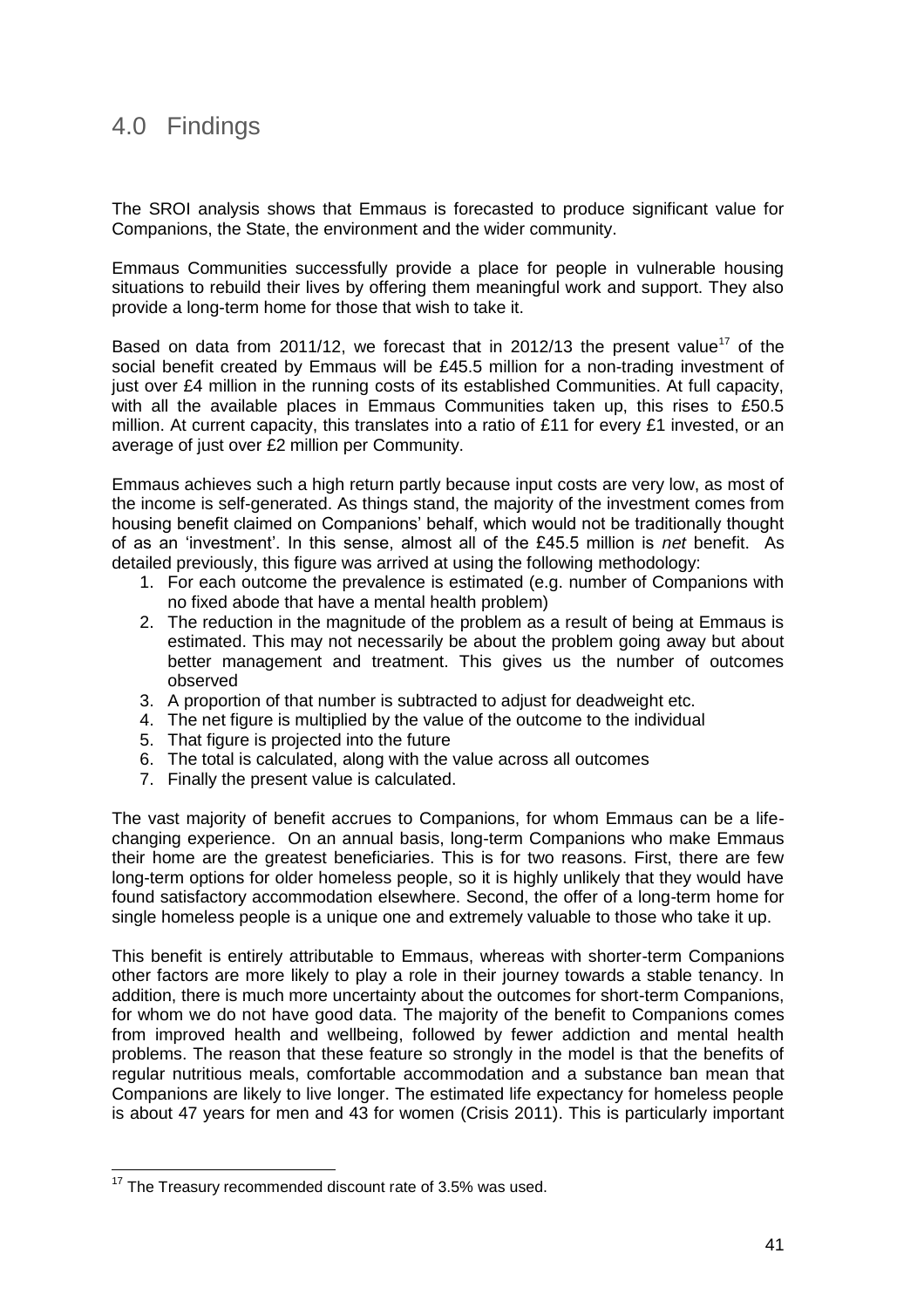for those that struggled with addictions, or would otherwise have lived in poor quality accommodation.

For the State alone the present value of savings is almost £6 million a year for a contribution of just over £2.7 million in housing benefit. This is lower than previous estimates of the economic contribution of Emmaus, and there is a risk that it undervalues that contribution. However, every effort has been made to only include marginal costs to ensure that they are 'cashable'. This is in recognition of the fact that, as one intervention, the contribution of Emmaus is relatively small. On the other hand, as economies of scale increase so too would social returns. Better information on the conditions and circumstances of people's lives before they come to Emmaus would improve the accuracy of the estimates. So too would better government data on how funding for homeless people is spent. The Department for Communities and Local Government channels £100 million to local authorities and charities each year to spend on preventative services and vulnerable groups. Part of that is spent on hostel accommodation and Supporting People grants, which are costs that we have included. But there are other services, such as outreach work, for which breakdowns are not available. Emmaus Companions would be likely to be accessing some of these services were they not at Emmaus.

For local communities Emmaus generates £421,300 worth of social value. This figure includes the value of goods donated, time spent volunteering and reduced carbon emissions from the reuse and recycling of furniture.

The benefit of this more conservative approach is that it is unlikely to overclaim for the economic benefits of Emmaus. Most of the savings are frontloaded in the first few years, again reflecting the fact that while Companions are living at Emmaus they are not claiming benefits, misusing drugs or alcohol, or in need of costly alternative accommodation.

Finally, this report has not taken account of the social value of the business aspects of Emmaus, with the exception of the value of goods donated through solidarity and the environmental benefits. The stores provide people with low cost goods and access to a café in many instances. Some research exists on who shops at Emmaus Communities and the benefits that they derive from it. A survey of Emmaus Colchester found that 50 per cent were on benefits and 72 per cent said shopping at Emmaus had prevented them getting into debt (Clarke and Markkanen, 2007). In addition, the Emmaus Cambridge retail store counted 900 customers on a busy Saturday when they had a sale, suggesting footfall can be quite high. However, a greater sense of this would improve the extent to which these outcomes can be incorporated into the analysis.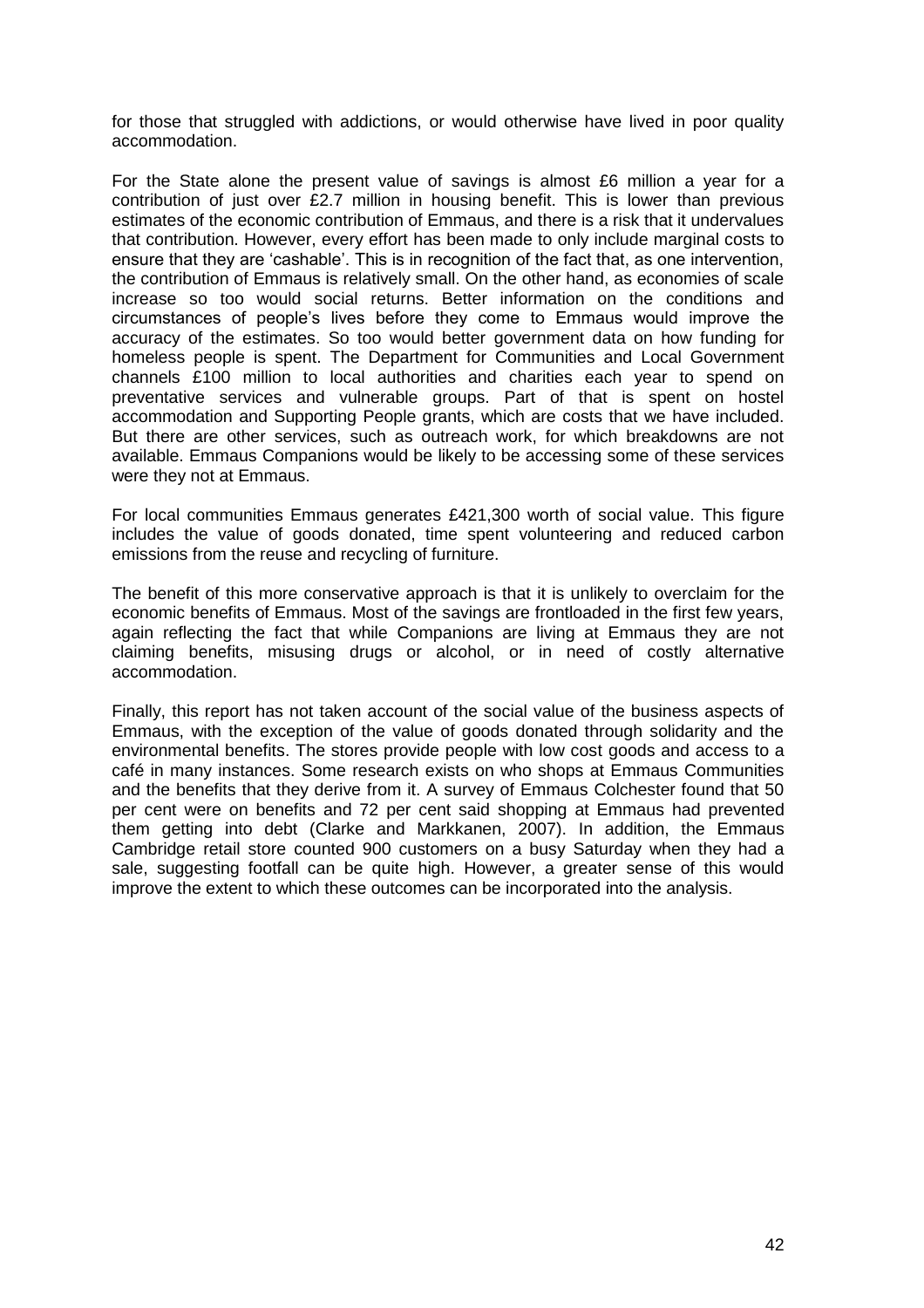#### *Box 7: Founding new Communities*

Alongside the total social return described in this report, it is also appropriate to evaluate the return on capital investments in new Communities. It is estimated that the average cost of establishing a new Community in a purpose-built setting is £1.5 million. This is the figure, for example, that a new Community in Leicestershire aims to raise.

We estimate the 'benefit period' of a new-build Community to be 20 years. Over the lifetime of the building, the net social value generated per Community is £9.3 million. This is the value generated by each new cohort of Companions that join each year, discounted at 3.5 per cent. To arrive at the net social value we have subtracted the capital costs in Year 1 (i.e. the building cost), and the discounted annual running costs and replacement costs over 20 years. Running costs are based on the average running costs of existing Communities and replacement costs are estimated to be 0.5% (based on the repairs and maintenance of existing Communities).

## 4.1 Savings to State

 $\overline{\phantom{a}}$ 

One of the aims of this study is to begin the process of building an evidence base for a Social Impact Bond (SIB). The purpose of this would be to use it to raise funds for new Communities. Emmaus has already carried out an analysis of where there would be sufficient commercial and social demand for new Communities (FreshMinds, 2011). In the past, new Communities have been opened on the initiative of local volunteers, who have also had to raise the funds. Whilst this is still encouraged, a more systematic and centralised way of raising funds that was informed by needs analysis may lead to more successful Communities where they are most needed.

A Social Impact Bond is a contract with the public sector in which a commitment is made to pay for improved social outcomes that result in public sector savings.<sup>18</sup> The predicted savings are used to raise investment for preventative services that improve social outcomes. This study sought to investigate whether the savings from providing a stable home and work for people, or preventing them from becoming homeless in the first place was greater than the costs setting up a new Community.

What is clear from the analysis is that the business case for investment from the State's perspective is substantial. In the first year, £2.5 million of savings is generated, which is over £104,000 per Community, or over £5,000 per Companion (see Table 11 for how the value breaks down across government departments). On the basis of these figures, it would take just under ten years to pay back the principal in cashable savings, which is of course a small proportion of the overall savings. After ten years, cashable savings become increasingly net positive, creating the possibility that Communities could be funded by bonds issued with maturities beyond ten years. The Government has just launched a £5 million fund to pilot a SIB to prevent homelessness in London. Once more evaluative data have been gathered, Emmaus would be well-placed to make a case to be involved in this pilot.

<sup>&</sup>lt;sup>18</sup>[http://www.socialfinance.org.uk/resources/guide/technical-guide-commissioning-social-impact](http://www.socialfinance.org.uk/resources/guide/technical-guide-commissioning-social-impact-bonds)[bonds.](http://www.socialfinance.org.uk/resources/guide/technical-guide-commissioning-social-impact-bonds)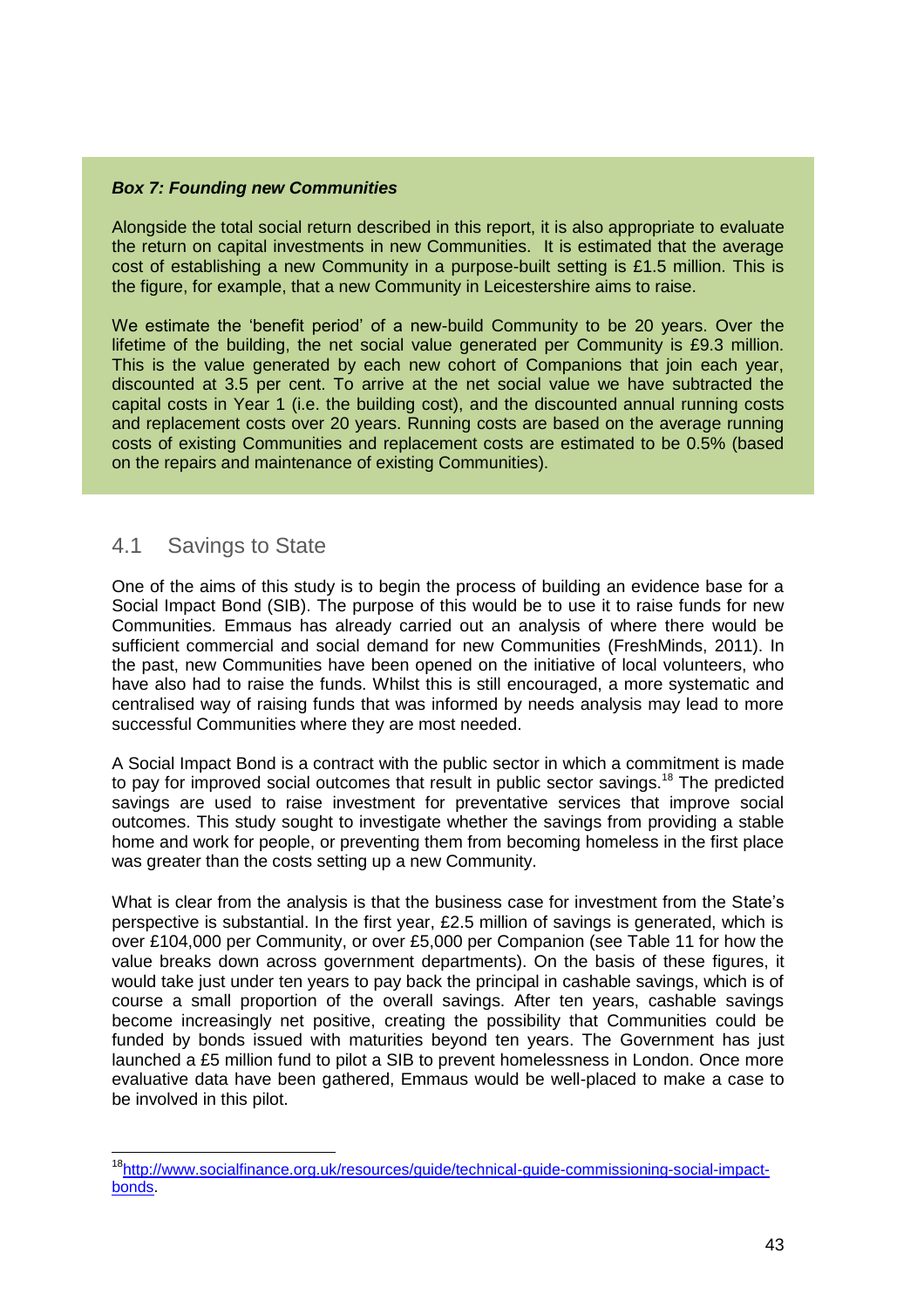#### **Table 11: Savings by government department**

| <b>Department</b>                          | <b>Outcome areas</b>                                                                                                                  | <b>Present value to the State</b> |
|--------------------------------------------|---------------------------------------------------------------------------------------------------------------------------------------|-----------------------------------|
| Department of Heath                        | NHS and emergency<br>service costs                                                                                                    | £1,478,506                        |
| <b>Local Government</b>                    | Hostel accommodation,<br>reduced pressure on drug<br>and alcohol services and<br>landfill cost savings                                | £2,447,612                        |
| Ministry of Justice                        | Criminal justice savings                                                                                                              | £778,435                          |
| Department for Work and<br><b>Pensions</b> | JSA and DLA savings<br>while Companions are at<br>Emmaus, as well as some<br>future benefit savings<br>when people move into<br>work. | £1,252,030                        |
| Total                                      |                                                                                                                                       | £5,956,584                        |

## 4.2 Share of value

This section describes how value breaks down across stakeholder groups (Figures 5, 6 and 7). As we can see from Figure 5, the most important areas of social value are health and addictions. This reflects the fact that the health of homeless people is often very poor with low life expectancy; having regular meals, a stable home and a substance-free environment improves this dramatically. Similarly, Emmaus' zero tolerance policy on drinks and alcohol on the premises means that Companions are able to radically reduce the amount of drugs and alcohol they consume.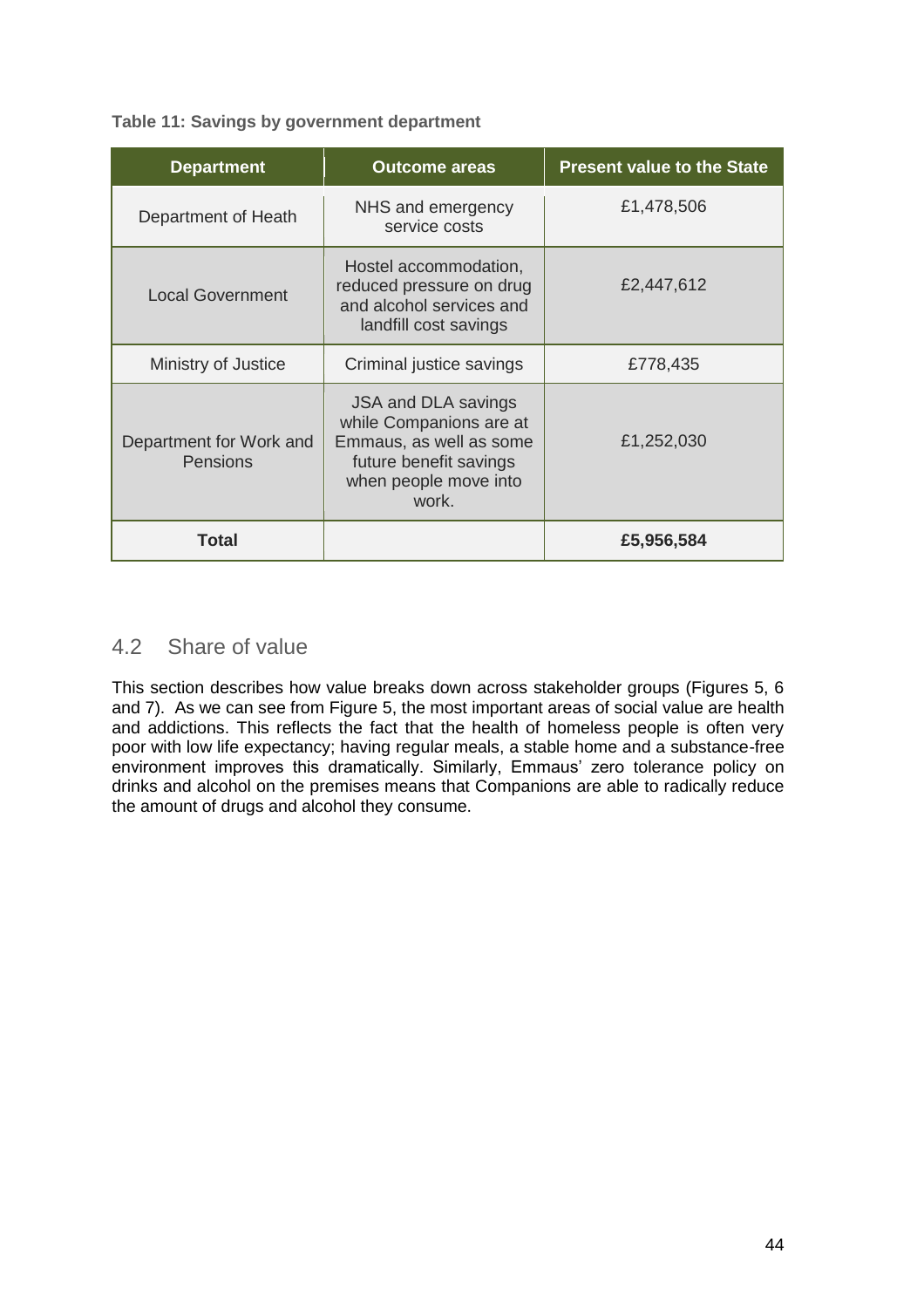

**Figure 5: Share of value across outcomes**



**Figure 6: Share of value across departments**

Figure 6 describes how value breaks down across government departments. Local Government is the biggest beneficiary. This mainly reflects the costs of alternative accommodation.

Figure 7 shows the breakdown across long- and short-term Companions. As we can see, the greatest societal value is created for short-term Companions. This entirely reflects the fact that the proportion of short-term Companions is much higher but also that the value is projected for five years for this group. In some ways this is a little misleading because it does not chime with the findings from stakeholder engagement. From the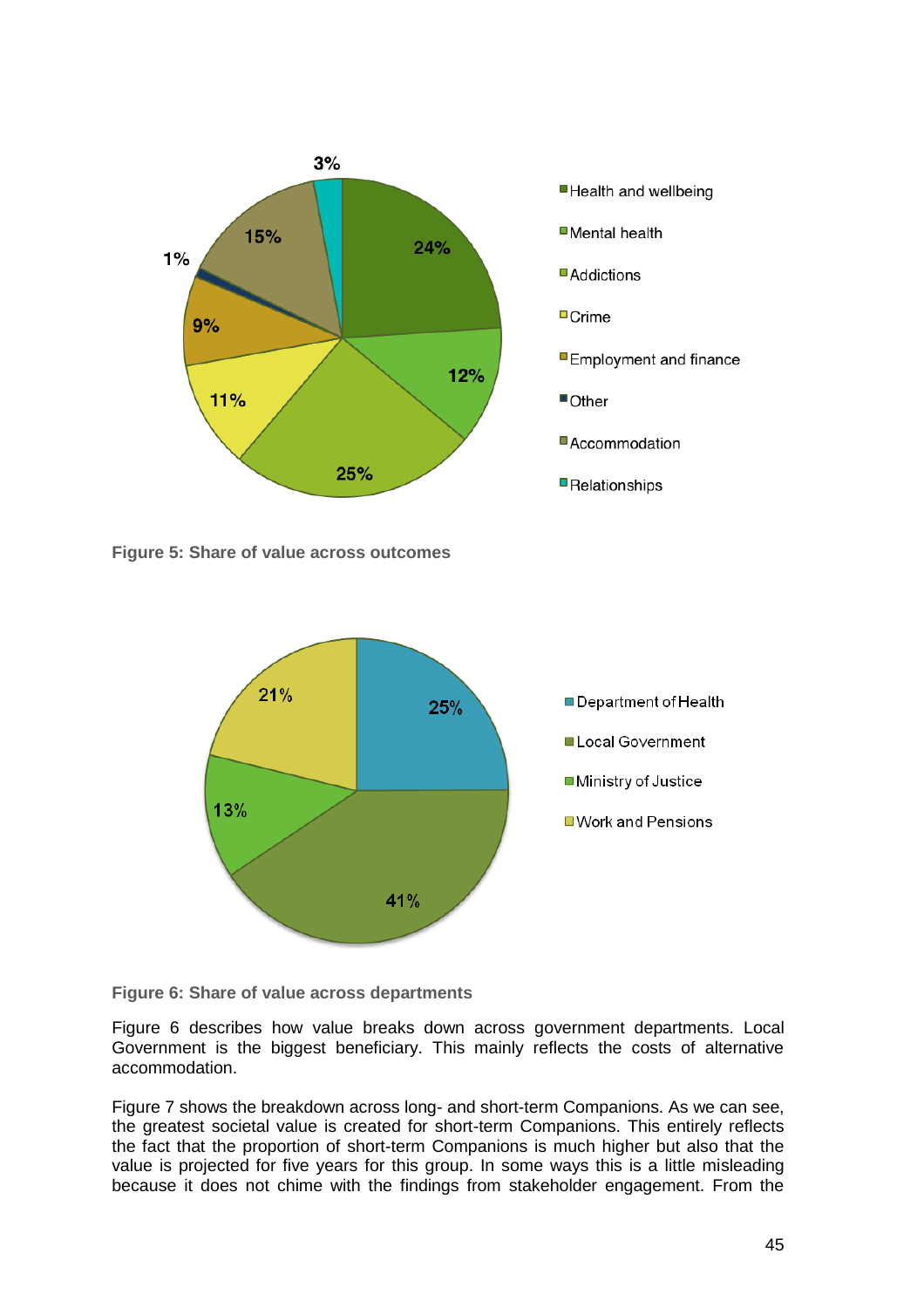perspective of a long-term Companion, Emmaus is much more important to them, and provides a long-term stable home, which is very valuable. However, in accounting terms, it would be inaccurate to project this value forward. On an annual basis, the value to long-term Companions is three times higher than for short-term Companions.



**Figure 7: Share of value across stakeholder groups**

# 4.3 Sensitivity analysis

This step in the SROI methodology systematically varies assumptions in order to test for areas of sensitivity in the model. These are assumptions that, when changed, significantly affect the ratio.

The model was largely resistant to change in any one assumption, with the exception increasing the benefit period for short-term Companions, which increases the ratio substantially. Emmaus's costs are very low, so as it grows (and in particular reaches vulnerable groups) its ratio will increase. In addition, the more socially excluded the client group, the more valuable the intervention. Reducing attribution to 75 per cent reduced the ratio to £9.35 and the value to the State by £0.5 million.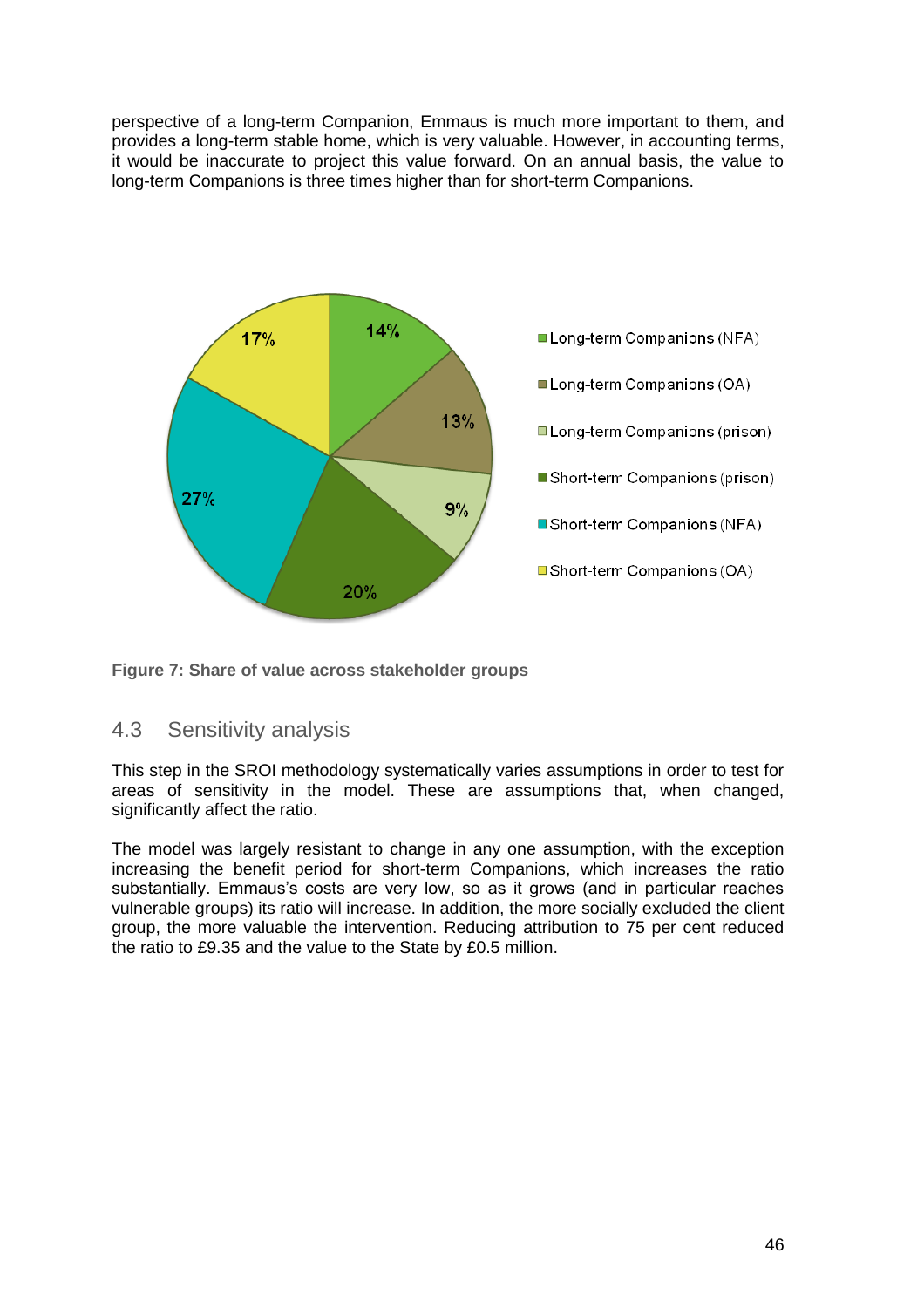

**Figure 8: Source of referrals**

However, Emmaus also relies on getting the right 'fit' of people, so it cannot necessarily be choosy about other attributes. Companions need to be prepared to work, to adhere to the rules, to be open to change and to participate in Community life. Not everyone who is referred fits this profile, and 27 per cent of applicants are turned away for this reason (see Figure 8).

The findings in Table 12 set out the most noteworthy findings from sensitivity analysis. Although many of the financial proxies were varied, no individual proxy had an impact on the ratio. It is the view of the research team that the model is quite robust to changes in these assumptions.

| Variable                                                                      | <b>Revised ratio</b> |
|-------------------------------------------------------------------------------|----------------------|
| Increasing the proportion of OA to 70 per cent<br>compared to 16 per cent NFA | £9.91                |
| Increasing the benefit period for short-term<br>Companions to 10 years        | £13.46               |
| Reducing attribution to 75%                                                   | £9.35                |

**Table 12: Sensitivity analysis**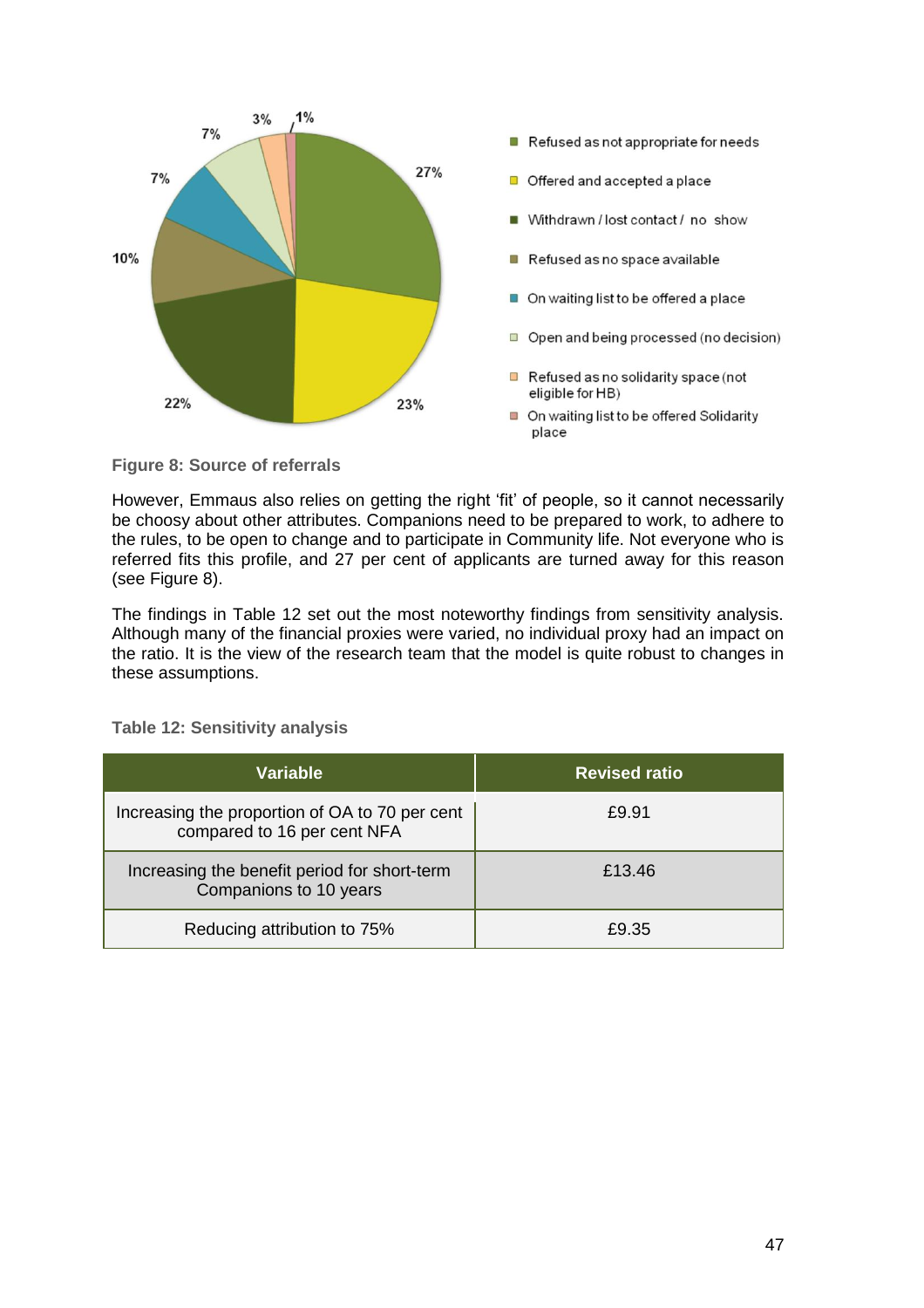## 4.4 Recommendations

#### 4.4.1 For Emmaus

**Strengthening the evidence base.** Gaps in the evidence base have been highlighted throughout this report. To summarise, a variety of data are required:

- Better information on progress while Companions are with Emmaus. It is recommended that the Outcomes Star be used, which would enable benchmarking of progress against other homelessness organisations such as hostels.
- $\bullet$ Better information on what would have happened if Companions had not been at Emmaus and what happens once Companions leave Emmaus. Baseline and exit questionnaires are recommended to capture these data. There is also a need for more longitudinal data around what happens to Companions after they have left and how lasting the benefits of living in a Community are.
- Better estimates of who qualifies as short- and long-term Companions (e.g. how many plan to stay for the rest of their lives and how many will eventually leave the Communities)
- Better estimates of the attribution of outcomes between Emmaus and other  $\bullet$ interventions.
- More research to value the difference in experience between long- and shortterm Companions to ensure that these are reflected properly in the SROI.

**Research areas that could increase value.** There are some additional areas of research that could help increase the social and financial value of Emmaus in the future:

- Research on provision for people that are inappropriately housed and the suitability of Emmaus for this group.
- Research into the ingredients that lead to more successful 'move ons' e.g. how  $\bullet$ effective is move-on housing?
- There is some qualitative evidence from this research that some Companions are  $\bullet$ motivated by the success of the business. The value of the commercial aspect of the enterprise e.g. to customers and Companions could not be quantified here but requires further consideration.

**Focus on areas where outcomes are less positive.** At the moment only six per cent of Companions move into paid employment upon leaving. Although full-time work may not be a realistic option for some Companions, many we spoke to were very keen. This is particularly important given the importance of work to people's wellbeing and self-esteem and its role in creating and preventing homelessness. Some of the Companions and Communities complained about the quality of training that is available. However, there were also examples of people developing marketable skills at Emmaus. Because of this Emmaus should distinguish itself from other 'charity shops'. More needs to be done to improve the quality of training, particularly with vocational skills, and to integrate the training provided with the skills that people are learning while with Emmaus. This was also a recommendation from a report into strategies for expansion by the University of York (Bretherton and Pleace, 2011).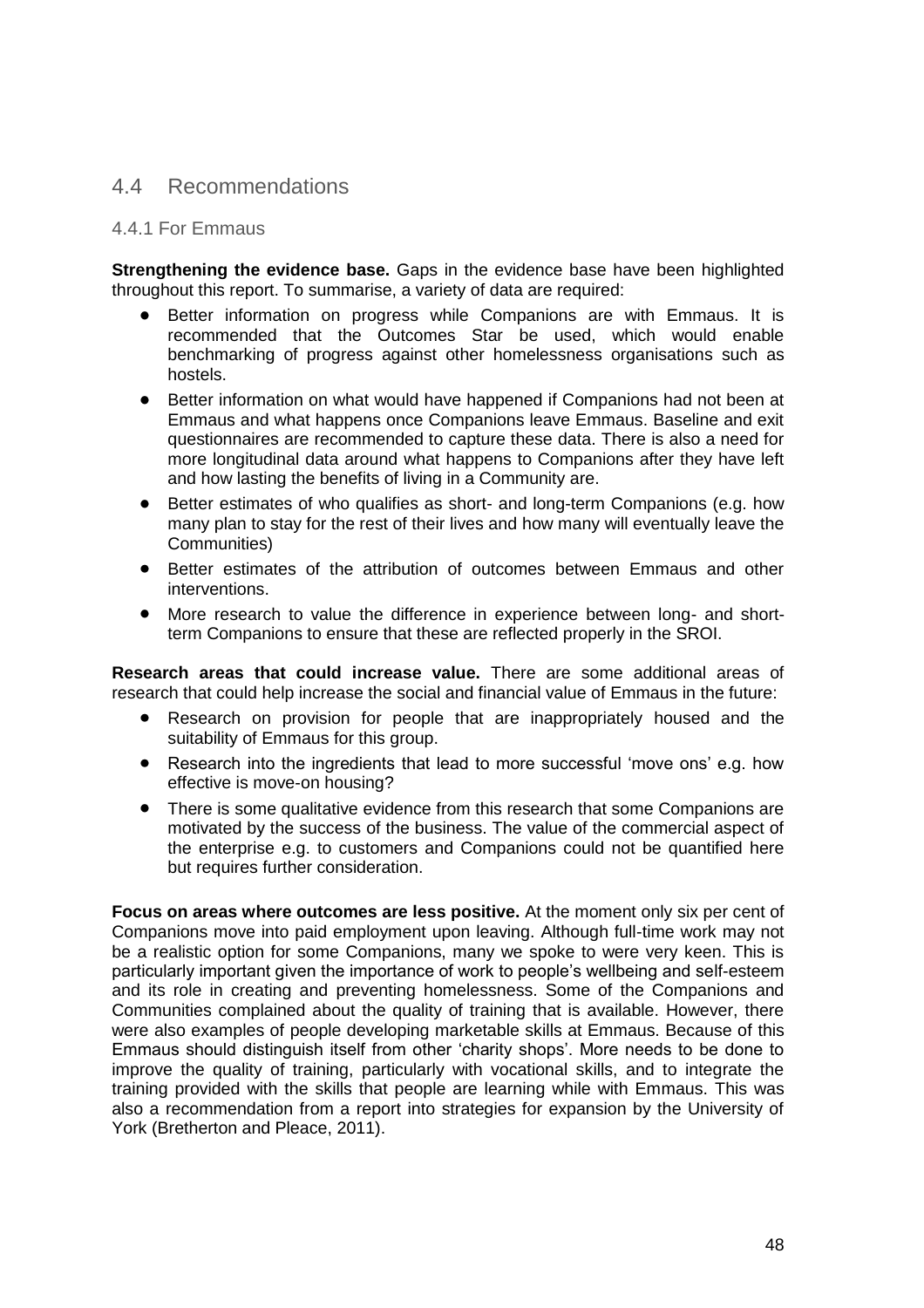**Ensuring the right mix of Companions.** Previous research has looked at what the right mix of Companions is for Emmaus. It found that a mix of gender, age and ethnicity was desirable, as was a mix of needs (ibid). This was confirmed during our stakeholder engagement, as one of the sites we visited had a high proportion of Companions with mental health needs, and staff struggled to manage this.

**Improve institutional understanding of marketing and business skills.** In addition to providing a supportive environment for Companions, running a successful social enterprise is also important. Communities are reaching different kinds of markets. Some sell a high volume of cheap items, whereas others have inserted themselves higher up the value chain with more refurbished 'vintage' products. The ability to do this partly depends on the quality of the donations, which relates in turn to the affluence of the area in which the Community is based. There are a number of potential business models to be explored. This is particularly important for the establishment of new Communities that have the option of matching their model to the most appropriate market. Recent research has found that there are some areas with high levels of homelessness and no Community or furniture provision – a situation that Emmaus is well placed to exploit (FreshMinds, 2011).

**Better information sharing and integration.** It is a strength of Emmaus that organisations have grown and flourished independently of each other in response to local needs, skills and so on. However, there is also a risk in this, which is that some Communities are more likely to fail, or that achieving self-sufficiency will extract a heavy toll from staff, volunteers and Companions. Sharing best practice, and learning from the mistakes of others, is not the same as having 'top down' organisation. Hitherto, this has been resisted as conflicting with the ethos of Emmaus. However, with the advent of a new strategic plan there is widespread commitment across the Federation to working together more closely, and general agreement that solidarity can also be achieved through the dissemination of knowledge and skills and perhaps the exchange of personnel across Communities.

**Companion empowerment.** The Federation aims to create a national link between Companions, for example through a Companions' Forum, which takes place three times a year, and through the intranet. While some Companions participate a lot and write blogs for the website, this varies across Communities. Ways to ensure that all Companions have access to the internet should be explored, as online communities and social media now make up such an important part of people's lives.

**Communicate the social value of Emmaus.** This research shows that Emmaus creates value to a range of stakeholder groups. However, this is not currently being communicated as effectively as it might be to government, customers and funders. The SROI analysis should be used as a way to communicate the value, to encourage more custom and support the development of new Communities. This is particularly the case with local authorities, for which lots of financial savings are generated. There is a real opportunity for Emmaus to increase its profile and impact by focusing on this area.

#### 4.4.2 For Government

Emmaus Communities are a 'win win' for Government. They fit very comfortably with current government policy, and require very little ongoing financial commitment. This research shows that there is a business case for governments to invest in new Communities, particularly in areas where private funds are more difficult to raise, or where the profile of homelessness fits that of Companions.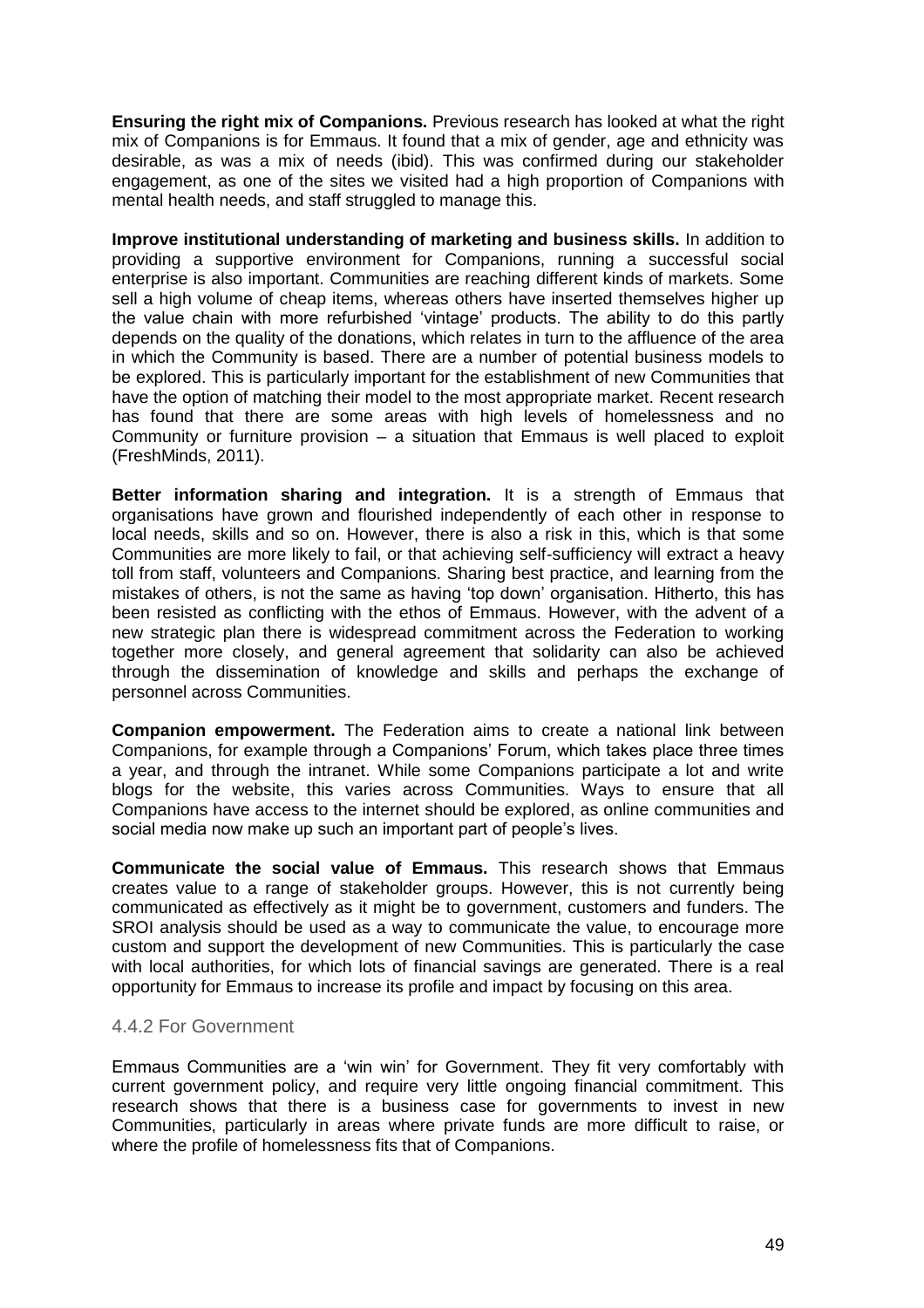This study was hampered by the lack of good quality data on costs, particularly unit costs. Most of the published research on single homelessness is provided by charities working in the area. This is enormously helpful, as they have good access to a group of people that can be quite transient and therefore difficult to track over time. However, in terms of costs data, it would be more appropriate if relevant departments published their own spending breakdowns, and they (or academic bodies) calculated unit costs data. This would ensure less variability in cost-benefit work in this area.

At the moment, there are often numerous estimates of costs to draw upon, which are all calculated in different ways. In particular, data are needed on the marginal costs of things like non-custodial and custodial convictions and hostel and night shelter places, which reflect the real costs to the State.

# 4.5 Concluding remarks

Emmaus Communities create a sizeable amount of social value through providing a place to live and work for Companions. There is also a strong business case for investment in new Communities and providing support for existing ones where they are not yet financially sustainable. A return on the investment is likely to be realised in the short term, however the benefits are likely to last well into the future, particularly where Companions are able to rebuild their lives and are no longer at risk of being homeless again.

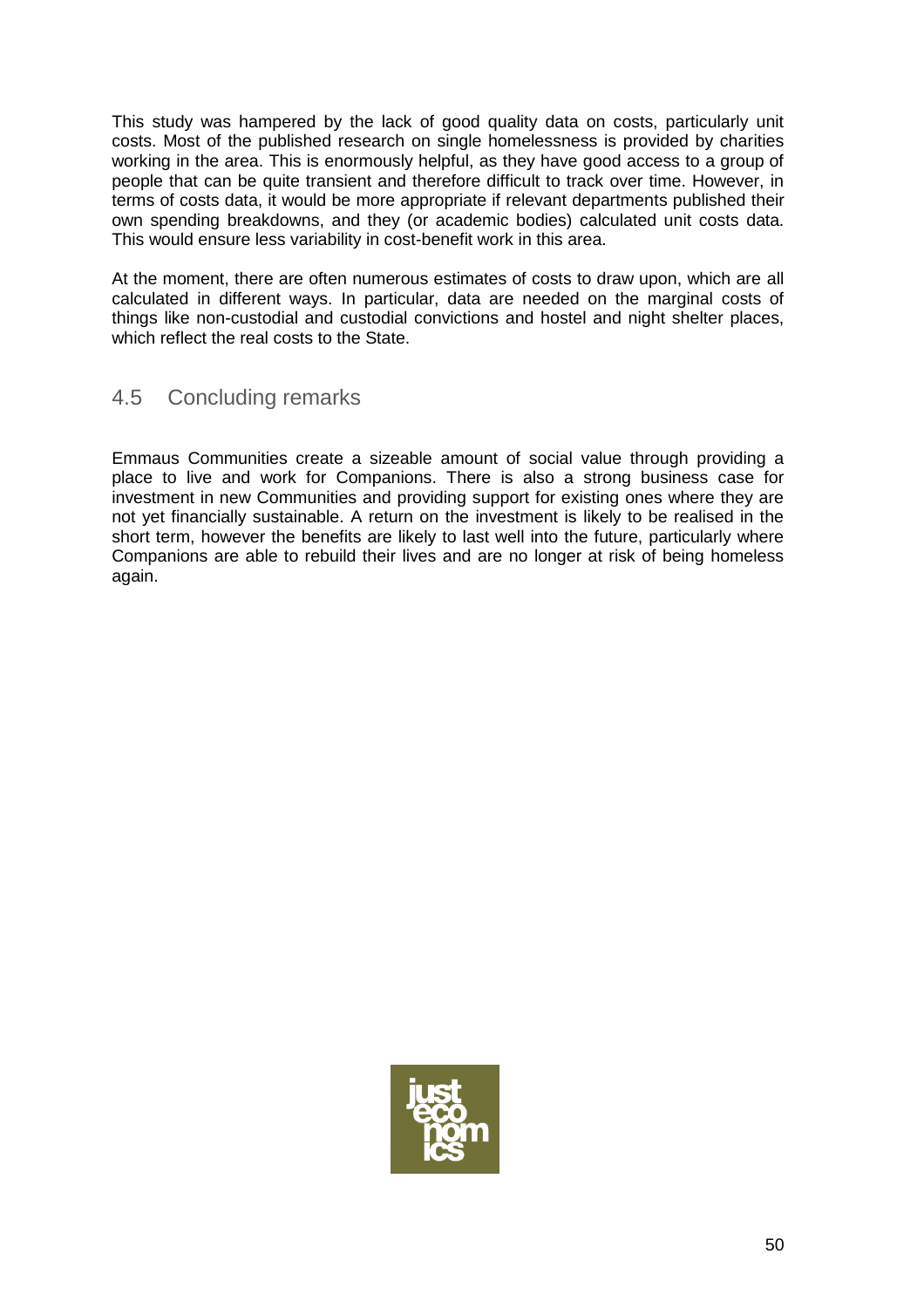# **References**

Alexander, K. 1998. *Homelessness Factfile 1998/99*. London: Crisis.

Almond, Stephen, Martin Knapp, Clement Francois, Mondher Toumi, and Traolach Brugha. 2004. "Relapse in Schizophrenia: Costs, Clinical Outcomes and Quality of Life." *The British Journal of Psychiatry* 184 (4) (April 1): 346–351. doi:10.1192/bjp.184.4.346.

Bennet, T. 2000. *Drugs and Crime, Research Study 205*. Home Office.

Bretherton, J., and N. Pleace. 2011. "New Growth for Emmaus". University of York.

British Thoracic Society. 2000. *The Burden of Lung Disease 2nd Edition: A Statistics Report from the British Thoracic Society*. http://www.britthoracic.org.uk/Portals/0/Library/BTS%20Publications/burdeon\_of\_lung\_disease2 007.pdf.

Business Action on Homelessness, and nef. 2006. "Making Work Work."

Cabinet Office. 2011. *Building the Big Society*.

http://www.cabinetoffice.gov.uk/news/building-big-society.

Carlen, P. 1996. "Jigsaw: a Political Criminology of Youth Homelessness." *No.: ISBN 0- 335-19680-2*: 164.

CHAIN. 2003. *Annual Rough Sleeping Bulletin for London Broadway*.

Clarke, A. 2010. "Work as a Route Out of Homelessness: Work as a Route Out of Homelessness: a Case Study of Case Study of Case Study of Emmaus Communit Emmaus Communities." *People, Place & Policy Online* 4 (3): 89–102.

Clarke, A., S. Markkanen, and C. Whitehead. 2008. "Emmaus: Sharing in Success: An economic evaluation of Emmaus Village Carlton". Cambridge Centre for Housing and Planning Research, University of Cambridge.

Communities and Local Government. 2011a. *Vision to End Rough Sleeping: No Second Night Outside*.

http://www.communities.gov.uk/publications/housing/visionendroughsleeping.

———. 2011b. *Best Value: New Statutory Guidance*. HM Government.

———. 2012. *Making every contact count: A joint approach to preventing homelessness*. Publication (Strategies and action plans).

http://www.communities.gov.uk/publications/housing/makingeverycontactcount.

Creed, F., P. Mbaya, S. Lancashire, B. Tomenson, B. Williams, and S. Holme. 1997. "Cost Effectiveness of Day and Inpatient Psychiatric Treatment: Results of a Randomised Controlled Trial." *BMJ* 314 (7091) (May 10): 1381–1381. doi:10.1136/bmj.314.7091.1381.

Crisis. (undated). *Critical Condition: Homeless People's Access to GPs*. www.crisis.org.uk/data/files/document\_library/policy\_reports/gp\_mediabrief.pdf. ———. 2011. *Homelessness: a Silent Killer*. London: Crisis.

http://www.crisis.org.uk/data/files/publications/Homelessness%20- %20a%20silent%20killer.pdf.

Curtis, L. A. 2007. *Unit Costs of Health and Social Care 2007*. Personal Social Services Research Unit, University of Kent.

Dean, R., and T. Craig. 1999. "Pressure Points." *Why People with Mental Health Problems Become Homeless*.

Department of Health. 2012. "Category: Long term conditions."

http://www.dh.gov.uk/health/category/policy-areas/nhs/long-term-conditions/. Department of Health, NHS. 2010. *Healthcare for Single Homeless People*.

http://www.dh.gov.uk/prod\_consum\_dh/groups/dh\_digitalassets/@dh/@en/@ps/d ocuments/digitalasset/dh\_114369.pdf.

Dubourg, R, J Hamed, and J Thorns. 2005. *The Economic and Social Costs of Crime Against Individuals and Households 2003/04*. Home Office.

FreshMinds. 2011. *Emmaus; Quantifying and Clarifying Growth*.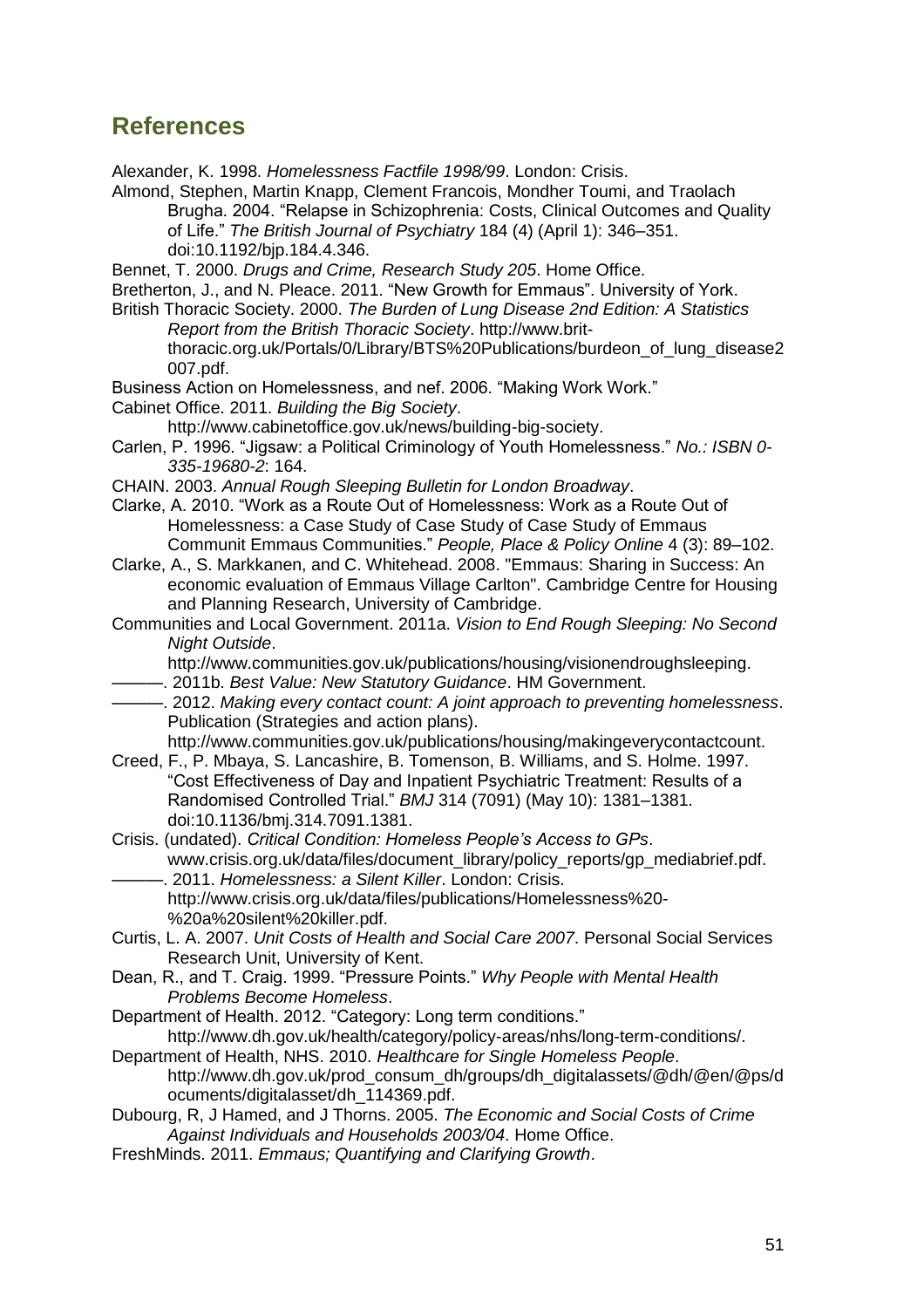Fujiwara, D. 2010. *The Department for Work and Pensions Social Cost-benefit Analysis Framework*. 86. Department for Work and Pensions Working Paper.

Gill, B., H. Meltzer, and K. Hinds. 2003. "The Prevalence of Psychiatric Morbidity Among Homeless Adults." *International Review of Psychiatry* 15 (1-2): 134–140.

- Godfrey, C., D. Stewart, and M. Gossop. 2004. "Economic Analysis of Costs and Consequences of the Treatment of Drug Misuse: 2-year Outcome Data from the National Treatment Outcome Research Study (NTORS)." *Addiction* 99 (6): 697– 707.
- Greenberg, D., G. Knight, S. Speckesser, and D. Hevenstone. 2011. "Improving DWP Assessment of the Relative Costs and Benefits of Employment Programmes."
- Guest, J. F., and A. Morris. 1997. "Community-acquired Pneumonia: The Annual Cost to the National Health Service in the UK." *European Respiratory Journal* 10 (7): 1530–1534.
- Gupta, R. D, and J. F GUEST. 2002. "Annual Cost of Bipolar Disorder to UK Society." *The British Journal of Psychiatry* 180 (3): 227–233.
- Homeless Link and Resource Information services. 2009. *Survey of Needs and Provision: Services for Homeless Single People and Couples in England*. London: Homeless Link. http://homeless.org.uk/snap-2009#.T6GBDLO86NZ.
- House of Commons Public Accounts Committee. 2008. *Reducing Alcohol Harm: Health Services in England for Alcohol Misuse: Forty–seventh Report of Session 2008– 09*.

http://www.publications.parliament.uk/pa/cm200809/cmselect/cmpubacc/925/925. pdf.

- Ireland, Jane L., and Pamela Qualter. 2008. "Bullying and Social and Emotional Loneliness in a Sample of Adult Male Prisoners." *International Journal of Law and Psychiatry* 31 (1) (January): 19–29. doi:10.1016/j.ijlp.2007.11.005.
- Joseph Rowntree Foundation. 1994. *The Health of Single Homeless People*. Housing Research 128. York: Joseph Rowntree Foundation. http://www.jrf.org.uk/sites/files/jrf/h128.pdf.
- Kushel, Margot B., Judith A. Hahn, Jennifer L. Evans, David R. Bangsberg, and Andrew R. Moss. 2005. "Revolving Doors: Imprisonment Among the Homeless and Marginally Housed Population." *American Journal of Public Health* 95 (10) (October): 1747–1752. doi:10.2105/AJPH.2005.065094.
- Lovatt, R., R. Foreman, D. Marshall, and C. Whitehead. 2004. "Research Report IX: Emmaus UK: Building on Success: En Economic Evaluation of and Emmaus Community." *Cambridge: Cambridge Housing and Planning Research, University of Cambridge*.
- Luengo-Fernandez, R. 2006. "Cost of Cardiovascular Diseases in the United Kingdom." *Heart* 92 (10) (May 15): 1384–1389. doi:10.1136/hrt.2005.072173.
- Marsh, K., and C. Fox. 2008. "The Benefit and Cost of Prison in the UK. The Results of a Model of Lifetime Re-offending." *Journal of Experimental Criminology* 4 (4): 403– 423.
- McDaid, D., and A. Watt. 2004. "The Economic Burden of Musculoskeletal Disorders." *Global Health Challenges*: 322.
- McGuire, A., D. E. Irwin, P. Fenn, A. Gray, P. Anderson, A. Lovering, and A. MacGowan. 2001. "The Excess Cost of Acute Exacerbations of Chronic Bronchitis in Patients Aged 45 and Older in England and Wales." *Value in Health* 4 (5): 370–375.
- Ministry of Justice. 2011. *Lessons Learned from the Planning and Early Implementation of the Social Impact Bond at HMP Peterborough*.
- Nagin, D.S., A.R. Piquero, E.S. Scott, and L. Steinberg. 2006. "Public Preferences for Rehabilitation Versus Incarceration of Juvenile Offenders: Evidence from a Contingent Valuation Survey." *University of Virginia Legal Working Paper Series*: 28.
- Newburn, T., and P. Rock. 2005. "Living in Fear: Violence and Victimisation in the Lives of Single Homeless People." *Crisis, London*.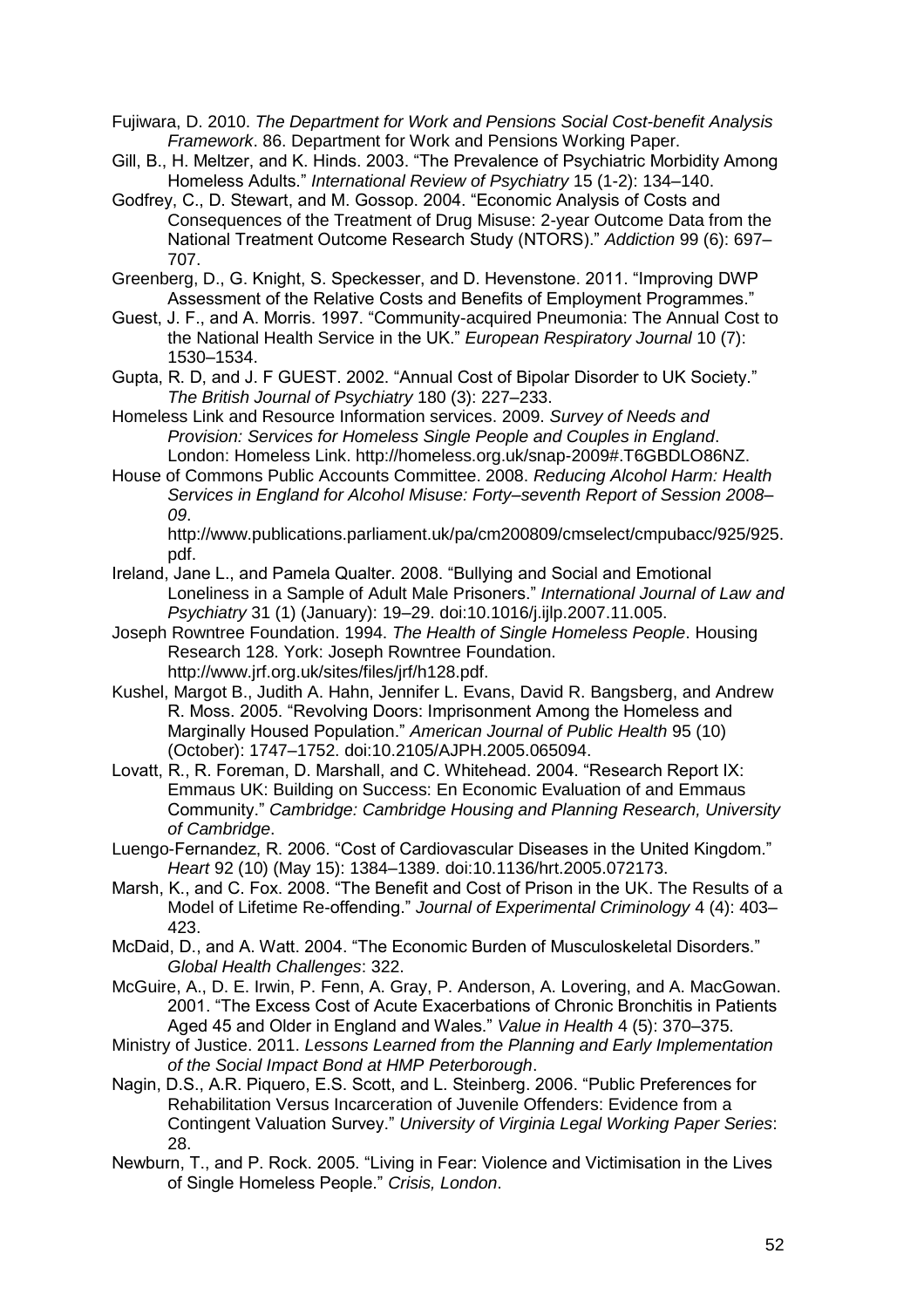Nicholls, J., E. Lawlor, E. Neitzert, and T. Goodspeed. 2009. "A Guide to Social Return on Investment." *Cabinet Office, London Http://www. Thesroinetwork. Org/publications/cat\_view/29-the-sroi-guide-2009*.

O'Shaughnessy, D., J. Miles, and J. Wimperis. 2000. "UK Patients with Deep‐Vein Thrombosis Can Be Safely Treated as Out‐Patients." *QJM* 93 (10) (October 1): 663–667. doi:10.1093/qjmed/93.10.663.

Pannell, J, and G Palmer. 2004. "Coming of Age: Opportunities for Older Homeless People Under Supporting People." *Coalition on Older Homelessness.*

Posnett, J., and P. J. Franks. 2008. "The Burden of Chronic Wounds in the UK." *Nursing Times* 104 (3): 44–45.

Price, R., S. Thornton, and S. Nelson. 2008. "The Shadow Price of Carbon: Response of Government Economists to Academic Peer Review Comments." *Availabl e at Www. Decc. Gov. Uk/assets/decc/what% 20we% 20do/a% 20low% 20carbon% 20uk/carbon% 20valuation/shadow\_price/response-paper. Pdf*.

Reeves, K. 2011. *The Hidden Truth About Homelessness*. London: Crisis. http://www.crisis.org.uk/data/files/publications/CrisisSingleHomelessnessSummar y\_FINALemail.pdf.

Shelter. 2012. *Research: Briefing Immediate Costs to Government of Loss of Home*. www.shelter.org.uk.

Social Exclusion Unit. 2002. "Reducing Re-offending by Ex-prisoners." *London: Social Exclusion Unit*.

St Mungo's. 2006. *SOS: Sick of Suffering: St Mungo's Report into the Health Problems of Homeless People*. http://www.homelesspages.org.uk/node/22546.

St Mungo's Client Needs Survey. 2010. *Happiness Matters*. London: St Mungo's.

St. Mungos. 2007. "First Results from the Outcomes Star."

Williams, J. G., S. E. Roberts, M. F. Ali, W. Y. Cheung, D. R. Cohen, G. Demery, A. Edwards, et al. 2007. "Gastroenterology Services in the UK. The Burden of Disease, and the Organisation and Delivery of Services for Gastrointestinal and Liver Disorders: a Review of the Evidence." *Gut* 56 (suppl 1): 1–113.

Worcestershire Council. 2011. *Worcestershire Supporting People Programme and Outcomes Report 2010/11*.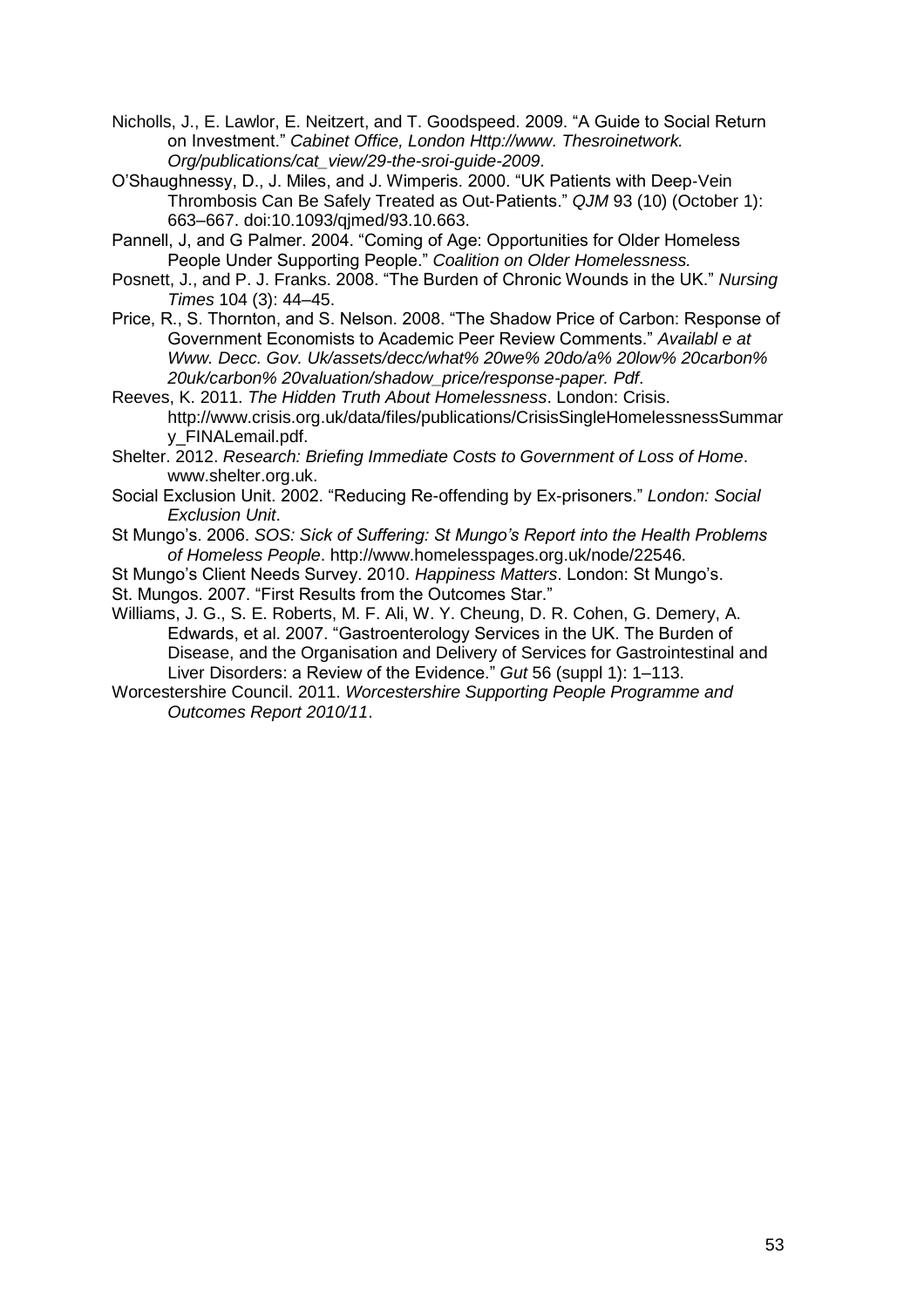# **Appendix 1: Interview guide**

- 1. Can you tell me about why you first came to Emmaus?
- 2. Can you tell me about your life since you came to Emmaus can you describe what has *changed* for you?
- 3. What are your plans for the future where do you see yourself in five or ten years? Do you expect to stay with Emmaus for a long time or move on elsewhere?
- 4. What do you think would have happened if you hadn't come to Emmaus?
- 5. Do you have experiences of other homelessness organisations how does this compare?
- 6. What other kinds of organisations have helped you so far. Thinking about the positive outcomes that we have discussed, what proportion of the positive things are attributable to Emmaus?
- 7. Are you in touch with your family? Can you tell us about whether they have been affected by your move to Emmaus?
- 8. Do you have you any specific feedback for the service positive, or negative?
- 9. What is the most important thing for you about coming to Emmaus?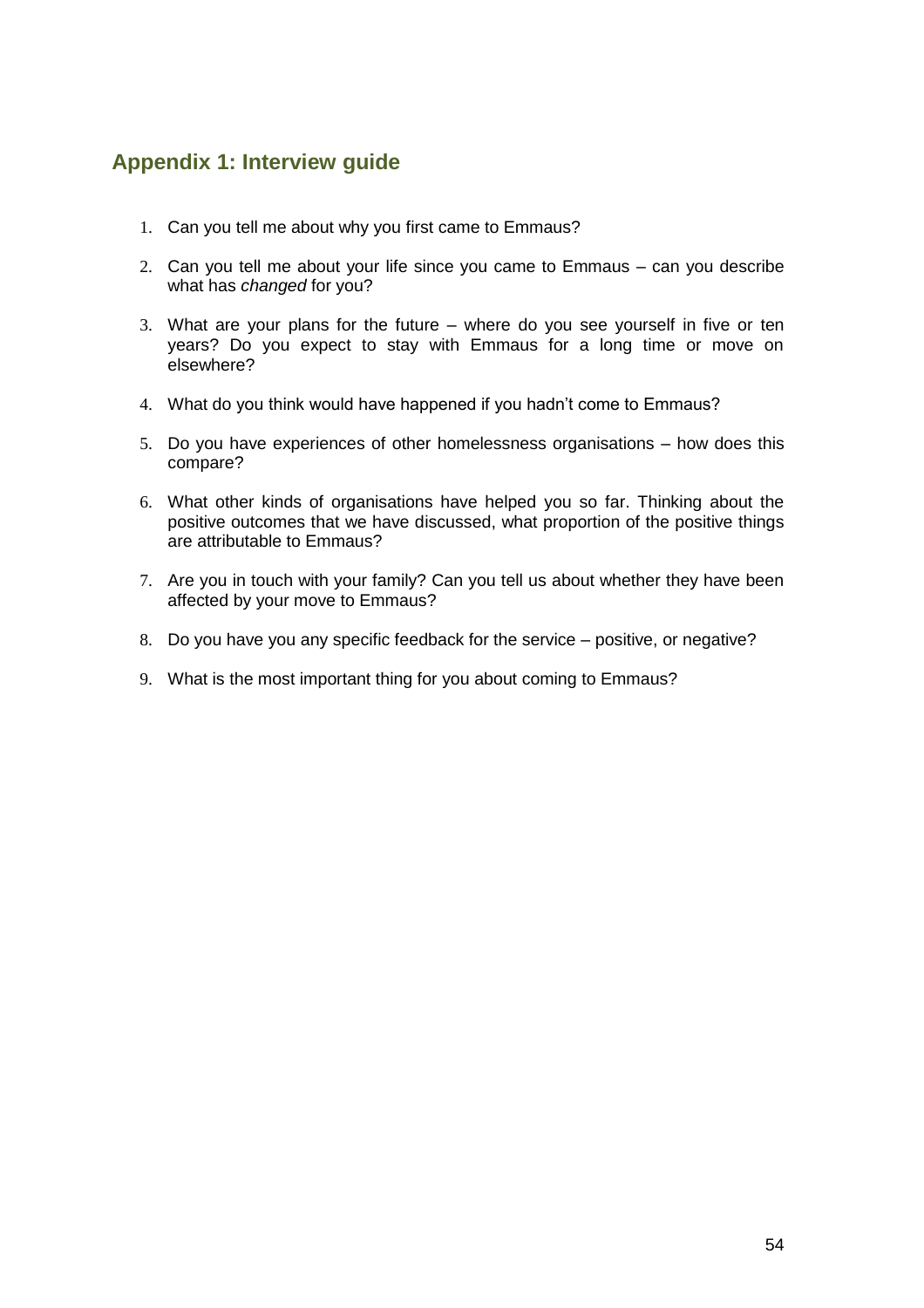# **Appendix 2: Additional calculations**

-

The calculations underpinning this model rely mainly on secondary data. However, there were a number of key assumptions that were drawn from Emmaus's own data and some assumptions made in conjunction with Just Economics (see Section 3.3: Predicting Future Outcomes). In this section we describe all of the additional data sources that we use that have not been explained in the main body of the report. All of the sources of costs data used are listed in Table 8 and are not repeated here. Calculations for Community outcomes were all taken from the MIR.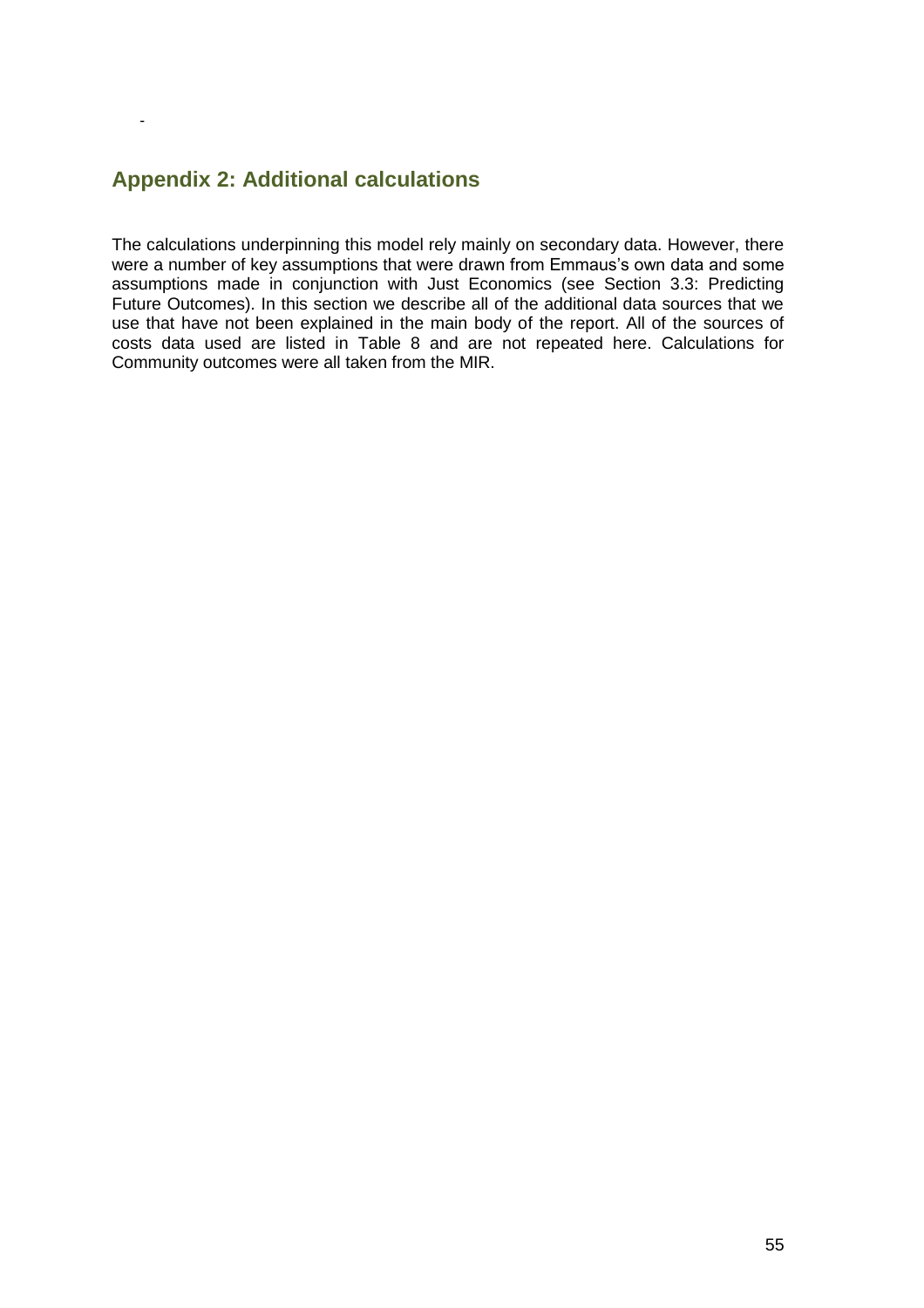# **Table 13: Assumptions used in Companions calculations**

| <b>Outcomes</b>        | <b>NFA</b> | Rationale<br>/source                                                                                                                                | <b>DW</b> | Rationale<br>/source                                                | <b>OA</b> | Rationale<br>/source                                                                                                                                | <b>DW</b> | Rationale<br>/source                                                                                                            | Prison | Rationale<br>/source                                                                              | <b>DW</b> | Rationale<br>/source                                                         |
|------------------------|------------|-----------------------------------------------------------------------------------------------------------------------------------------------------|-----------|---------------------------------------------------------------------|-----------|-----------------------------------------------------------------------------------------------------------------------------------------------------|-----------|---------------------------------------------------------------------------------------------------------------------------------|--------|---------------------------------------------------------------------------------------------------|-----------|------------------------------------------------------------------------------|
| <b>Housing</b>         | 100%       | Previously homeless                                                                                                                                 | 0%        | Otherwise NFA                                                       | 100%      | Previously homeless                                                                                                                                 | 75%       | Progress in hostels (St<br>Mungo's, 2007)                                                                                       | 100%   | Previously<br>homeless                                                                            | 28%       | Proportion that<br>get arrested to<br>get off streets<br>(Reeves, 2011)      |
| <b>Addictions</b>      | 66%        | Low estimate                                                                                                                                        | 0%        | Otherwise NFA                                                       | 66%       | Low estimate (Carlen<br>1996)                                                                                                                       | 25%       | Proportion of homeless in<br>drug treatment                                                                                     | 66%    | Low estimate<br>(Carlen 1996)                                                                     | 0%        | Prison often<br>exacerbates<br>drug problems                                 |
| <b>Physical health</b> | 66%        | Percentage with physical<br>health problems (St<br>Mungo's, 2006)                                                                                   | 0%        | Otherwise NFA                                                       | 66%       | Percentage with<br>physical health<br>problems (St<br>Mungo's, 2006)                                                                                | 29%       | Proportion of population with<br>health conditions (Department<br>of Health, 2012)                                              | 0%     | Not considered<br>material benefit                                                                | 0%        | N/A                                                                          |
| <b>Mental health</b>   | 69%        | Average of three<br>estimates (Joseph<br>Rowntree Foundation.<br>1994; Gill, Meltzer and<br>Hinds, 2003; St Mungo's<br>Client Needs Survey,<br>2010 | 20%       | Some difficult to<br>treat and<br>enduring (Dean<br>and Craig 1999) | 69%       | Average of three<br>estimates (Joseph<br>Rowntree Foundation<br>1994; Gill, Meltzer,<br>and Hinds 2003; St<br>Mungo's Client Needs<br>Survey, 2010) | 20%       | Projects that have in-house<br>support for mental health<br>needs (Homeless Link and<br>Resource Information<br>Services, 2009) | 72%    | Mental health<br>problems amongst<br>homeless people<br>(Social Exclusion<br>Unit, 2002)          | 20%       | Similar rate to<br>homelessness                                              |
| <b>Relationships</b>   | 3%         | JE estimate (10% of 26%<br>with children - Reeves.<br>2011)                                                                                         | 0%        | Otherwise NFA                                                       | 3%        | JE estimate (10% of<br>26% with children<br>(Reeves, 2011)                                                                                          | 0%        | JE estimate as small<br>likelihood otherwise                                                                                    | 3%     | JE estimate (10%<br>of 26% with<br>children - Reeves.<br>2011)                                    | 0%        | JE estimate as<br>small likelihood<br>otherwise                              |
| <b>Loneliness</b>      | 38%        | Proportion that report<br>spending their day alone<br>whilst homeless<br>(Alexander 1998)                                                           | 0%        | Otherwise NFA                                                       | 38%       | Proportion that report<br>spending their day<br>alone whilst homeless<br>(Alexander, 1998)                                                          | 75%       | Other accommodation can<br>also be sociable - same as<br>for housing                                                            | 54%    | Proportion of<br>prisoners that<br>report being victim<br>or bully (Ireland<br>and Qualter, 2008) | 0%        | <b>Would require</b><br>percentage<br>reporting being<br>lonely in<br>Emmaus |
| <b>Employment</b>      | 100%       | All Companions work                                                                                                                                 | $0\%$     | Otherwise NFA                                                       | 100%      | All Companions work                                                                                                                                 | $0\%$     | Proportion of homeless that<br>work (Business Action on<br>Homelessness and nef, 2006)                                          | 100%   | All Companions<br>work                                                                            | 0%        | Few prisoners<br>work                                                        |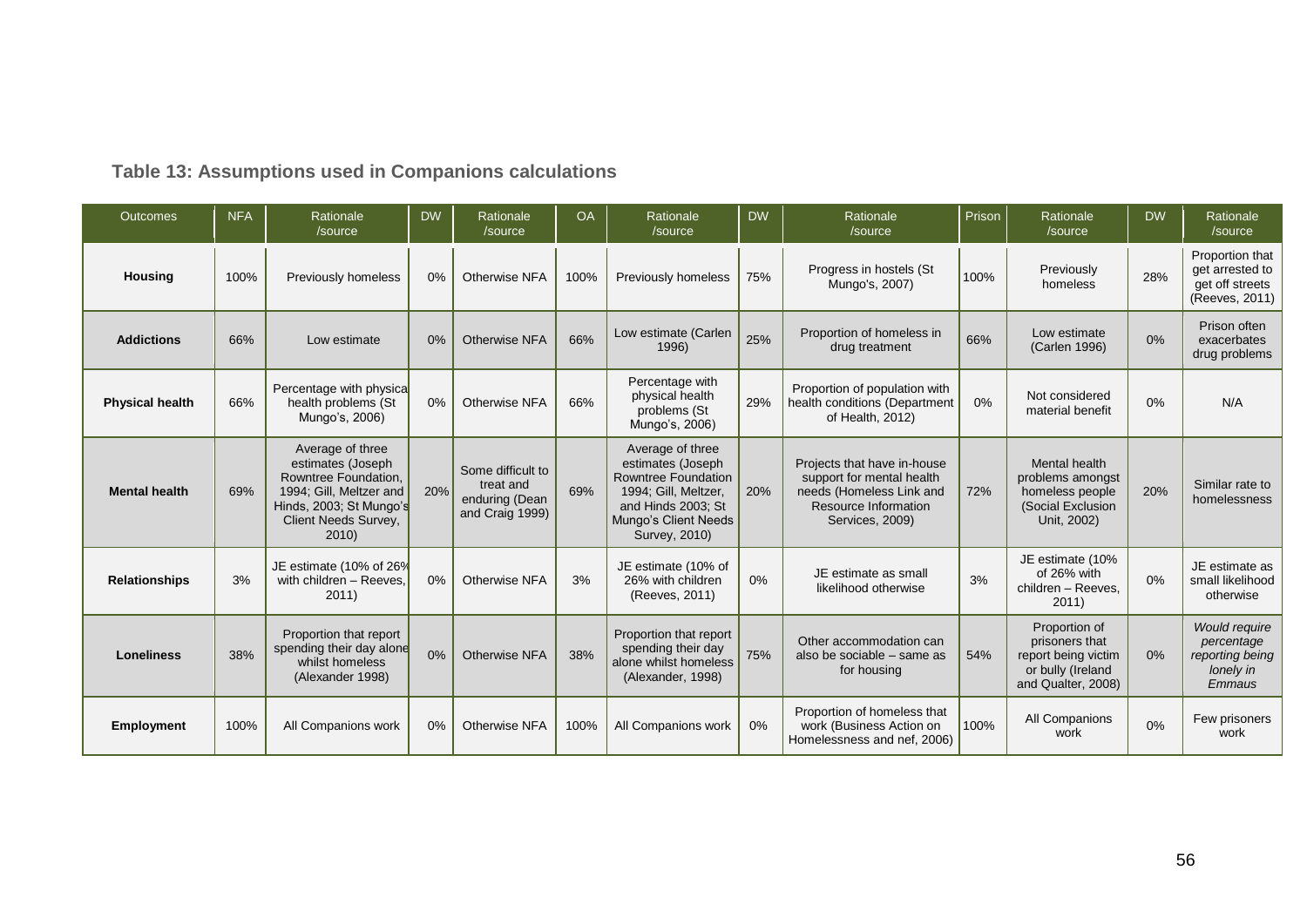| <b>Financial security</b> | 100% | All Companions save                                       | $0\%$ | Otherwise NFA                        | 100% | All Companions save                                           | 0%    | Unlikely to save if not<br>compelled | 100% | All Companions<br>save                                                      | 0%    | No income in<br>prison              |
|---------------------------|------|-----------------------------------------------------------|-------|--------------------------------------|------|---------------------------------------------------------------|-------|--------------------------------------|------|-----------------------------------------------------------------------------|-------|-------------------------------------|
| Crime (perpetrator)       | 23%  | Rate of criminal activity<br>(Kushel et al. 2005)         | 0%    | Almost no<br>offending in<br>Emmaus  | 23%  | Rate of criminal<br>activity                                  | 0%    | Almost no offending in<br>Emmaus     | 53%  | Reoffending<br>amongst ex-<br>prisoners (Social<br>Exclusion Unit.<br>2002) | $0\%$ | Almost no<br>offending in<br>Emmaus |
| Crime (victim)            | 35%  | Reported being wounded<br>once (Newburn and Rock<br>2005) | $0\%$ | Very little<br>violence in<br>Emmaus | 35%  | Reported being<br>wounded once<br>(Newburn and Rock,<br>2005) | 0%    | Very little violence in Emmaus       | 0%   | N/A                                                                         | 0%    | N/A                                 |
| Leisure                   | 100% | All Companions get<br>holiday allowance                   | 0%    | Otherwise NFA                        | 100% | All Companions get<br>holiday allowance                       | $0\%$ | Specific to Emmaus                   | 100% | All Companions get<br>holiday allowance                                     | 0%    | Specific to<br>Emmaus               |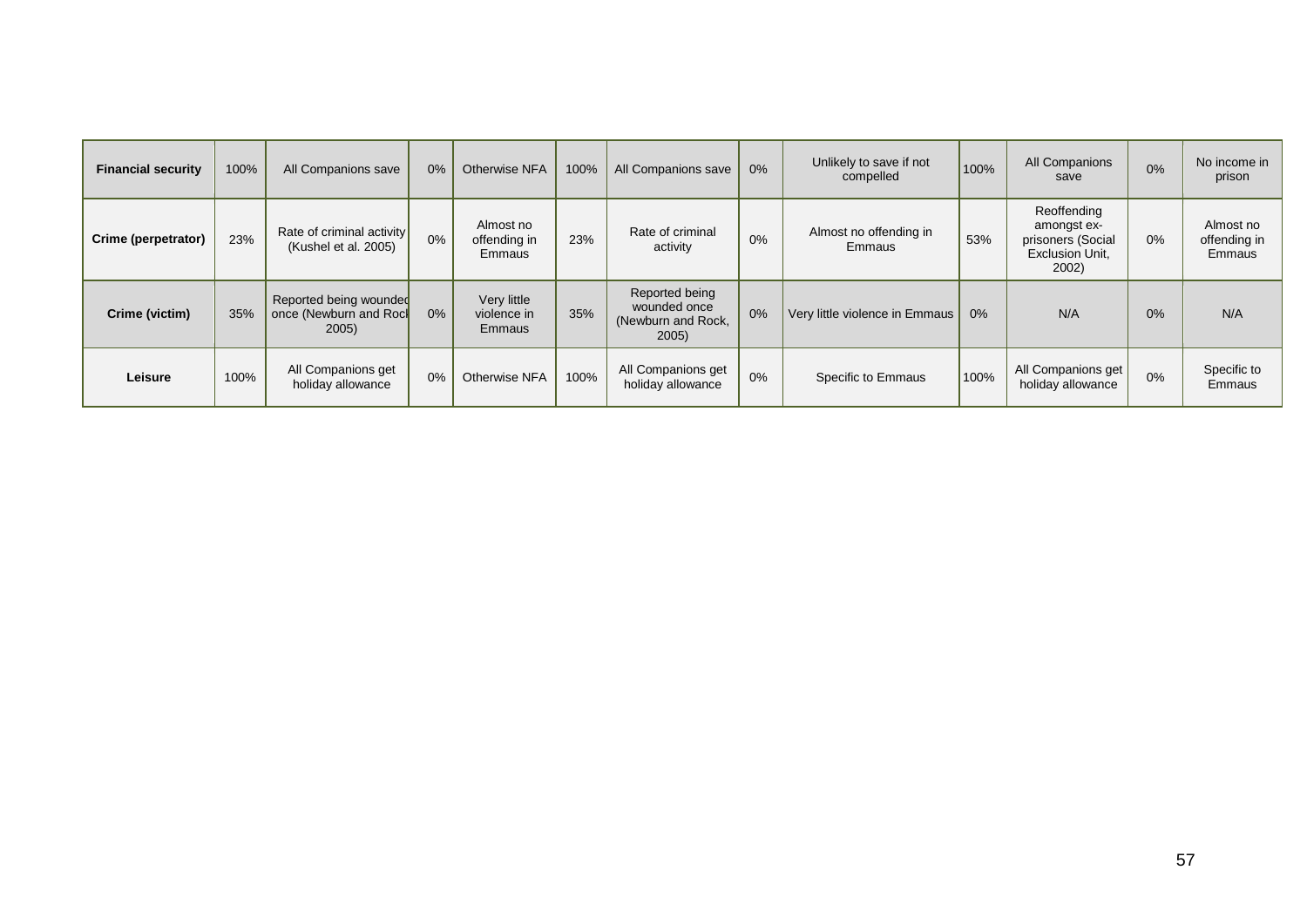# **Table 14: Assumptions used in State calculations**

| <b>Stakeholder</b>  | <b>Cost implication</b>                                          | <b>Reduced</b><br>incidents | <b>Source</b>                                                                                                                                                                |
|---------------------|------------------------------------------------------------------|-----------------------------|------------------------------------------------------------------------------------------------------------------------------------------------------------------------------|
| No fixed abode      | Incidence of alcohol treatment                                   | 11%                         | Proportion assigned alcohol worker (St Mungo's, 2006)                                                                                                                        |
|                     | Incidence of drug treatment                                      | 16%                         | Proportion assigned drug worker (ibid)                                                                                                                                       |
|                     | Crime and health costs of assault (victim)                       | 15%                         | 13 times more likely to be assaulted (Newburn and Rock, 2005)                                                                                                                |
|                     | Criminal costs of theft (perpetrator)                            | 20%                         | 50% of homeless people have been in prison<br>(Homeless Link and Resource Information Services, 2009) multiplied by reoffending<br>rate and proportion of non-violent crimes |
|                     | Crime, health and output costs of violent<br>crime (perpetrator) | 6%                          | As above multiplied by proportion of violent crimes (Dubourg, Hamed and Thorns, 2005)                                                                                        |
|                     | Incapacity benefit savings                                       | 47.5%                       | MIR data                                                                                                                                                                     |
|                     | <b>JSA</b> savings                                               | 47.5%                       | MIR data                                                                                                                                                                     |
|                     | Supporting People savings                                        | 100%                        | Average taken from across UK SP spending (Worcestershire Council 2011)                                                                                                       |
| Other accommodation | Incidence of alcohol treatment                                   | 11%                         | Proportion assigned alcohol worker (St Mungo's, 2006)                                                                                                                        |
|                     | Incidence of drug treatment                                      | 16%                         | Proportion assigned drug worker (ibid)                                                                                                                                       |